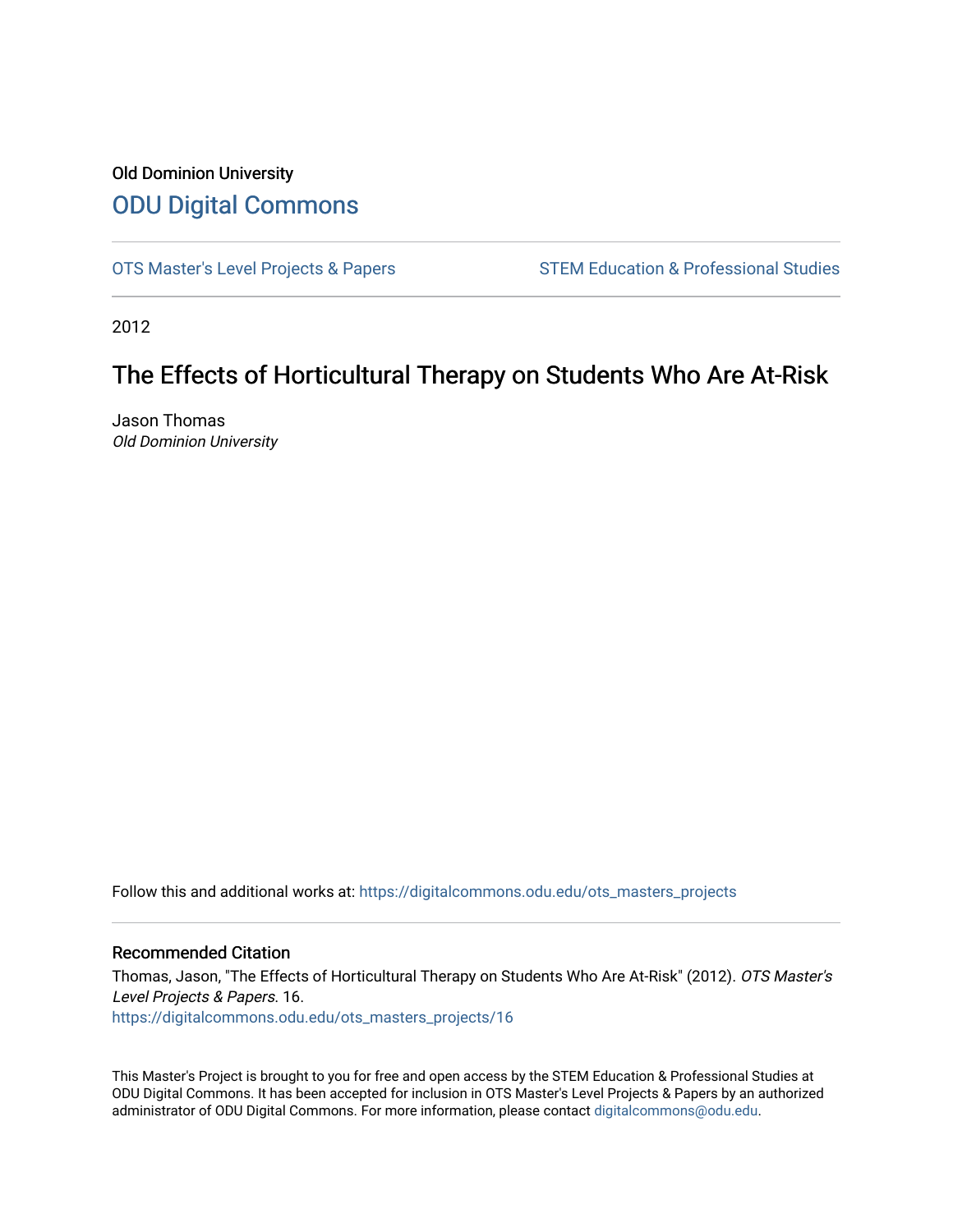A Study Presented to the Graduate Faculty of the Department of STEM Education and Professional Studies Old Dominion University

In Partial Fulfillment of the Requirements for the Degree of Master of Science

> By Jason M. Thomas December 2011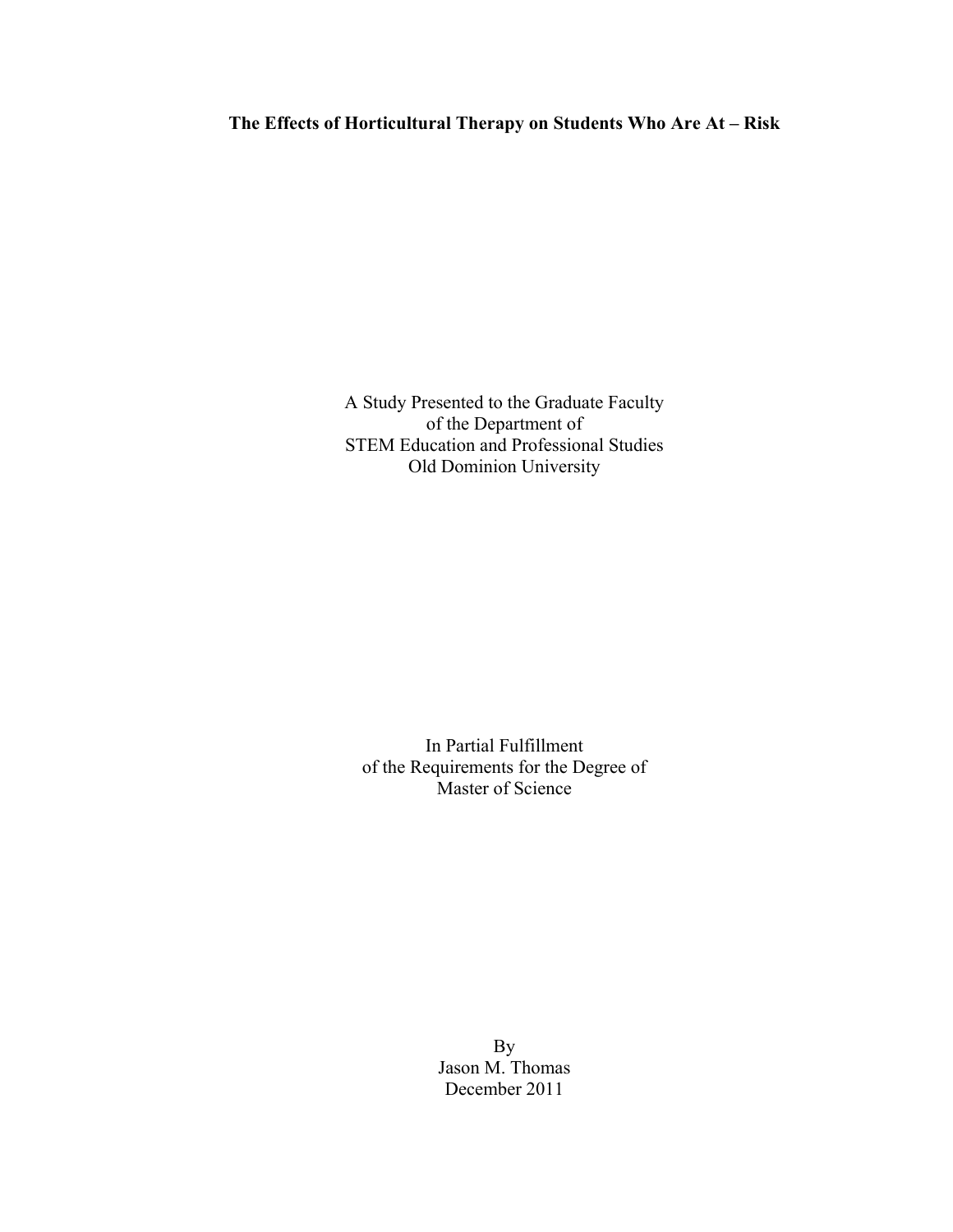# **SIGNATURE PAGE**

This research paper was prepared by Jason M. Thomas under the direction of Dr. John M. Ritz in the SEPS 636, Problems in Occupational and Technical Studies. It was submitted to the graduate program director as partial fulfillment for the requirements for the Master of Science degree.

Approved by: \_\_\_\_\_\_\_\_\_\_\_\_\_\_\_\_\_\_\_\_\_\_ Date: \_\_\_\_\_\_\_\_\_\_\_\_\_\_\_\_ John M. Ritz, DTE Advisor and Graduate Program Director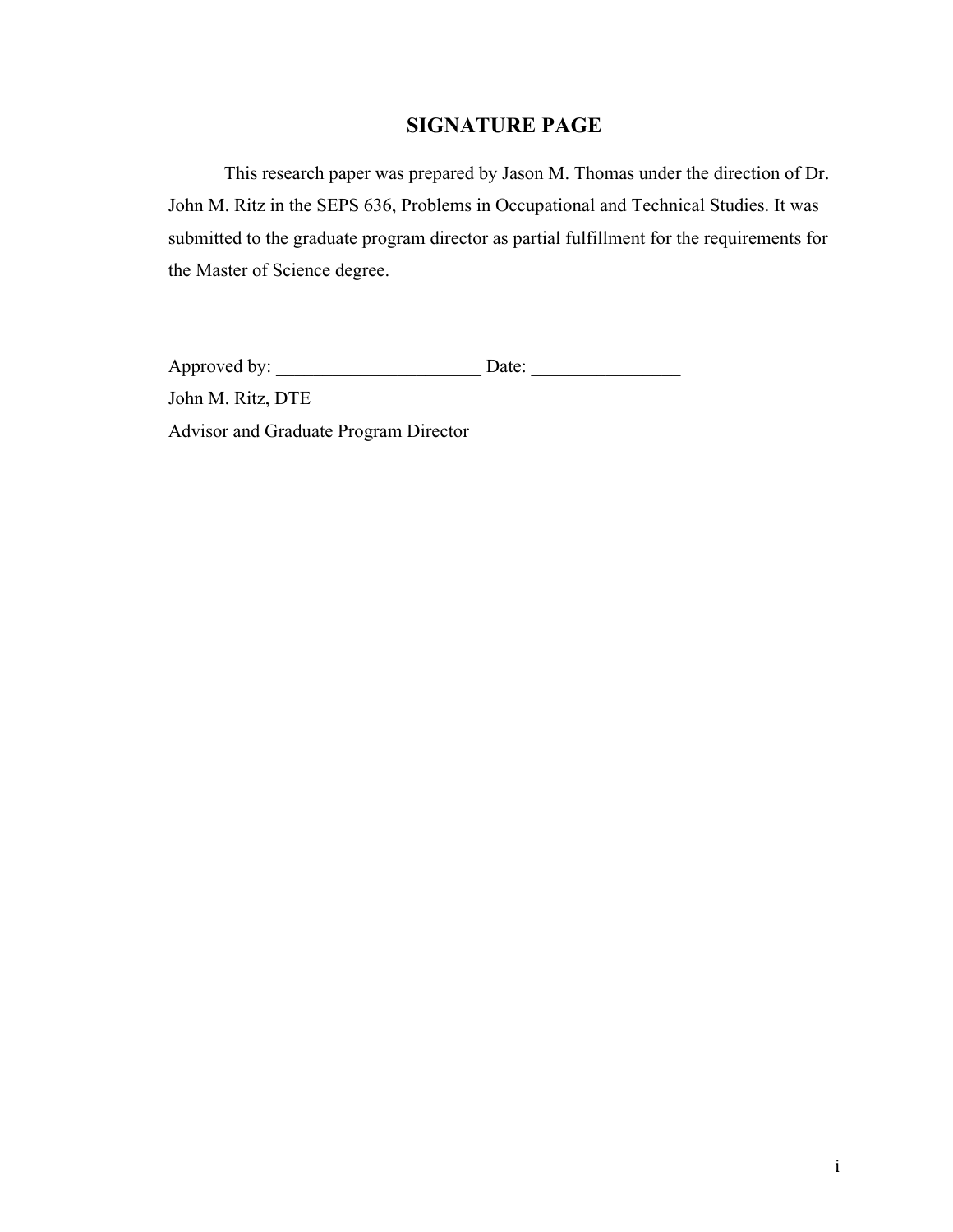# **Acknowledgements**

I would like to thank those who helped and supported me along the way in completing this research. My wife, brother, and other immediate family members were integral parts in encouraging me to complete this research. I would also like to thank Dr. Ritz for his contributions and guidance along the way. Without all your support and assistance, this research would not have been possible. Thank you!

Jason M. Thomas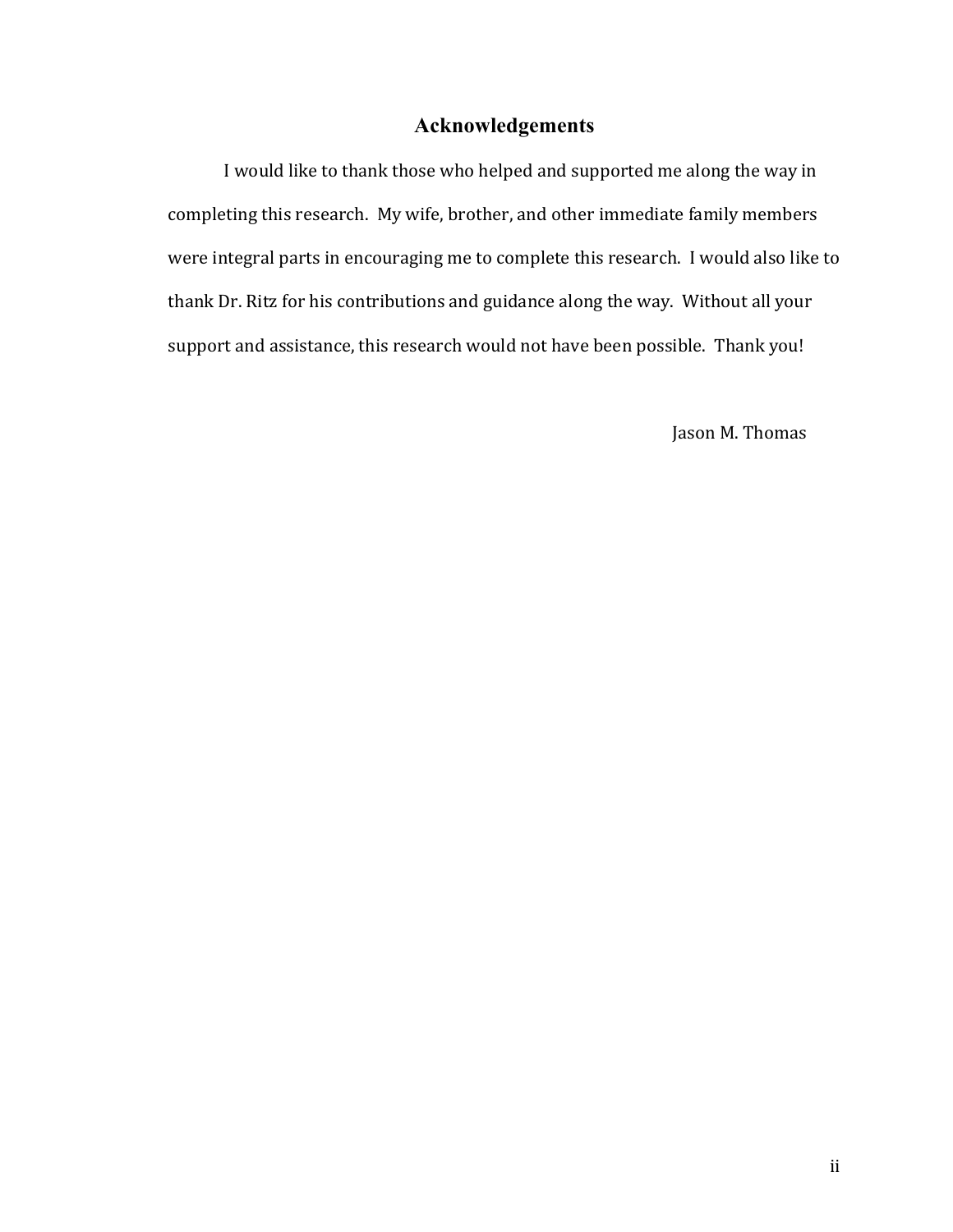# Table of Contents Page

| <b>SIGNATURE PAGE</b>                                  | 1              |
|--------------------------------------------------------|----------------|
| <b>ACKNOWLEDGEMENTS</b>                                | 11             |
| <b>LIST OF FIGURES</b>                                 | $\mathbf{V}$   |
| <b>CHAPTER I: INTRODUCTION</b>                         | 1              |
| <b>STATEMENT OF THE PROBLEM</b>                        | $\overline{c}$ |
| <b>RESEARCH GOALS</b>                                  | 3              |
| <b>BACKGROUND AND SIGNIFICANCE</b>                     | 3              |
| <b>LIMITATIONS</b>                                     | $\overline{4}$ |
| <b>ASSUMPTIONS</b>                                     | 5              |
| <b>PROCEDURES</b>                                      | 5              |
| <b>DEFINITION OF TERMS</b>                             | 6              |
| <b>OVERVIEW OF CHAPTERS</b>                            | 7              |
| <b>CHAPTER II: REVIEW OF LITERATURE</b>                | 9              |
| <b>CHARACTERISTICS OF STUDENTS WHO ARE AT - RISK</b>   | 10             |
| STUDENT ACHIEVEMENT IN STUDENTS WHO ARE AT - RISK      | 11             |
| SELF - ESTEEM IN STUDENTS WHO ARE AT - RISK            | 12             |
| RESULTING DROPOUT ISSUE FOR STUDENTS WHO ARE AT - RISK | 13             |
| <b>ROSENBERG SELF - ESTEEM SCALE</b>                   | 13             |
| SUCCESSFUL PROGRAMS FOR STUDENTS WHO ARE AT - RISK     | 14             |
| HORTICULTURAL THERAPY                                  | 16             |
| FUNCTIONALITIES OF HORTICULTURAL THERAPY PROGRAMS      | 18             |
| <b>CASE STUDIES</b>                                    | 19             |
| <b>SECEP</b>                                           | 20             |
| <b>SUMMARY</b>                                         | 21             |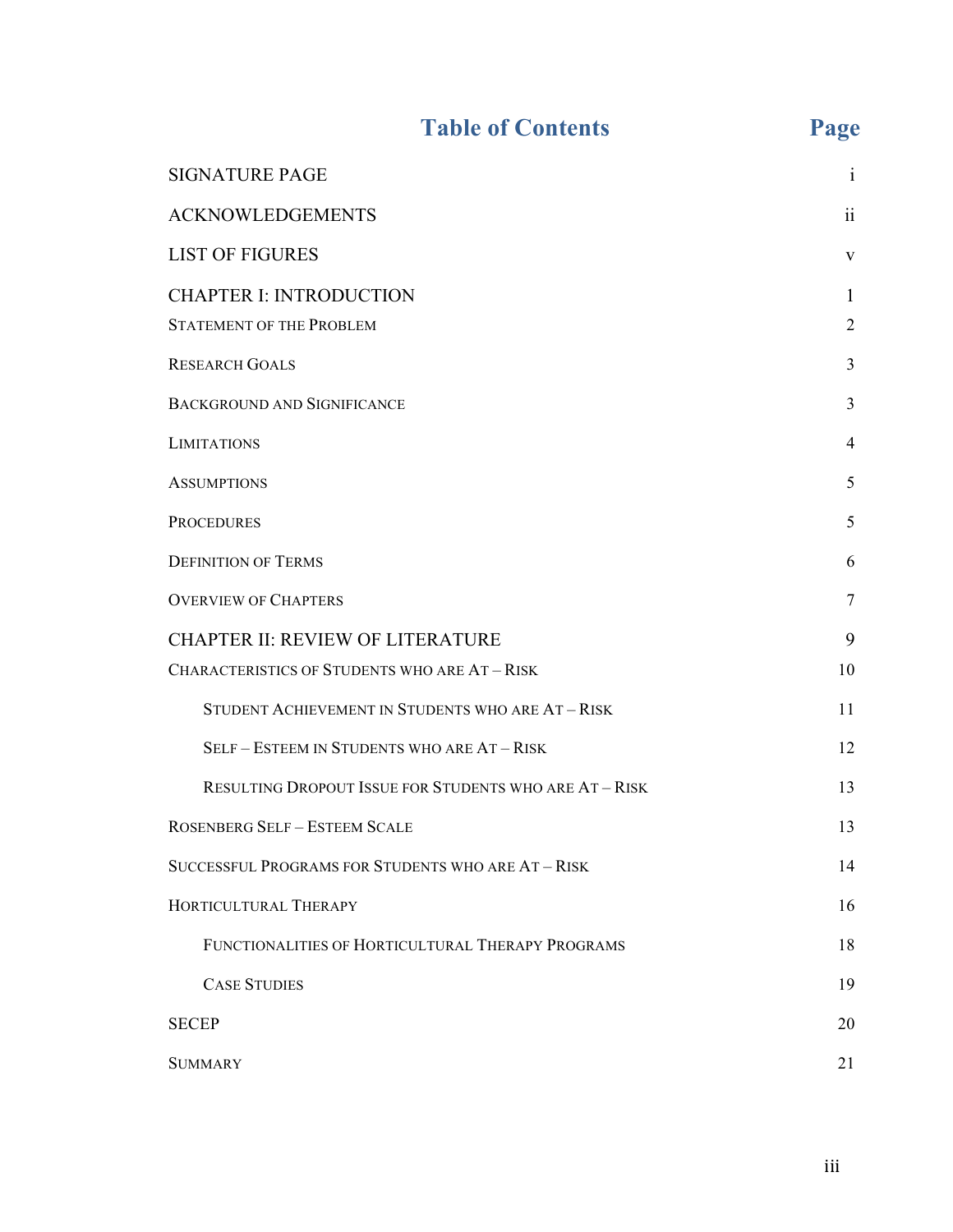| <b>CHAPTER III: METHODS AND PROCEDURES</b>           | 23 |
|------------------------------------------------------|----|
| <b>POPULATION</b>                                    | 24 |
| <b>INSTRUMENTS USED</b>                              | 24 |
| <b>METHODS OF DATA COLLECTION</b>                    | 24 |
| STATISTICAL ANALYSIS                                 | 25 |
| <b>SUMMARY</b>                                       | 26 |
| <b>CHAPTER IV: FINDINGS</b>                          | 27 |
| PARTICIPATION RATE AND RESPONSE                      | 27 |
| <b>REPORT OF DATA</b>                                | 28 |
| <b>ROSENBERG SELF - ESTEEM SCALE SURVEY RESULTS</b>  | 28 |
| <b>COMPARISON OF GPA RESULTS</b>                     | 30 |
| <b>SUMMARY</b>                                       | 31 |
| CHAPTER V: SUMMARY, CONCLUSIONS, AND RECOMMENDATIONS | 33 |
| <b>SUMMARY</b>                                       | 33 |
| <b>CONCLUSIONS</b>                                   | 36 |
| <b>RECOMMENDATIONS</b>                               | 37 |
| <b>REFERENCES</b>                                    | 39 |
| <b>APPENDIX A</b>                                    |    |
| <b>ROSENBERG SELF - ESTEEM SCALE</b>                 | 43 |
| <b>APPENDIX B</b>                                    |    |
| <b>COVER LETTER</b>                                  | 44 |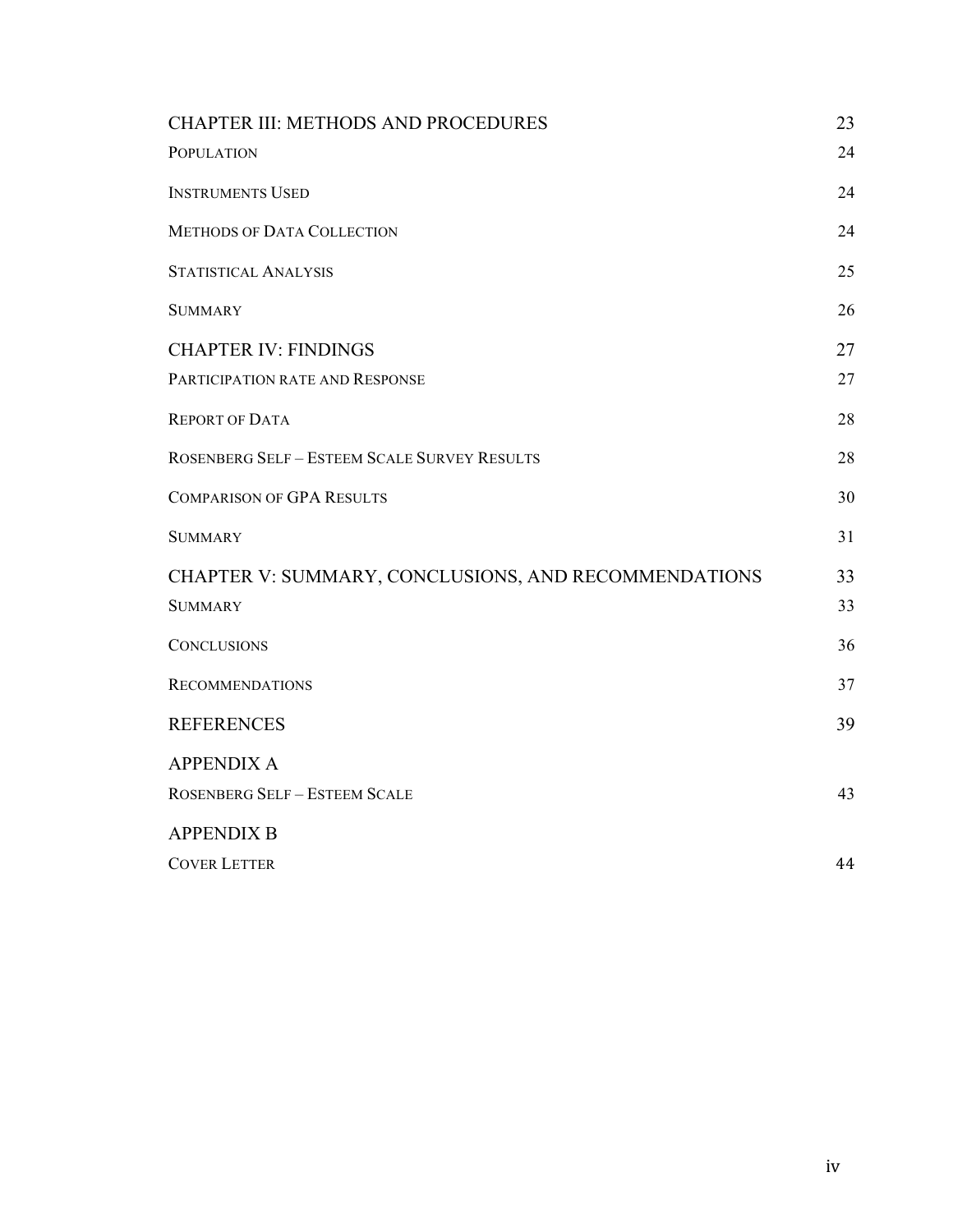# **LIST OF FIGURES**

| FIGURE 1. Comparison of Rosenberg Self – Esteem Scale Results with GPA's for<br>Individual Students in SECEP's Re – Ed Program |    |  |
|--------------------------------------------------------------------------------------------------------------------------------|----|--|
| <b>FIGURE 2. Rosenberg Self – Esteem Survey Results</b>                                                                        | 29 |  |
| FIGURE 3. Students' GPA participating in the Survey                                                                            | 30 |  |

**Page**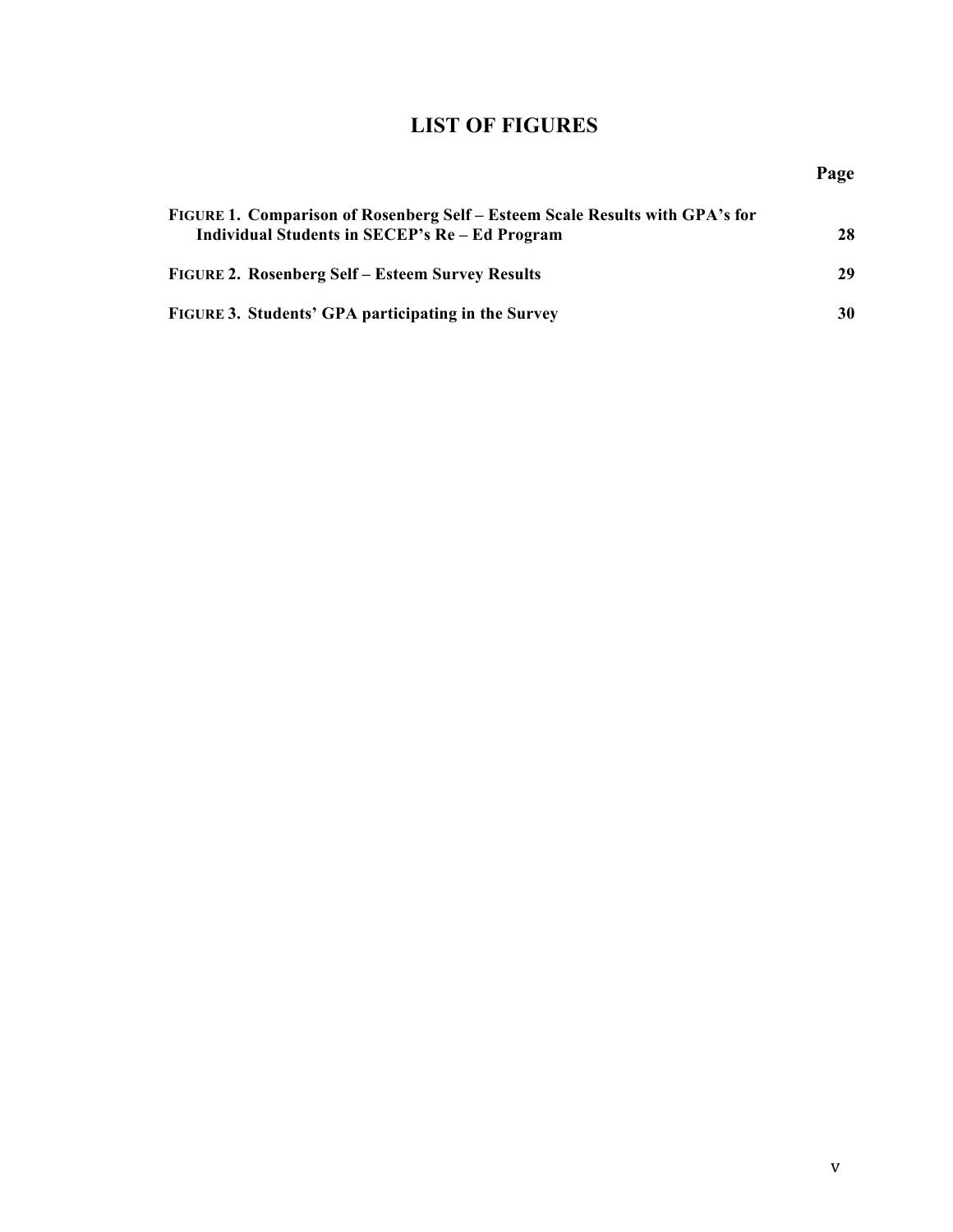#### **CHAPTER I**

#### **INTRODUCTION**

Students who are at – risk in the United States are not a new issue affecting our country. Though our concern for students who are at – risk goes beyond the past decades, it was not until 1983 when the National Commission on Excellence in Education emphasized the link between education and economic well – being (Kauchak  $\&$  Eggen, 2011). The major difference between our modern school system when compared to fifty or even 100 years ago is the growing awareness that all students, regardless if they are an "average" student or not, must be provided with an equitable and non – stigmatizing education (Montgomery & Rossi, 1994). For educators, it is part of their professional duty to assure that students will be able to meet the demands of our modern, contemporary society.

Today more than ever, educators are concerned with how to work with students who are at – risk, and rightfully so. Everyone in our country has the right to learn the skills to become an active and productive member of society, however there are many students who are at – risk in our school system. So who are these students who may be at – risk, and what traits typically define them?

Students who are at – risk can be found in any school or at any grade level, and while there is no way to accurately describe or pin point any one student who may be at – risk, they do tend to exhibit particular traits. Students who are at – risk come from backgrounds that typically include low socioeconomic status, divorced families, inner city, minority, and being a non – native English speaker; these students also tend to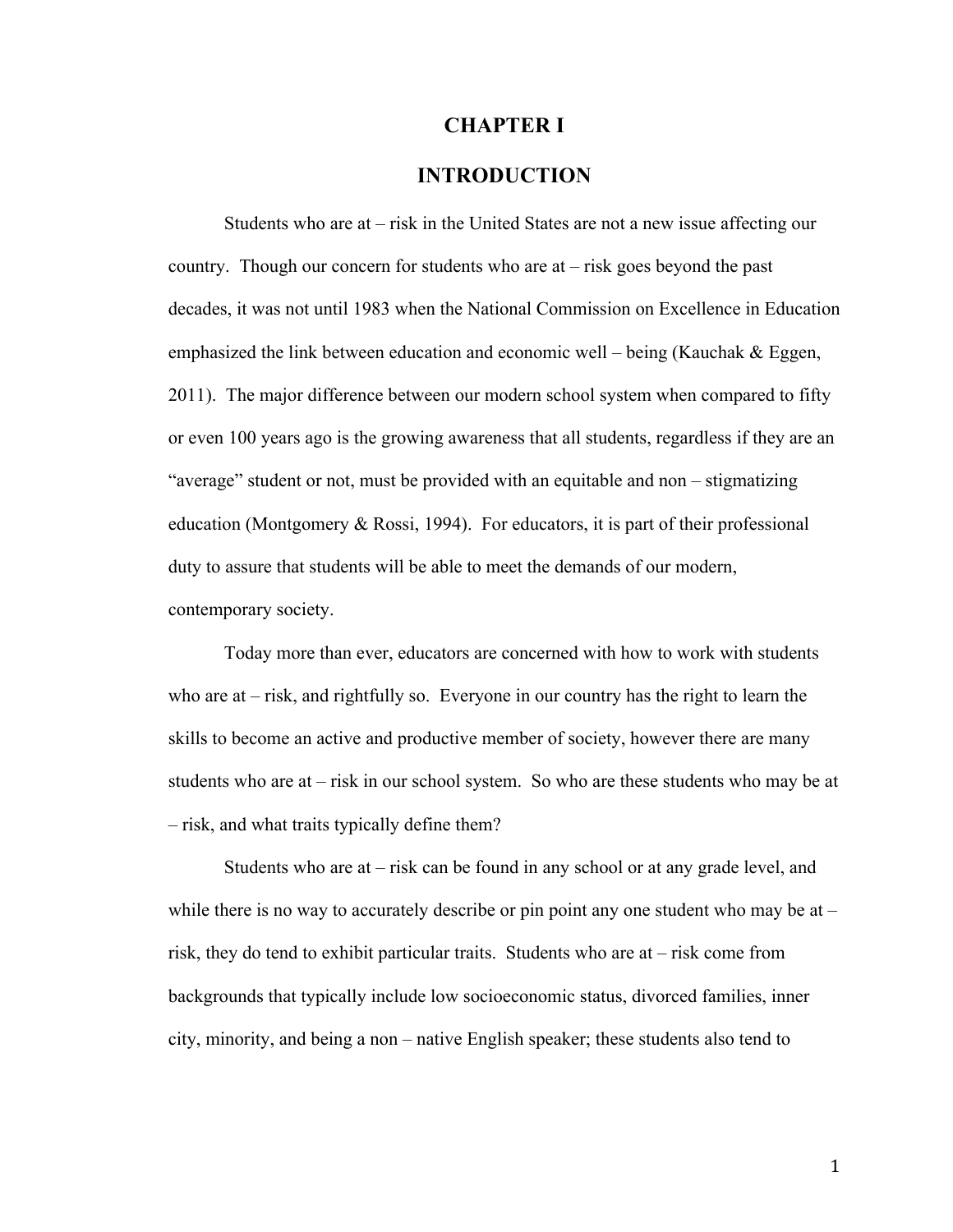demonstrate similar educational problems that include high drop out rates, low grades, low motivation, poor attendance, and low self – esteem (Kauchak & Eggen, 2011).

Although traditional school environments have provided some successes for students who are at – risk, alternative schools have also shown to provide support for them while teaching them technical skills they can utilize beyond school (Connor, Poyrazli, Ferrer – Wreder, & Grahame, 2004). One such school entity is Southeastern Cooperative Educational Program (SECEP) located in Hampton Roads, VA. SECEP provides a variety of programs geared toward both educating and providing skills to students who are at – risk within their community. The students and programs SECEP offer vary greatly; students who attend their schools have various conditions ranging from intellectual to emotional disabilities with programs ranging in scope from "live in" residential facilities for those not able to take care of oneself to general education while also teaching technical skills such as barbering, culinary arts, and agricultural education.

For the purposes of this research study, the researcher will label their agricultural education program as Horticultural Therapy due to students' close work with plants. Horticultural Therapy (HT) is used in a variety of ways and for a variety of age groups. One idea that remains constant for HT is that those who partake in a program generally have a higher self – esteem than peers in similar situations. It is because of this reasoning that this research study was conducted, as students with a higher self – esteem generally tend to do better in school.

#### **Statement of the Problem**

The purpose of this study was to determine the relationship between self – esteem and grade point average among at – risk high school students in Hampton Roads,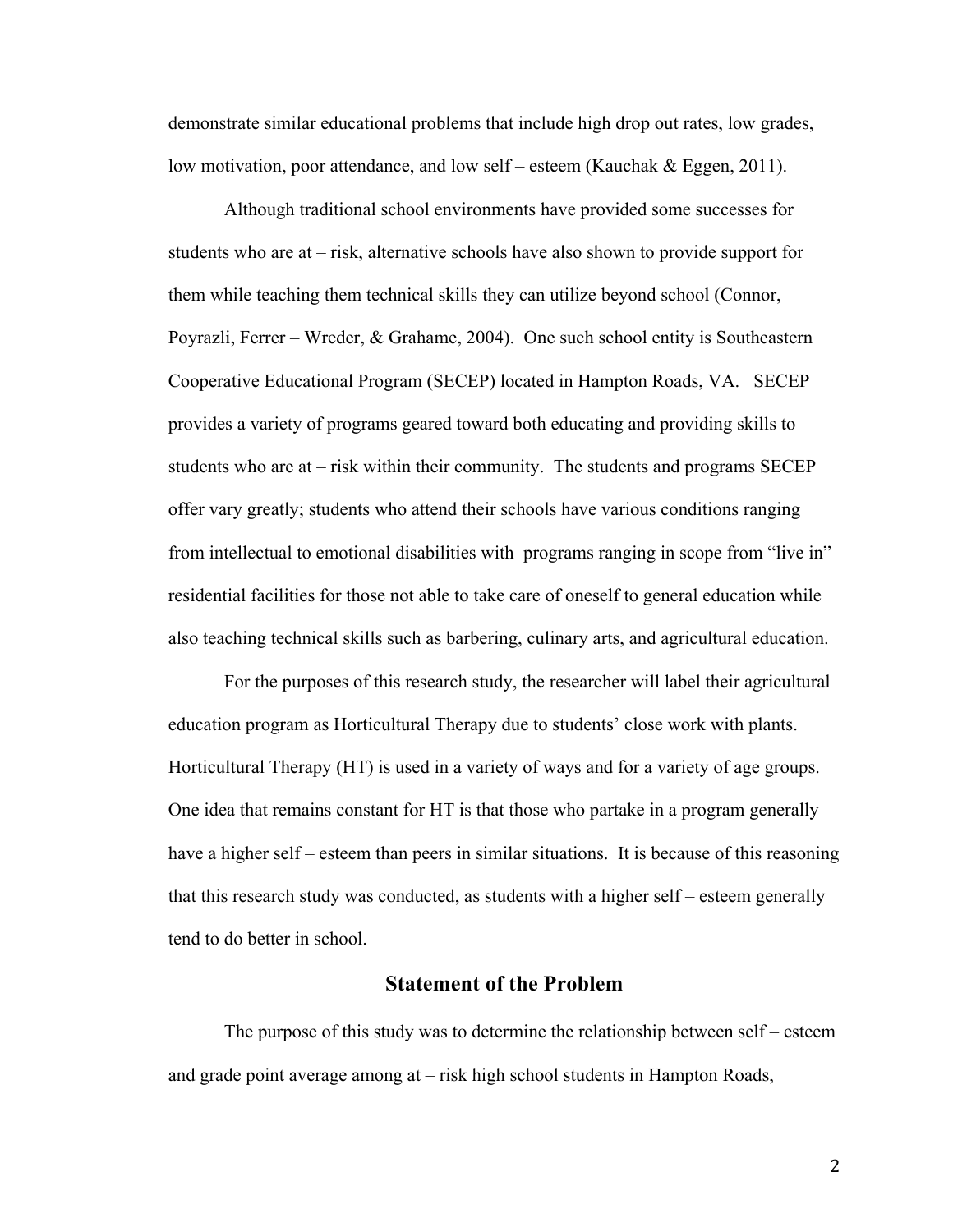Virginia, who spent time in a Horticultural Therapy program to determine if the program should be expanded.

#### **Research Goals**

In order to guide this study, the following research questions were developed:

- $RQ_1$ : What was the level of self esteem of students that participated in Horticultural Therapy in comparison to those who did not partake in a Career and Technical Education?
- $RQ<sub>2</sub>$ : What was the grade point average of students that participated in Horticultural Therapy in comparison to those who did not partake in a Career and Technical Education?

#### **Background and Significance**

SECEP is an alternative regional public school system located in Hampton Roads, Virginia, that works with students who are at – risk. Their organization provides a structured program through which participating school systems can plan and operate programs for children with special needs (Southeastern Cooperative Educational Program [SECEP], 2011). The hope is that SECEP's Re – Ed programs will provide students with a trade (e.g., barbering, culinary arts) while helping them complete their high school education in order for them to become productive members of our society. To meet this aim, educators must seek new, innovative ways to help students achieve their goals. Horticultural Therapy is just one way in which SECEP attempts to provide students with these needs.

Though much has been written about students who are at – risk and HT, there has yet to be a thorough analysis showing any relationship between students who are at – risk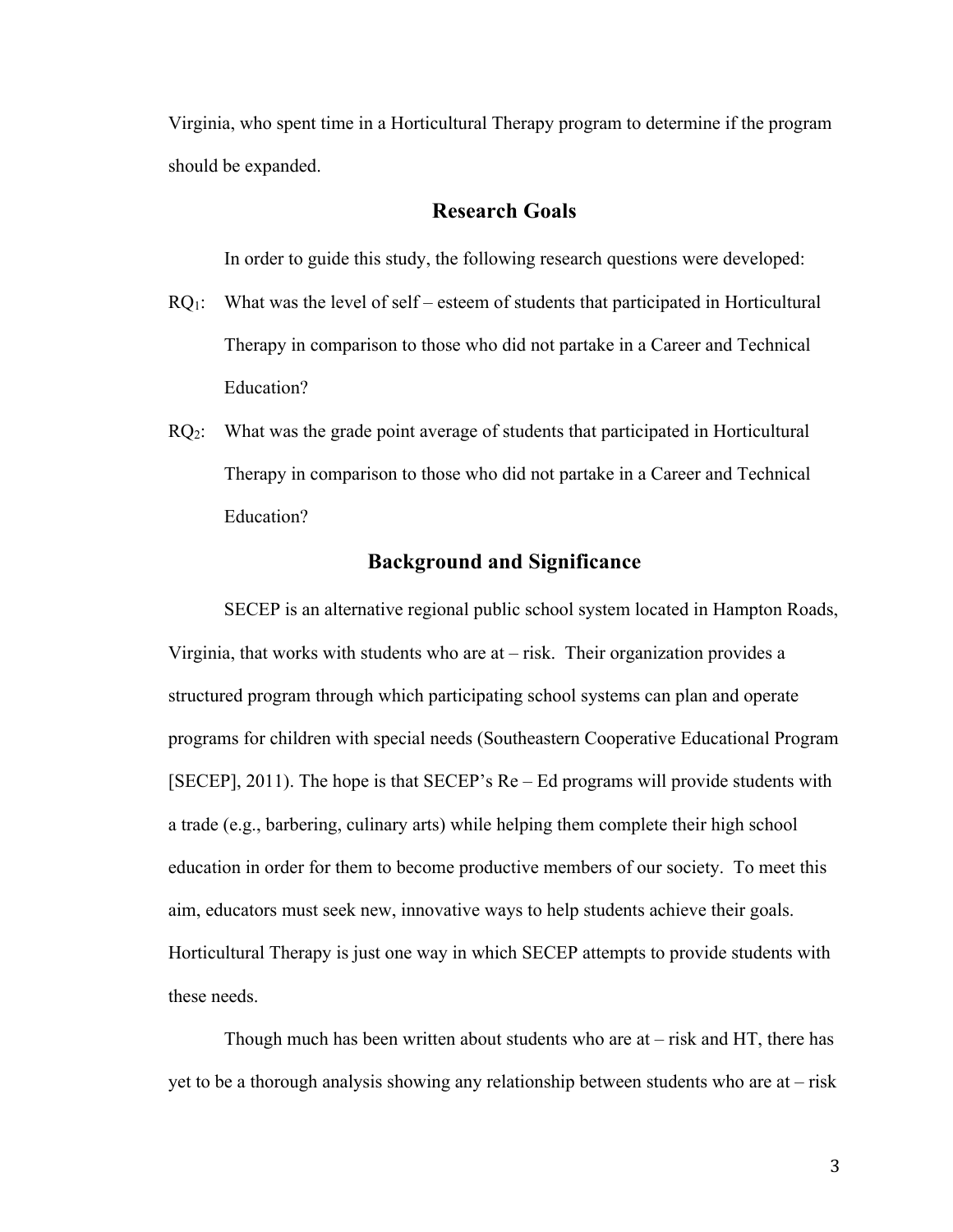while enrolled in a Horticultural Therapy program and their related levels of self – esteem and GPA. While researchers previously found links showing the positive benefits on self – esteem for those participating in a HT program, there is a need to look beyond to see if there are any links between the HT programs schools offer and their GPA. This will allow educators to see if the program should be given more emphasis and expanded further among students who are  $at - risk$ .

Conducting a research study on the effects of a Horticultural Therapy program may bring to light more information showing previously unknown benefits such as an increase in GPA or self – esteem. The principal objective of this study was to find if there are any benefits that are as yet unknown to determine if HT programs should become a larger focus and/or expanded at schools educating students who are at – risk. Perhaps students who are at – risk participating in a HT program do have higher self – esteem and/or a higher GPA than similar students in a non – Career and Technical Education programs, thus improving their chance to complete high school.

#### **Limitations**

The limitations of this study were as follows:

- The study was conducted in Hampton Roads, VA, and specifically in Virginia Beach and Suffolk within a specific school program/system, therefore results may not pertain to other regions.
- The study was limited to a low number of twenty three students, which may not provide adequate data to come to a concrete solution.
- The study was limited to the 2011 2012 School Calendar Year, while adding another academic calendar year may yield better results.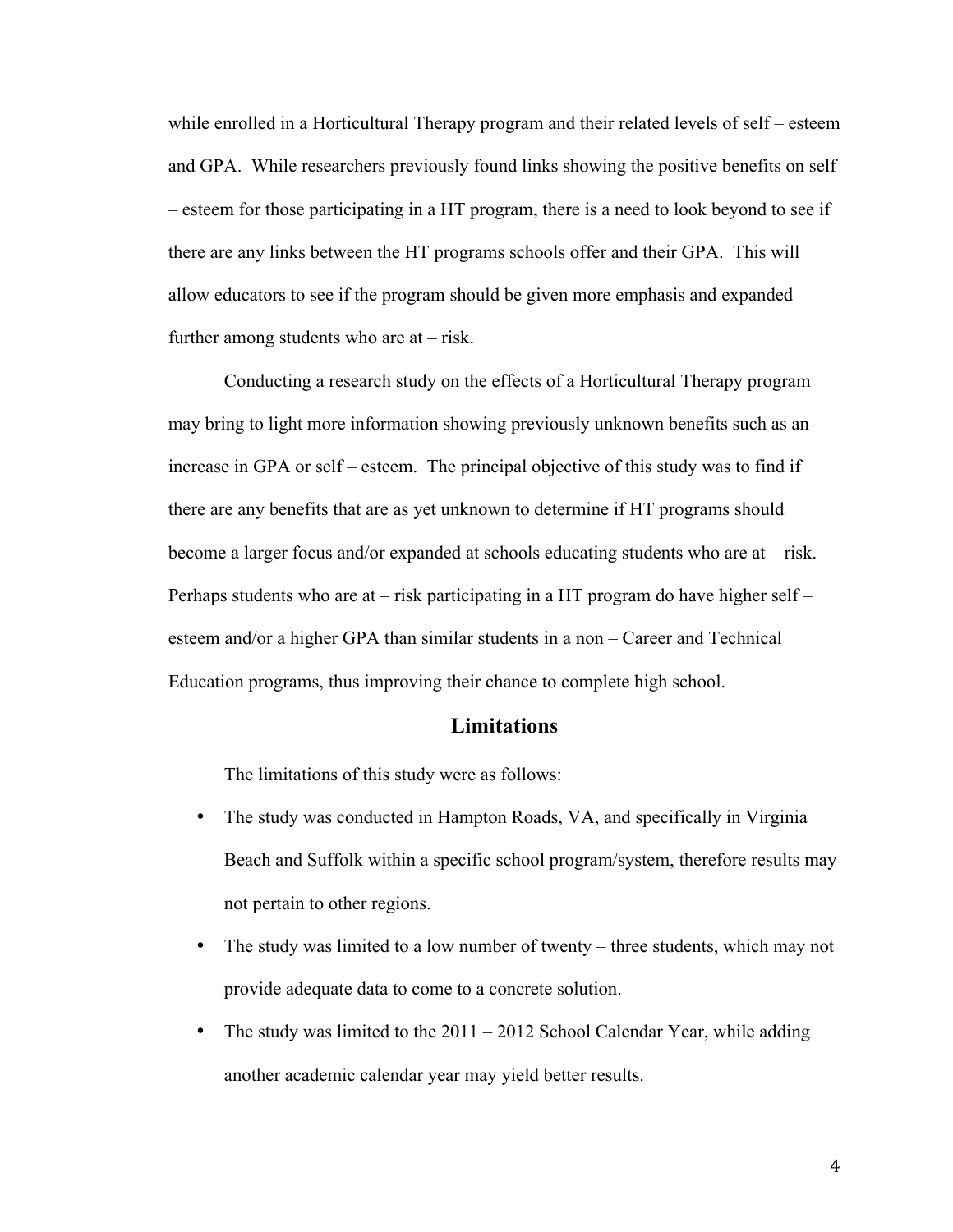- The study utilized Rosenberg's Self Esteem Scale to measure self esteem, while adding other measures of self – esteem may yield more accurate results.
- Student achievement was only measured by way of GPA while adding measures of self – esteem may yield more accurate results.

#### **Assumptions**

The researcher assumed the following conditions while conducting this research:

- Self esteem is a quantifiable attribute of the self.
- Students who participated in this study are representative of the larger Hampton Roads, VA, population as well as other regions because of their varied backgrounds.
- Students with a higher self esteem perform better in school (Adil, 1994).

#### **Procedures**

Since the number of Horticultural Therapy programs for youth who are at  $-$  risk is fairly limited in Hampton Roads, the study was conducted at two separate high schools, both within SECEP. The first school, the Renaissance Academy in Virginia Beach, VA, is in the heart of Virginia Beach and serves students from urban and suburban environments. The second school, Deep Creek SECEP, located in Chesapeake, VA, is closer to the heart of a traditional farming community and serves students from rural and suburban environments. The two schools were chosen not only because they provided Horticultural Therapy programs, but also because the diversity of their student base.

To begin the study, an approximately equal number of students that were in the Horticultural Therapy program as well as a random selection of students who were not in the program were selected to participate. The students who were selected to take part in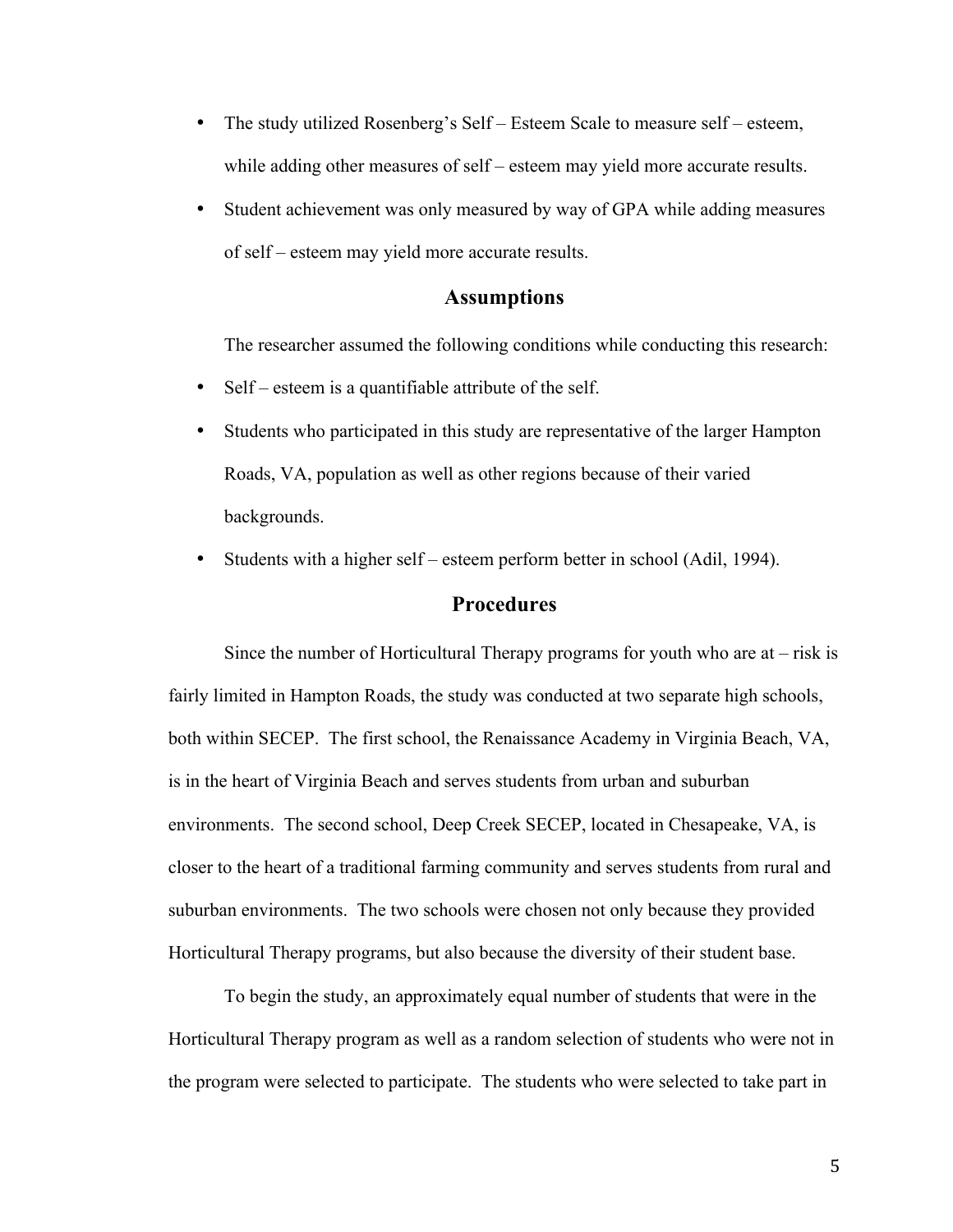the study then participated in a survey that measured their self – esteem based on Rosenberg's Self – Esteem Scale (Rosenberg, 1989). Students' cumulative grade point averages were also recorded to gauge their level of achievement in school. The outcomes of these studies were then analyzed and reported in the research study.

#### **Definition of Terms**

In order to better understand the research conducted in this study, it is important to have an understanding of certain key words related to the study. The following list aims to help in understanding some of the key vocabulary in this study:

**At – risk student**: A student in danger of failing to complete their education with the skills necessary to survive in modern society (Kauchak & Eggen, 2011).

**GPA**: Grade Point Average

**Hampton Roads, VA**: Metropolitan Statistical Area in southeast Virginia comprising the counties of Gloucester, Isle of Wight, James City, Mathews, Surry, York, and Currituck County, NC, as well as the cities of Chesapeake, Hampton, Newport News, Norfolk, Poquoson, Portsmouth, Suffolk, Virginia Beach, and Williamsburg (Office of Management and Budget, 2009).

**Horticultural Therapy**: A garden based program specifically designed for subjects to care for and cultivate plants as part of a treatment program. Treatment varies from facility to facility, however for the purposes of this research constituted emotional, social, and/or intellectual needs depending on the condition of the at – risk students. The program consists of three main elements: a student treating issues, a goal the student is trying to achieve, and the responsibility of the student to care for the plants (Relf, 2005). **HT**: Horticultural Therapy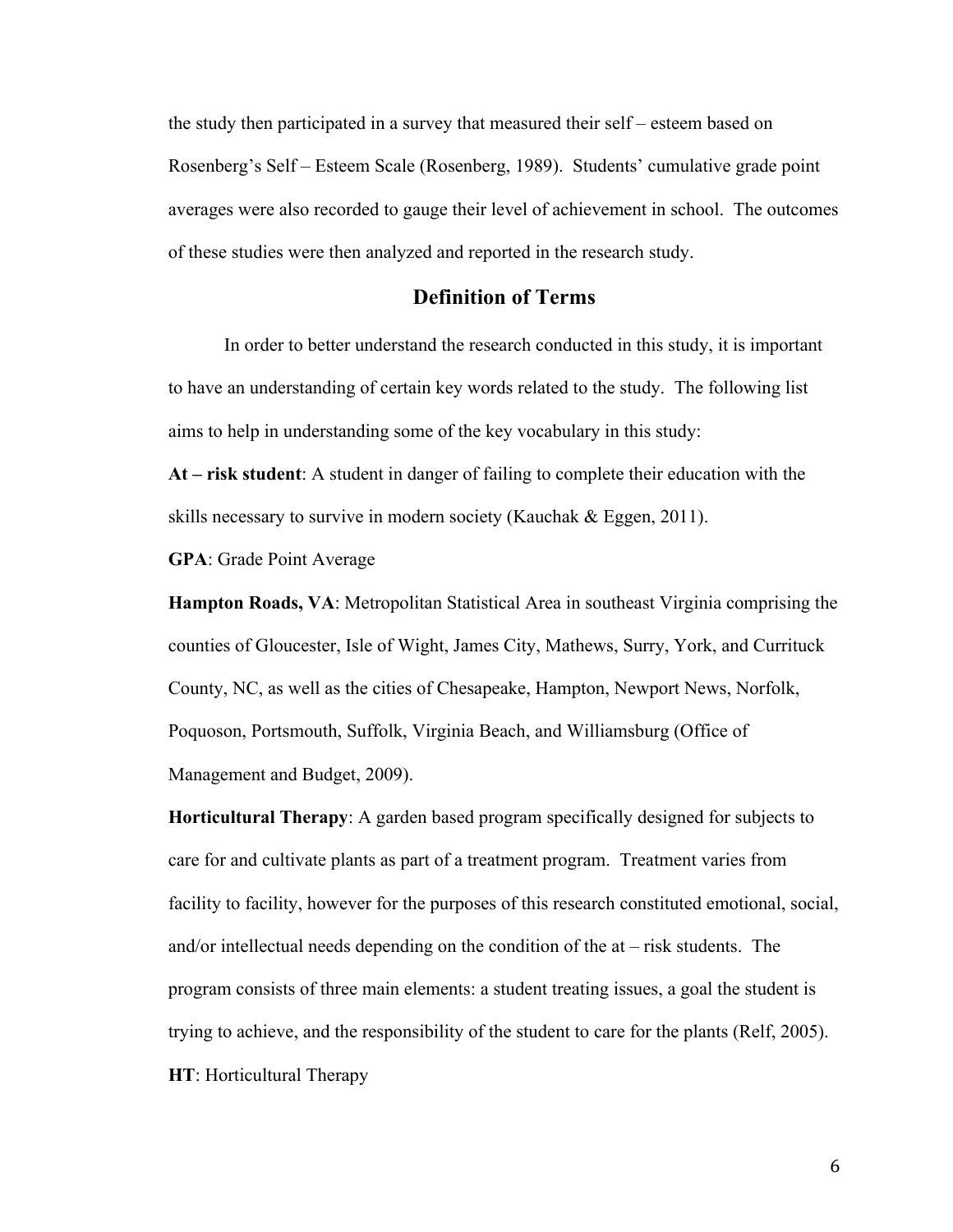**Normal Volunteers**: A healthy person – one with no scientifically contradictory abnormalities – who has been admitted as a patient of the Clinical Center in order to serve as a volunteer subject for approved research projects (Rosenberg, 1989).

**Re – Ed Program**: an educational program for at – risk students that stresses academic competence coupled with a focus on responsibility to others (SECEP, 2011).

**Rosenberg's Self Esteem Scale**: One of the most widely used measures of self – esteem in the social sciences.

**SECEP:** Southeastern Cooperative Educational Program; an organization that provides formal structure through which participating school systems can plan and operate programs for children with special needs that was founded in 1978 (SECEP, 2011). **Self – esteem**: Pride in oneself; self – respect (Costello, 1997).

**Self – Perception Profile for Adolescents**: "A 45 – item questionnaire that provides scores on nine factor analytically derived subscales" (Hagborg, 1993, p. 133). **Socioeconomic status**: The combination of family income, parents' occupations, and level of parental education (Kauchak & Eggen, 2011).

## **Overview of Chapters**

Chapter I comprises an introduction to the research study. Included within this chapter was a background on the SECEP schools chosen for the study as well as the subjects participating in the study. Also discussed were the outlying goals for the research that provided the framework for the study. Lastly, Chapter I outlined the basic procedures used in order to collect the data.

Chapter II, Review of Literature, discusses a selection of previous studies conducted on the topics of Horticultural Therapy as well as students who are at – risk.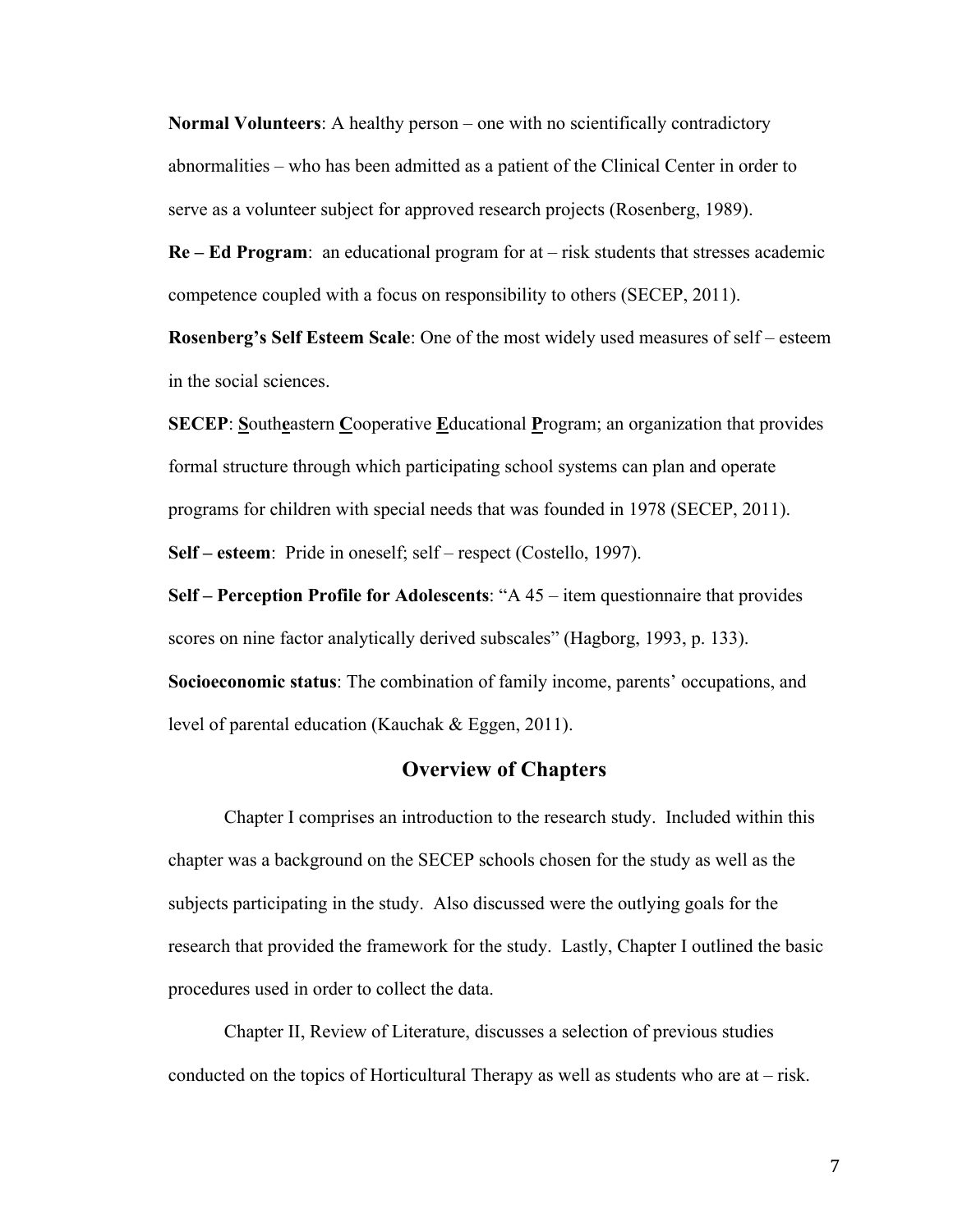Chapter III, Methods and Procedures, discusses the instruments used to measure self – esteem, grade point average, and how data were interpreted. Chapter IV, Findings, discusses the results of the study. Finally, Chapter V, Summary, Conclusions, and Recommendations, concludes the study and discusses how data were analyzed and makes recommendations as to how other programs working with students who are at – risk should support and emphasize their programs.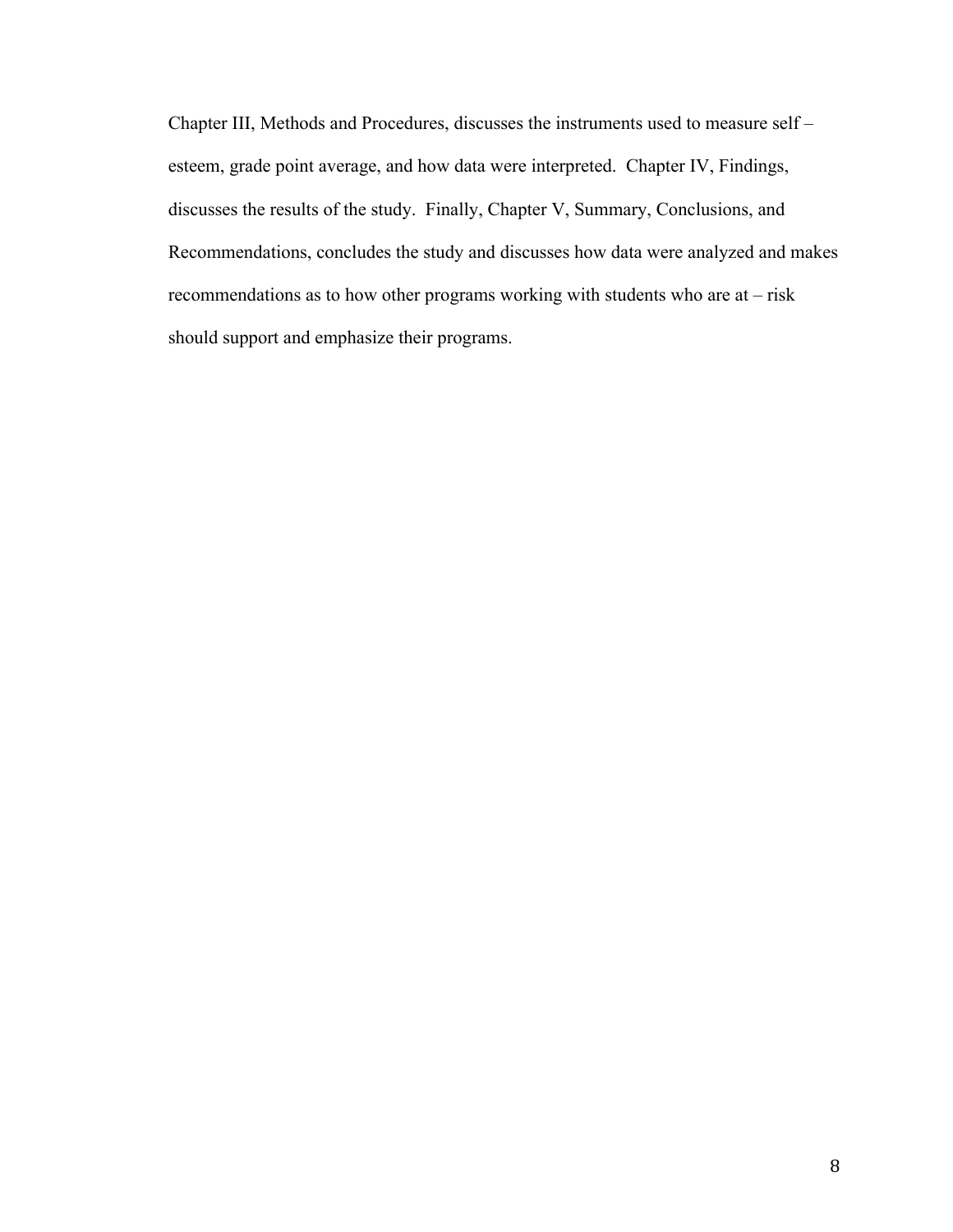#### **CHAPTER II**

### **REVIEW OF LITERATURE**

This review of literature was written to discuss several factors students who are at – risk face and how schools can provide support to improve students' self-esteem in order to improve student achievement, including improving their GPA. Schools, teachers, and administrators have all attempted various ways to support students who are at – risk in the past; some programs showed promise while others did not. Educators are in a position of particular importance in that they can make a significant impact in these students' lives. It is up to them to persistently work in assisting these students by staying current on research and integrating and implementing proven and promising techniques into their programs; this will hopefully lead to the betterment of these youth. Horticultural Therapy is one such program that has shown promise in creating positive effects on students who are at – risk.

During the course of this research, several important factors were found related to the study. In order to better understand students who are at – risk, the researcher discussed typical characteristics these students embody. Also discussed are key factors that help define students who are at – risk, such as GPA and self – esteem levels. Current and past programs used to assist in the education of youth who are at – risk also play an important role, not only in how these students are educated and trained to be productive members of society, but in how these programs will evolve in the future. Again, HT is one such program, and a discussion of some specifics to the program and its subsequent effects on students are important to know. SECEP is an integral educational institution located in Hampton Roads providing HT programs for students who are at – risk in the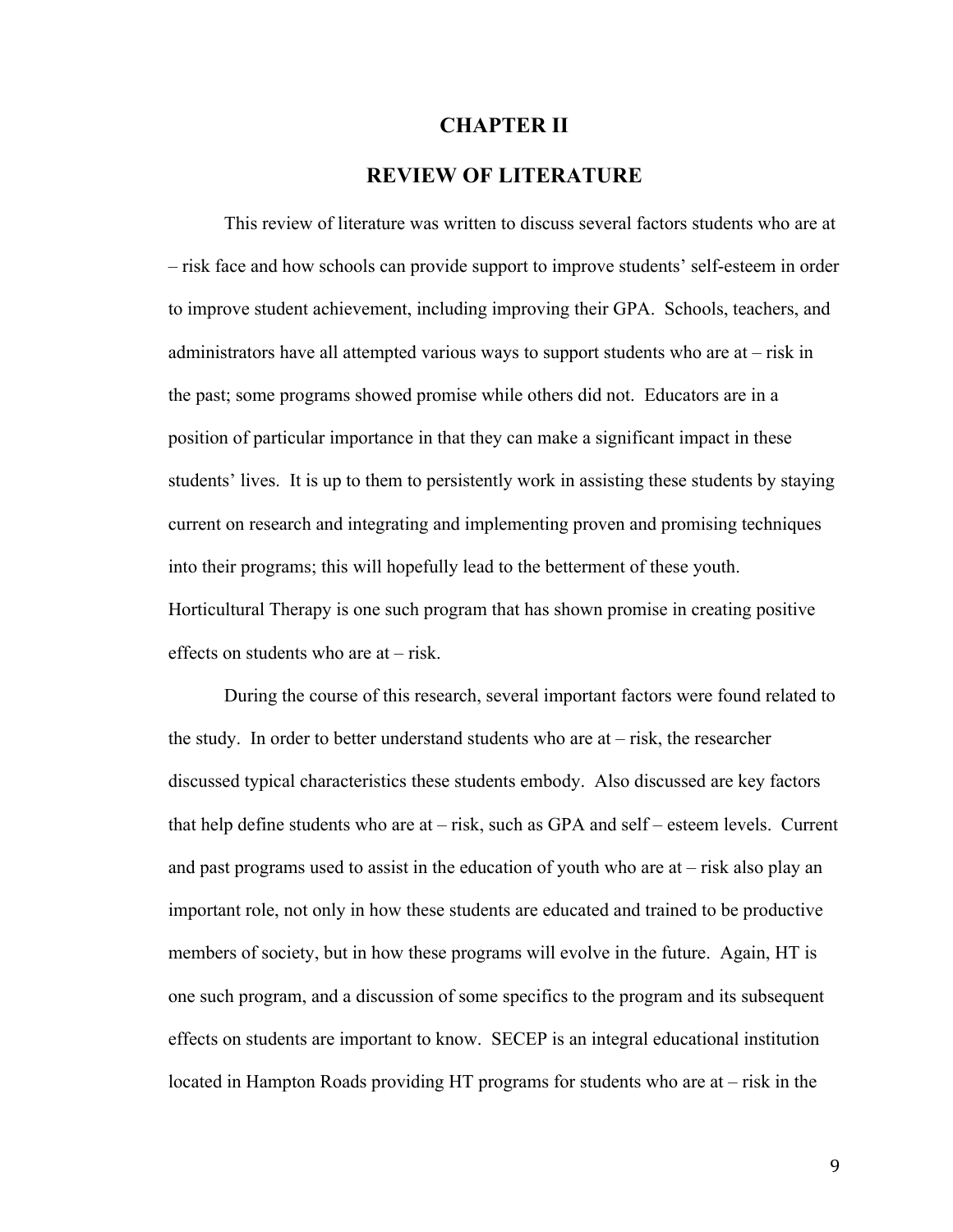region. SECEP is comprised of several schools that cater to the development of a wide array of youth, including at – risk students. Along with other individual school systems in the area, SECEP provides a much needed service to our youth, local society, and culture. SECEP is a local innovator in regards to how they prepare students in becoming active members of our society.

# **Characteristics of Students Who Are At – Risk**

At – risk students are those in danger of failing to complete their education with skills necessary to effectively function in modern society (Kauchak  $\&$  Eggen, 2011). This is a growing problem for today's youth as society must carefully and thoughtfully foster and nurture all students so they are able to become productive members of society. Students represent a resource and focal point for the application of society's many other resources to ensure their healthy growth and development (Pentz & Straus, 1998). Through considerable research, many of the background and educational factors distinguishing students who are at – risk are now identified. The majority of this research has been conducted since 1983 (Kauchak & Eggen, 2011) when the report written by the National Commission on Excellence in Education deemed the United States a "nation at risk" (National Commission on Excellence in Education, 1983).

Because research now indicates students who are at – risk tend to come from particular backgrounds and display many of the same educational issues, one can focus on some of these major issues. One of the most pernicious issues facing at – risk students is the dropout problem. The major educational problems that correlate to high dropout rates among students who are at – risk are low grades and achievement, low motivation, low self – esteem, and a lack of interest in being in school (Kauchak & Eggen, 2011); any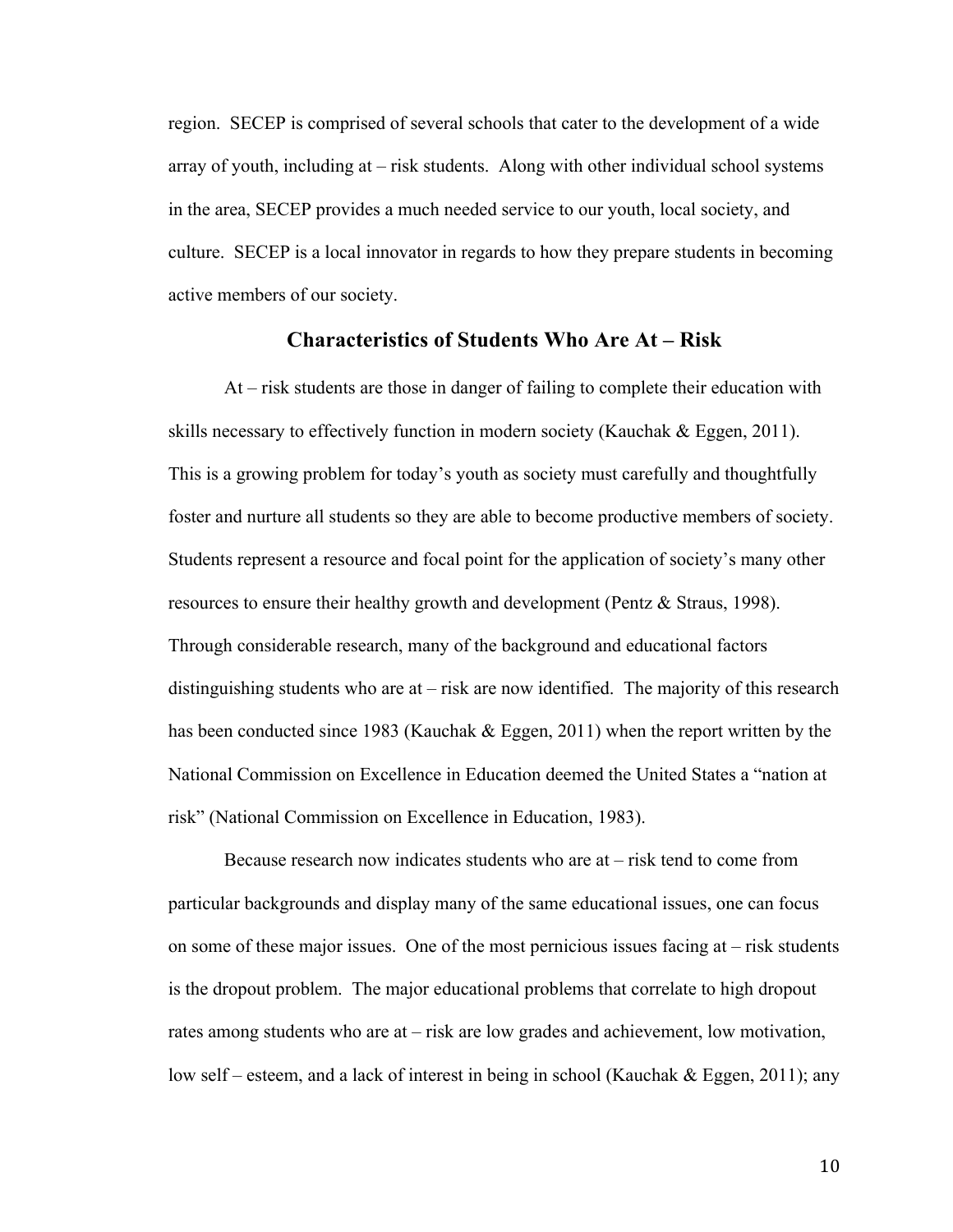and all of these issues could lead a student to dropout of school or at least seriously consider it. Because GPA and self – esteem were a major focus of this research, a bit more emphasis will be placed on these concerns.

#### **Student Achievement of Students Who are At – Risk**

Low GPA is one factor that is common for students who are  $at - risk$ , but what are the factors that lead these students to consistently display a low GPA in school? Obviously, there are many factors at play. Research identifies a common problem among students who are at – risk is simply low motivation. Many of these youth are not inspired to work hard because their classes are not interesting and there was a lack of challenge (Kauchak & Eggen, 2011). If students are unmotivated to participate in school, how can they be expected to achieve at a high level? Students who begin to fail one or more subjects then run the risk of considering school as a place of dread and begin to dislike attending (Lampley & Johnson, 2010). Students who are considering dropping out of school need to believe they belong in school, and that someone cares about their successes and about them as people (Barton, 2006). Research also suggests that students who are at – risk are routinely provided with less educational activities outside of school (such as visits to museums and libraries), less supporting materials at home (like computers and newspapers), and less likely to participate in out  $-$  of  $-$  school experiences (such as music or dance lessons and athletic camps) (Kauchak  $\&$  Eggen, 2011). These factors, among others, may lead students who are at – risk to achieve low GPA's, which in turn may lead to lower self – esteem.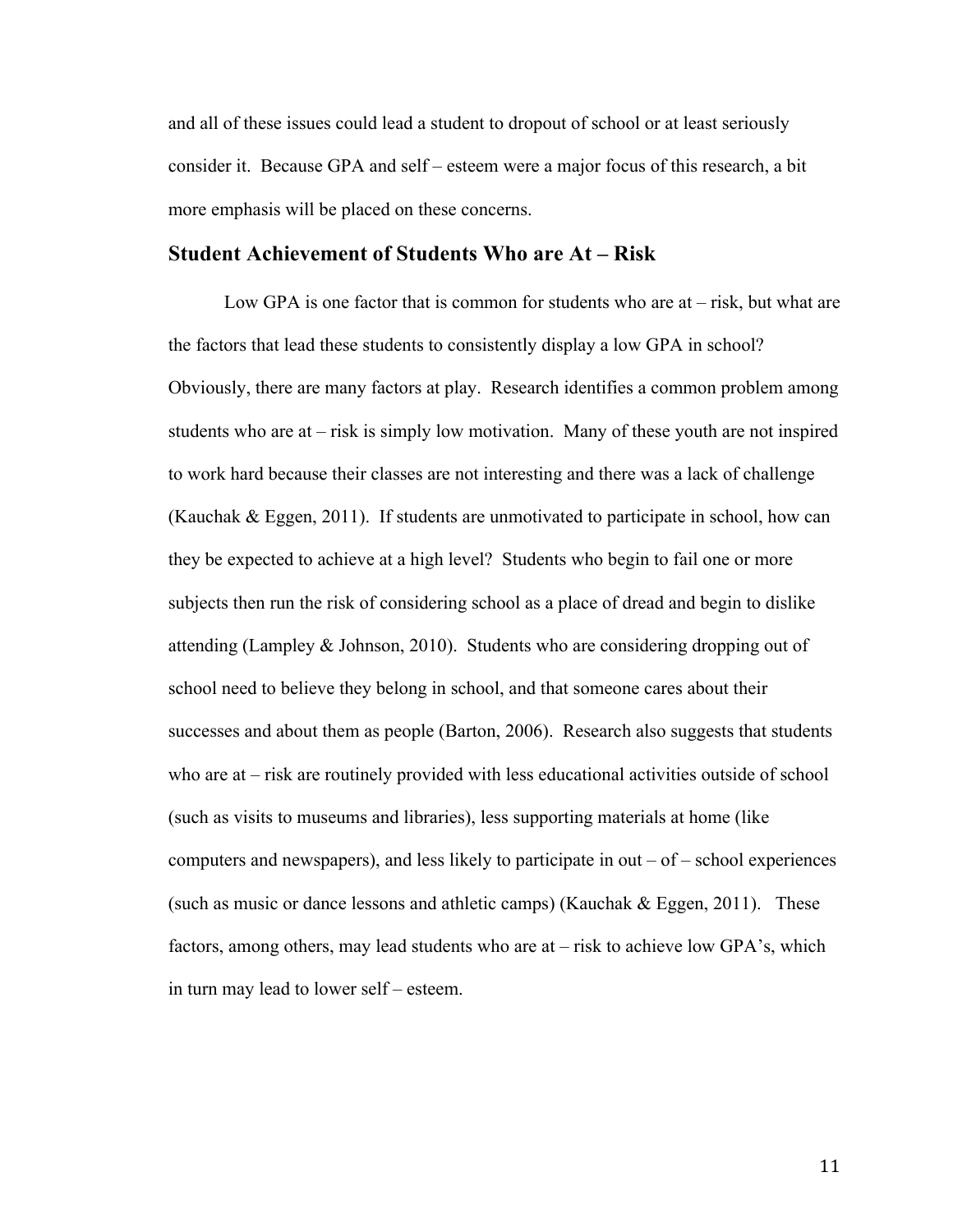#### **Self - Esteem of Students Who Are At – Risk**

So why is it that students who are  $at - risk$  commonly exhibit low self – esteem and what are some possible causes of low – self esteem? Several factors impact self – esteem including academic ability, social acceptance, body image, school environment, socioeconomic status ethnicity, and age (Phinney, Cantu, & Kurtz, 1997). Although these factors certainly have an effect on overall self – esteem, research now suggests a major cause of low self – esteem is at which point or stage of adolescence a youth is in also plays a large role.

In early adolescence, when students are undergoing many psychological and physiological changes, self – esteem generally tends to be at its lowest point (Civitci, 2010). This is an issue that may be compounded in students who are at  $-$  risk. Generally, as youth move through from the early part of adolescence and into the later years, research shows a gradual increase in self – esteem (Hirsch & Rapkin, 1987). Students who are at – risk with low self – esteem may have a poor view of their overall quality of life, and poor viewpoints towards matters such as friends, family, and their overall environment. Through research and action, many hope to help students who are at  $-$  risk by lowering levels of anxiety and depression, and raising levels of self – esteem and hope, thus creating more positive viewpoints towards school, friends, and family (Civitci, 2010). If students who are at – risk are able to raise their self – esteem, the risk of alienation from teachers, classmates, and school administrators becomes much lower (Lampley & Johnson, 2010). However, how is one to determine the self – esteem level of an at – risk youth? One measure to do this is the Rosenberg Self – Esteem Scale.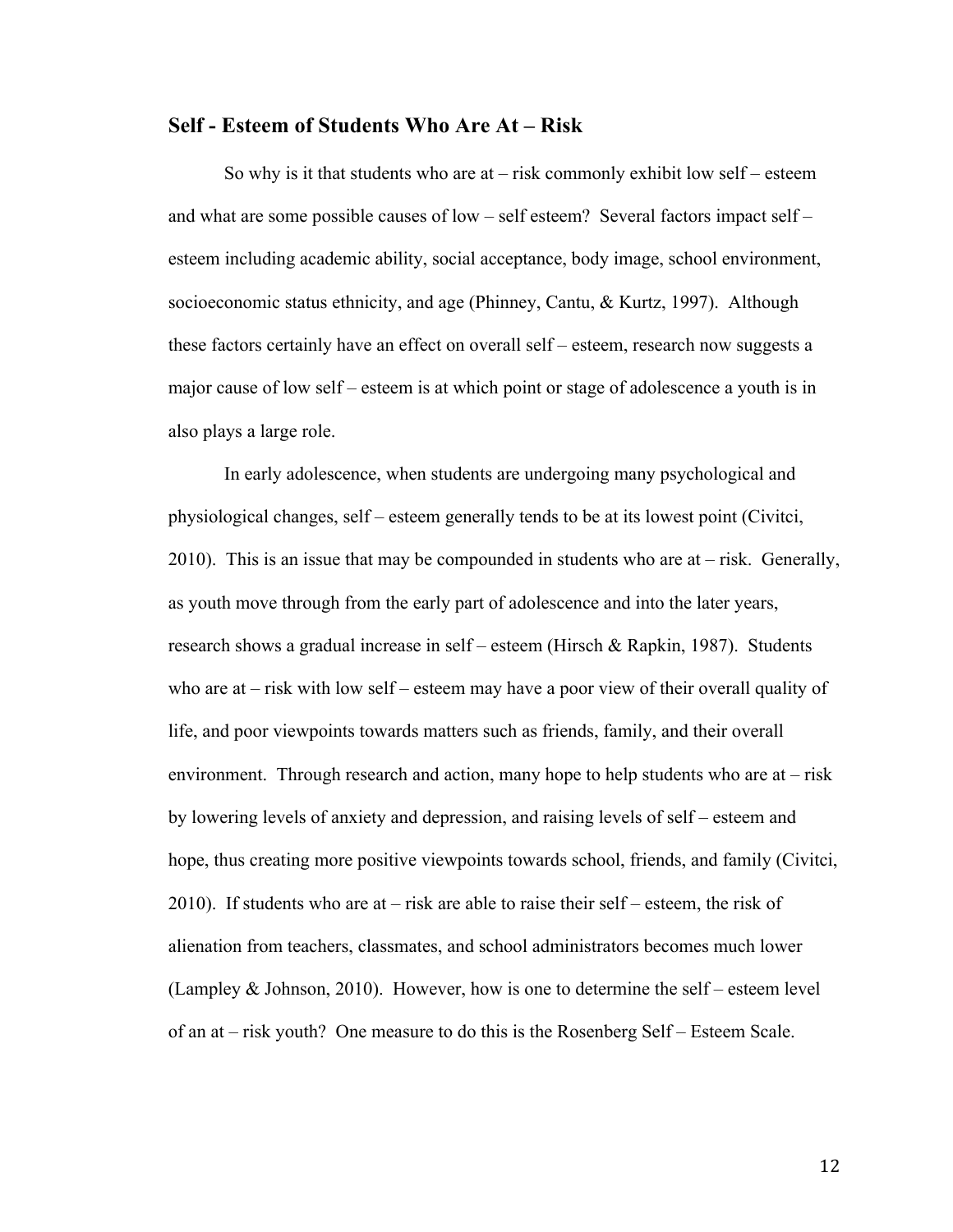#### **Resulting Dropout Issue for Students Who are At – Risk**

Low GPA and low self – esteem are common issues among students who are at – risk, which may in turn exacerbate another issue, students dropping out of school. Though experts disagree about the number of students who dropout of school, what they do agree on is that the dropout rate varies considerably among ethnicities as well as along socioeconomic status lines (Kauchak  $\&$  Eggen, 2011). Major contributors leading to the dropout issue stem from a student's low GPA and low self – esteem. A major key to keeping students who are at – risk in school may be in finding ways to increase their GPA while boosting self – esteem.

# **Rosenberg's Self – Esteem Scale**

The Rosenberg Self – Esteem Scale is a globally used method of measuring self – esteem (Hagborg, 1993). Initially developed in the 1960's by Morris Rosenberg, it was first tested in New York State with more than 5,000 randomly sampled high school juniors and seniors participating (Rosenberg, 1989). The researcher used this ten – item, self – reporting measure of self – esteem because of its general acceptance among the research community, as well as evidence of its validity and reliability. The Rosenberg Self – Esteem Scale uses a four point Likert-type scale with answers ranging from "Strongly Disagree" (0) to "Strongly Agree" (3) (Rosenberg, 1989).

Validity and support of the Rosenberg Self – Esteem Scale is strong and supported by many studies since its development. Chiu (1998) has recommended the Rosenberg Self – Esteem Scale as a "brief and thorough measure… with considerable evidence of its reliability and validity" (p. 299). Hagborg (1993) also notes the scale was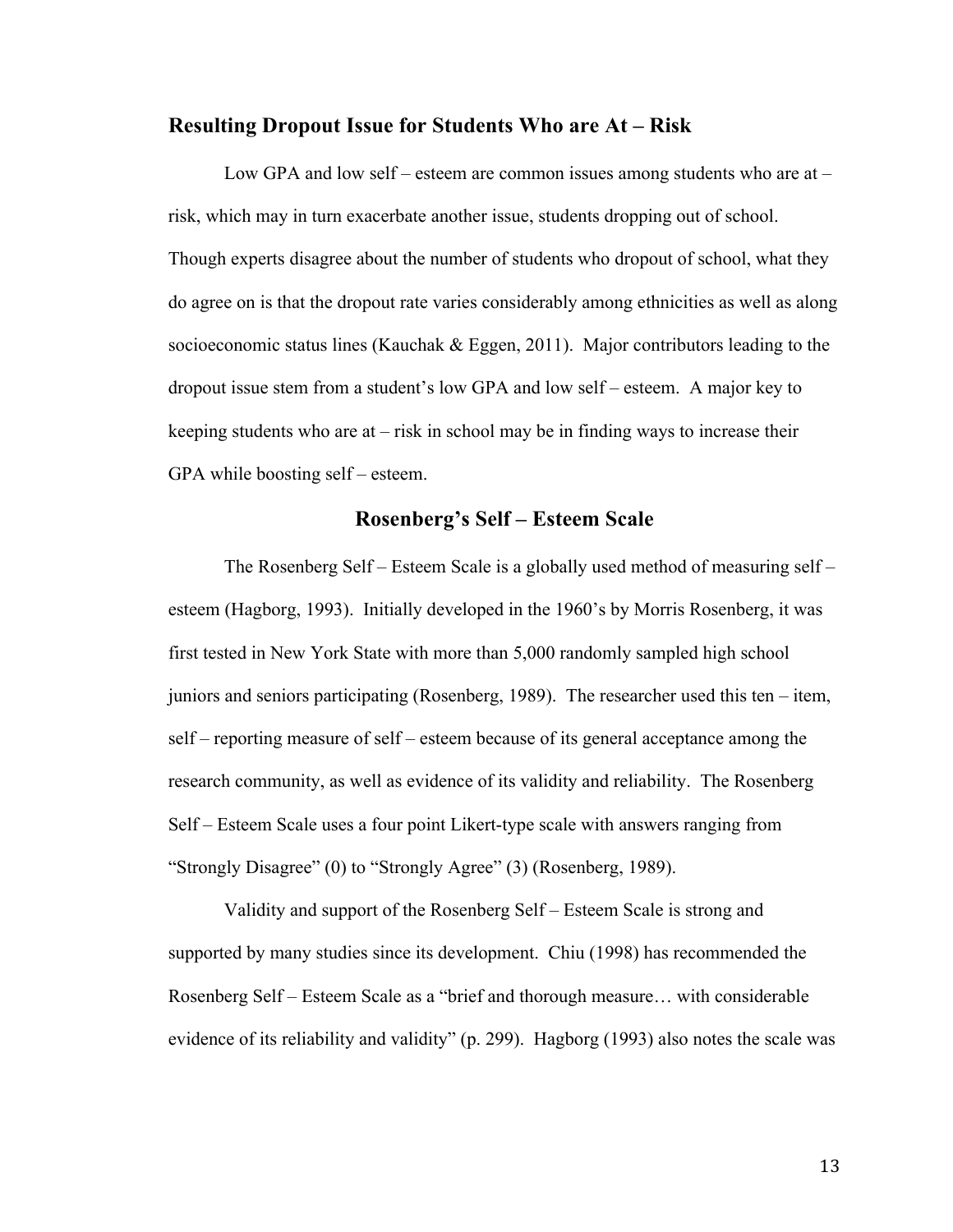included in over 60 published studies within a five year span, further attesting that the scale is a valid and reliable measure of self – esteem.

One study designed to test the validity of the Rosenberg Self – Esteem Scale used a set of normal volunteers where they were asked to fill out various questionnaires regarding self – esteem. Nurses concurrently filled out their own questionnaires regarding the patients and their general demeanor and mood. Neither the patients knew about the nurses' questionnaire, nor did the nurses know about the patients' questionnaire. The study found that where patients scored low on the Rosenberg Self – Esteem Scale, nurses had similar opinions that these patients appeared depressed (Rosenberg, 1989).

A second study conducted by Hagborg (1993) also looked at the validity of Rosenberg's Self – Esteem Scale by comparing it with a separate Self – Perception Profile for Adolescents test. Subjects of this study were drawn from grades  $8 - 12$ , however it did exclude students with any type of educational handicap. Hagborg (1993) concluded that Rosenberg's Self – Esteem Scale showed a strong relationship as an indicator of an adolescent's global self – esteem.

#### **Successful Programs for Students Who Are At –Risk**

Several programs developed over the years are now used in assisting students who are at – risk to become productive members of society. Many of these programs have shown significant promise and are now being utilized in various places across the country and beyond. These programs are typically aimed at aiding students who are at  $-$  risk academically, socially, and emotionally among other benefits.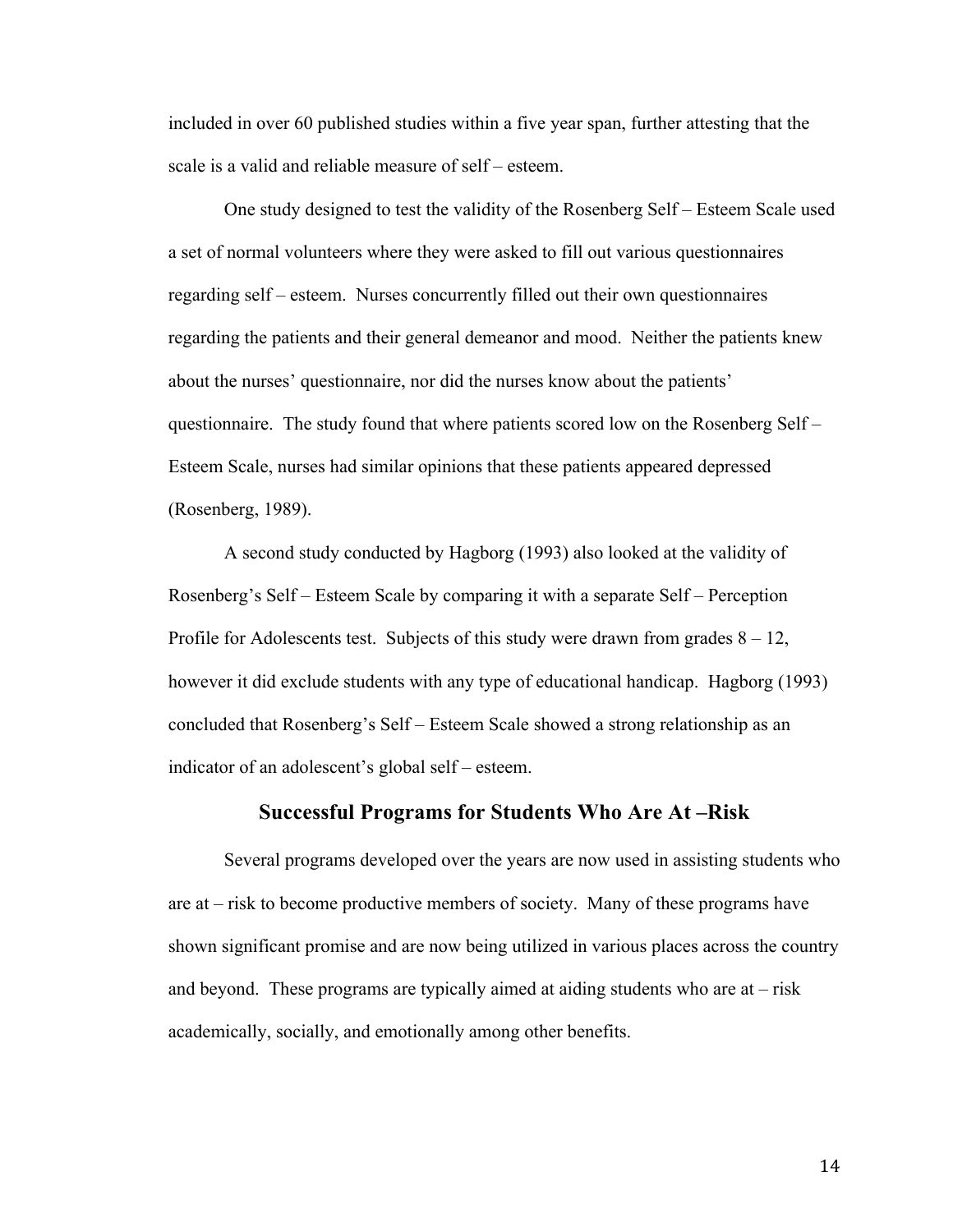Student mentoring is one such program proven to be effective in assisting students who are at – risk to better understand what it takes to survive in school and in our modern world. The LISTEN mentoring program, or Linking Individual Students To Educational Needs, was devised in 2003 and modeled after other successful programs. The idea was to partner students who are at – risk with an adult to provide additional support outside the classroom setting. The primary goal was to establish meaningful relationships between caring adults and students who are at – risk. The relationships placed an emphasis on study habits, interpersonal relationships, problem solving techniques, and communication skills. By encouraging positive behaviors, mentors provided support and guidance to encourage students to succeed (Lampley & Johnson, 2010). Lampley and Johnson's (2010) research showed a significant positive impact once the mentoring intervention completed an academic year. Nearly all of the students raised their GPA's, had less discipline referrals, and showed better school attendance (the three criteria analyzed for their study); additionally, 91% of the subjects improved in all three areas (Lampley & Johnson, 2010).

Another program proven to be successful with students who are at  $-$  risk is an Adventure Based Therapy, which is named "Take  $-A$  – Hike." This program assists youth with many of the typical issues facing students who are at – risk like truancy, dropping out of school, relationship issues, lack of interest and motivation, drug and alcohol abuse, and poor academic performance (Klein, 2008). Klein (2008) recognizes that the program consists of four main components, which include academics, a life skills course, therapy, and an outdoor adventure based learning portion. While participating in the program, the students take part in therapy sessions both in a conventional office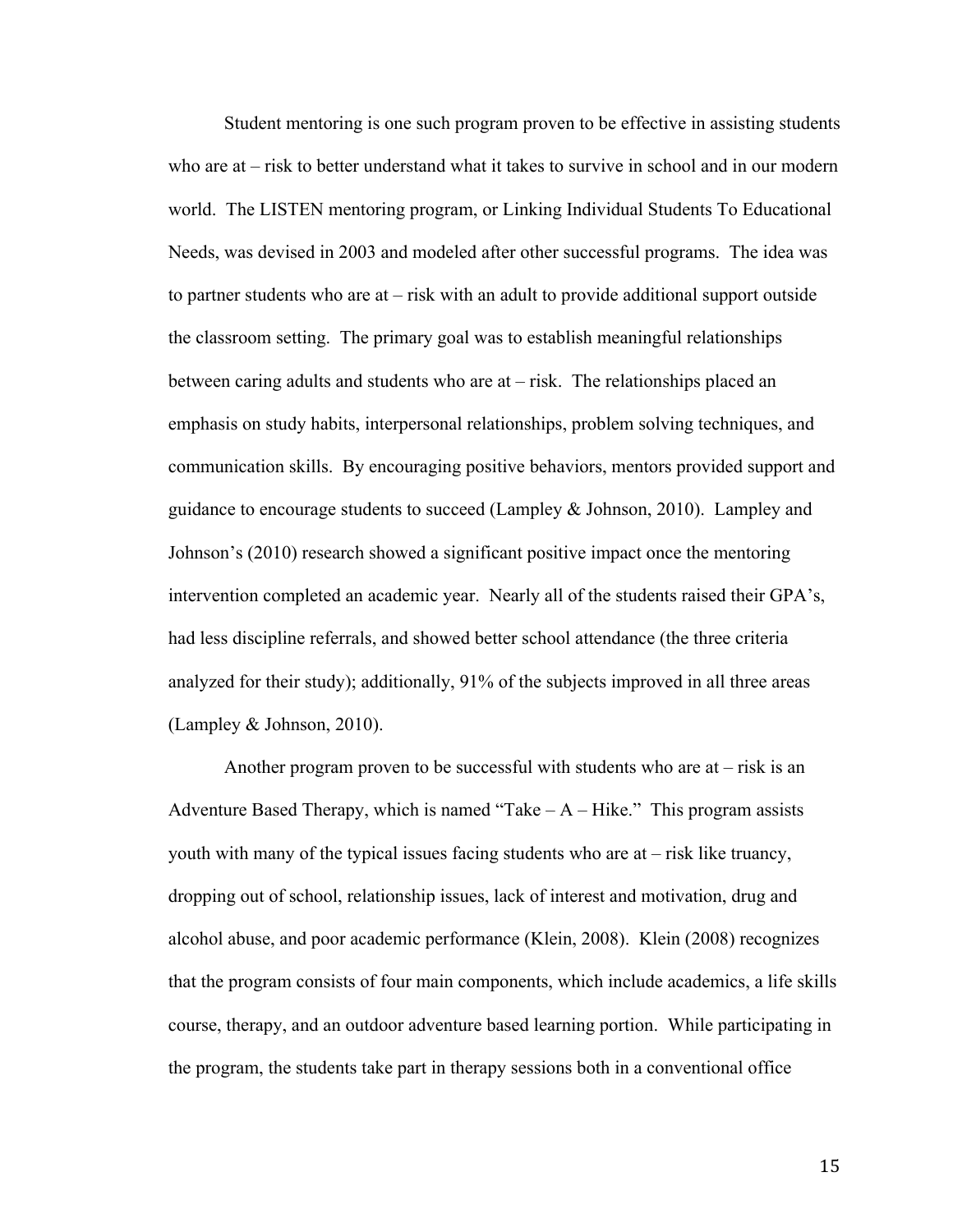setting as well as in an outdoor wilderness setting during multi – day camping trips. Prior to going on the camping trips, which is the key component to this program, students are placed into teams of three a week before their trip. This allows them time to plan for things like food and supplies they must take with them while camping. While on the trip, the leader and counselor, typically finds him or herself providing therapy sessions to alleviate any issues or stresses students may encounter with their group members or other issues within themselves. The program has proven to alleviate many of the issues students had when entering into the program (Klein, 2008).

A third program that has consistently proven to help people of all backgrounds with a variety of issues is Horticultural Therapy. What better means to provide a way to channel and burn off energy than by planning, planting, or working in a garden that can teach children appreciation and delayed gratification (Pentz & Straus, 1998)? Research shows that HT provides several benefits. For starters, behavior tends to improve with students participating and there are fewer disruptive students. Just being in the presence of plants aids students with Attention Deficit Disorder and decreases their symptoms (Howard, 2007). Additionally, HT has been shown to improve self – esteem and confidence while lowering stress. It also has cognitive benefits in that participants are able to sharpen observation, problem solving, and decision making skills, while adding to participants' level of curiosity and experimentation (Adil, 1994).

### **Horticultural Therapy**

"To stroll through a garden is to soothe the troubled soul, lose the accumulated stress of daily life, to exercise the body, stimulate the mind" (Bruce, 2006, p. 6). This sentiment explains why many have looked to HT over the years for a variety of human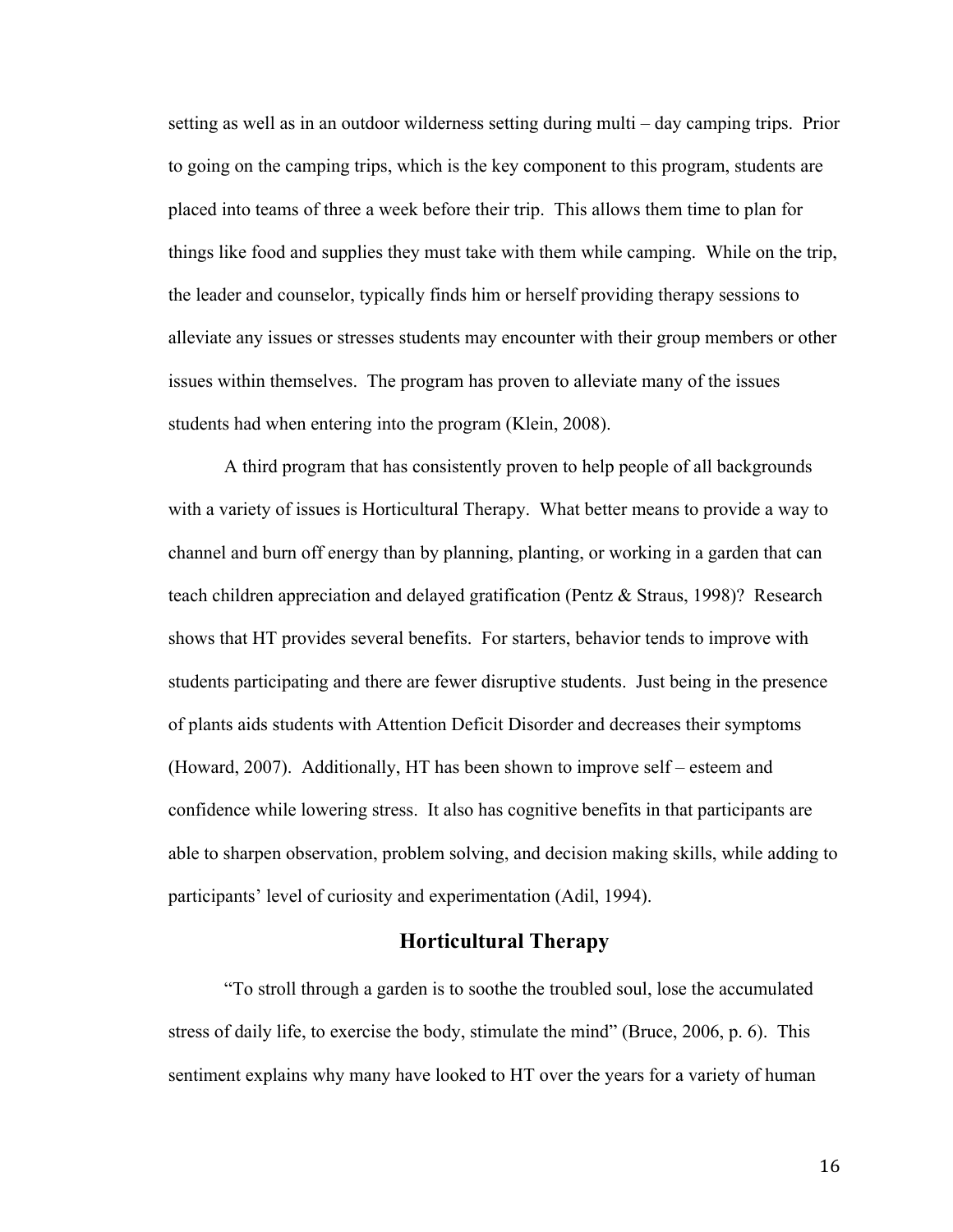health issues. In fact, Horticultural Therapy has been used throughout most, if not all of recorded history. HT was used in ancient Egypt for depressed and mentally ill members of the court who were routinely taken on strolls through the royal gardens (Bruce, 2006). Later, in medieval Spain, it became a common practice for poor hospital patients to work in the gardens to pay their bills. These patients were even described as recovering faster than wealthier patients who did not spend time in the gardens (Bruce, 2006). In a more modern setting, physically and mentally wounded soldiers in World War I were frequently helped with "garden therapy" (Bruce, 2006). It was not until World War II, however when HT was truly viewed as an acceptable treatment vehicle (Davis, 2003).

Horticultural Therapy is clearly a program utilized for years to provide positive benefits for an array of human issues. This is likely because the garden can truly be a restorative environment. HT programs provide a safe and non – judgmental place with a connection (or re – connection) with life and a reason for tomorrow (Bruce, 2006). Until recently, however practitioners and people practicing HT wrote and lectured about these benefits without providing much in the way of research based documentation of HT's efficacy (Relf, 2005). Relf (2005) mentions that the positive effects of HT were mistakenly believed to be so great, that further documentation was not required; this is simply untrue. It was not until recently that much research was conducted on Horticultural Therapy and begins to corroborate the notion that HT does, in fact, have several positive outcomes on a variety of people and issues. Today, through research, one now knows that HT provides a variety of benefits including physical, emotional and psychological, social, and intellectual benefits (Adil, 1994).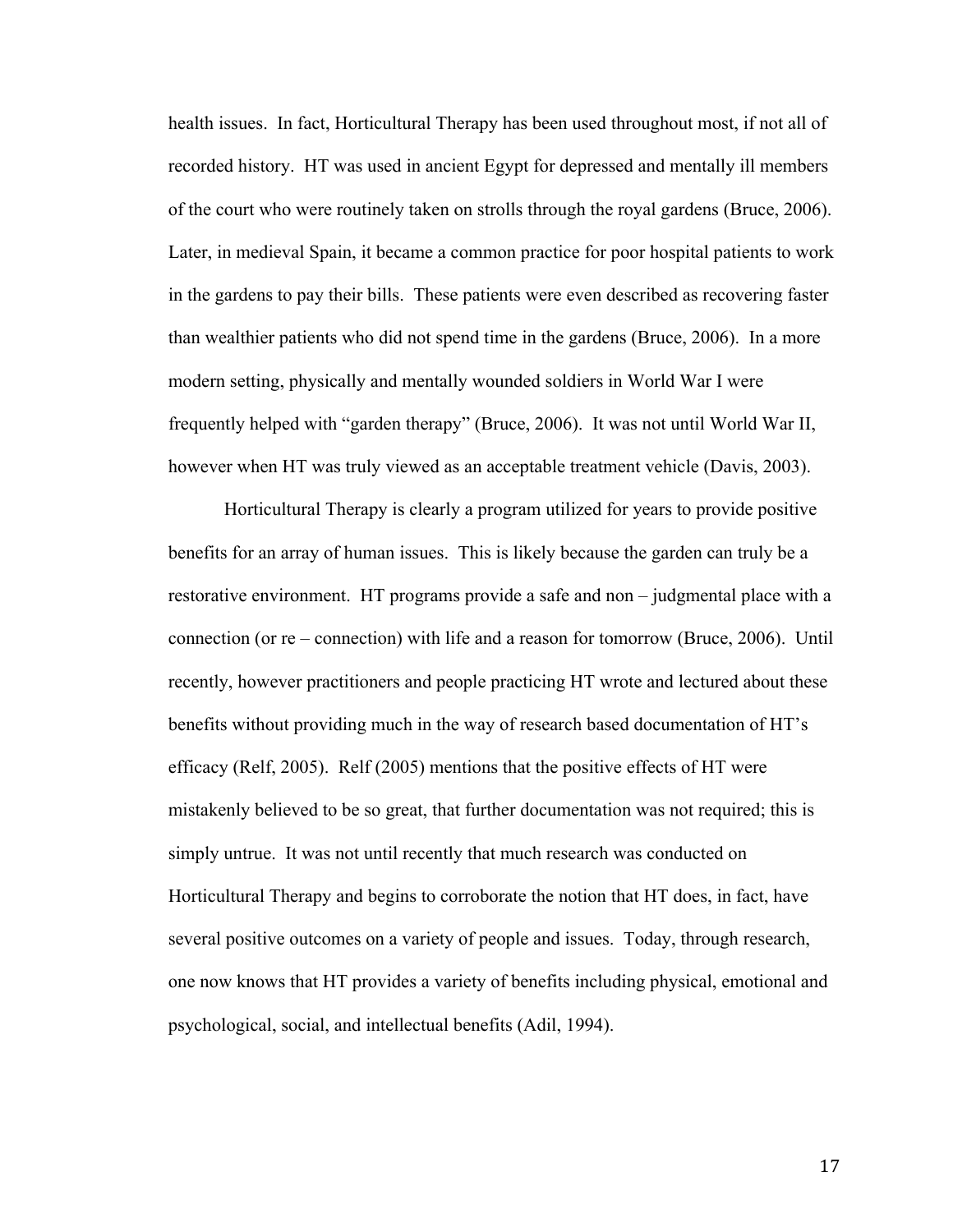#### **Functionalities of Horticultural Therapy Programs**

Horticultural Therapy is a treatment program used to promote mental and physical well – being in people (Howard, 2007). The ranges of therapeutic effects to those participating in an HT program include emotional, physical, intellectual, and social benefits (Relf, 2005). There is more to HT than just these benefits, however. Horticultural Therapy also teaches vocational skills that can later be applied to work settings (Howard, 2007). Students, therefore, not only receive the positive effects of mental and physical well – being, but also learn a trade, which they can take with them into the world beyond school and earn a living.

In the realm of public schools, programs generally focus on vocational and pre – occupational components of Horticultural Therapy. In this type of HT program, teachers typically work with students in a horticultural environment that is used to teach basic job skills as well as industry specific skills (Haller, 1998). Often these school programs are focused on students who are at – risk, providing them with an avenue into the horticultural job market beyond school (Haller, 1998). Haller (1998) maintains that working with indoor plants, flowers, and even landscaping provides tangible results that can easily be seen by the participants and is valued by society for their beauty and utility. These efforts can easily be seen in urban neighborhoods where well landscaped areas show a reduction in crime and littering, and retail areas tend to perform better as residents linger longer in well planted settings (Howard, 2007).

The actual structure of a Horticultural Therapy program is generally fairly simple, and not unlike other educational programs or classes. As Pentz and Straus (1998) describe, HT is essentially a four – step process. The first (1) step is to identify a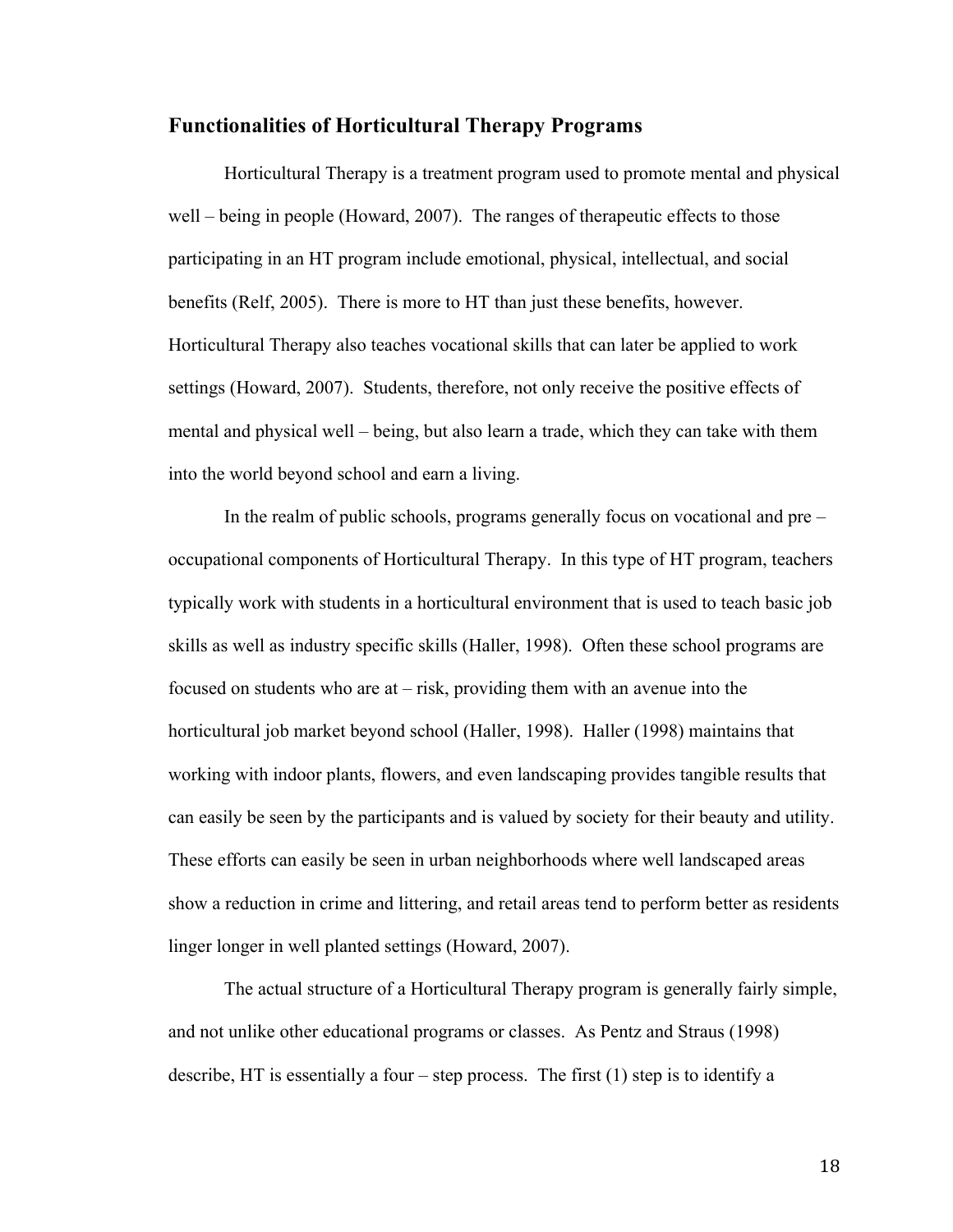problem to address; in this case it is students who are at  $-$  risk. The second (2) step one must identify what the goal of the HT is, which is followed by the third (3) step where the objective(s) are guided by certain procedures that are typically determined by the teacher and/or curriculum. The fourth (4) and final step is where procedures are set in place to assist students in achieving their goals by working through objectives or activities.

It is important to take into account several considerations when planning activities with any group. Considerations such as keeping in mind how the activity acts as a tool for treatment, the specific type of program, the overall treatment goals, and realizing participants have varied backgrounds and skills all need to be accounted for when planning an HT program. One must also keep in mind that a situational assessment may yield information that may drive future program content and that program continuity helps to connect sessions for enhanced outcomes (Catlin, 2006).

#### **Recent Horticultural Therapy Case Studies**

One research study was performed on an inpatient cardiopulmonary rehabilitation program to determine if Horticultural Therapy created any effect on the mood of its subjects. A primary focus of this study was to determine if HT created any stress reducing benefits (Wichrowski, Whiteson, Haas, Mola, & Rey, 2005). The study performed by Wichrowski et al. (2005) found that even after a single HT program treatment, patients showed a significant reduction in tension, depression, anger, fatigue, as well as an increase in vigor/energy. The positive effects the Horticultural Therapy program produced on cardiopulmonary patients certainly shows promise with respect to the greater population, including students who are  $at - risk$ .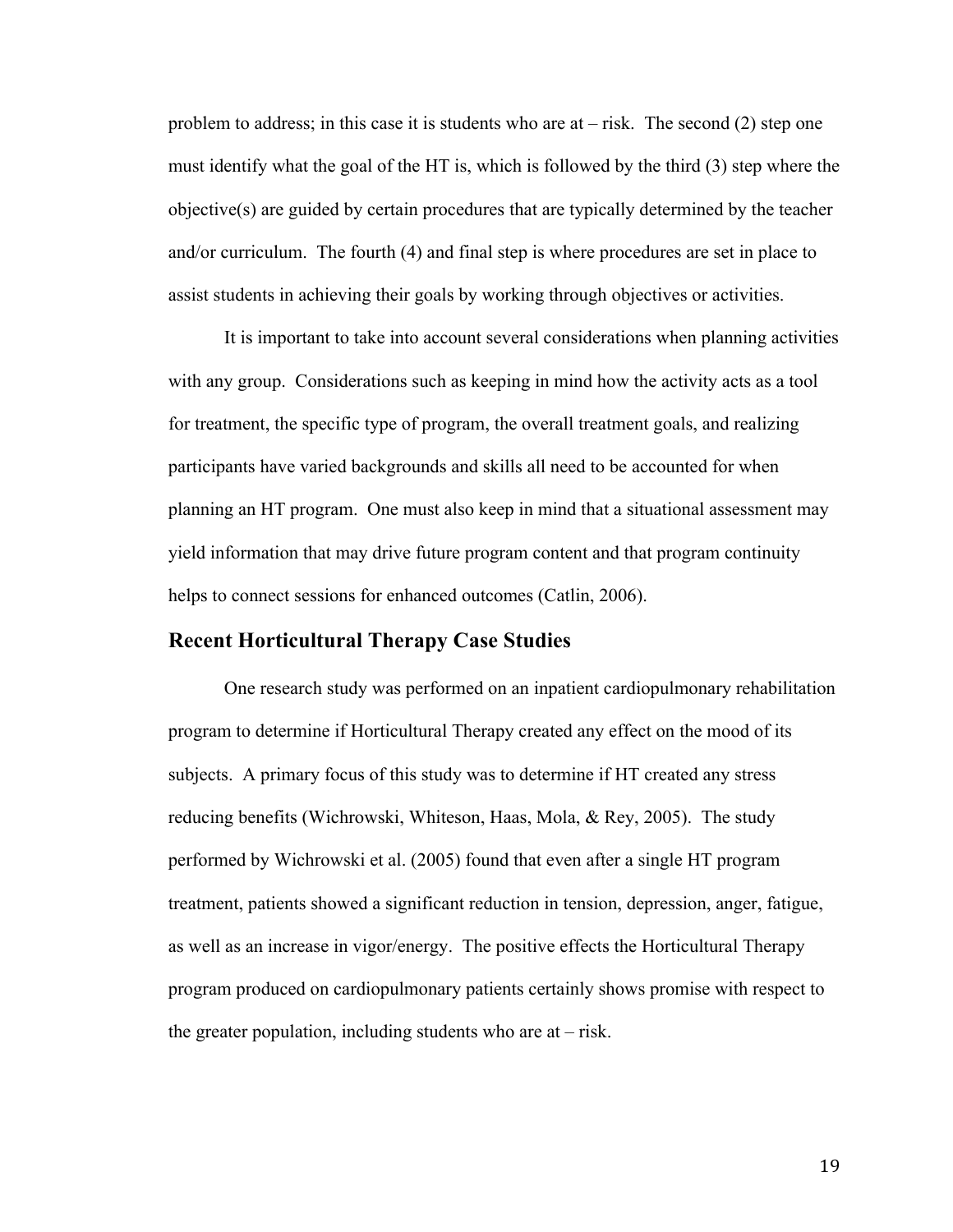Another study looked at a twenty – five year old female diagnosed with a mild form of mental retardation as well as emotional disabilities living in a group home setting. This young lady began exhibiting inappropriate behavior towards her housemates, including hitting, breaking belongings, and yelling at others (Catlin, 1998). In order to allow this young lady to stay in the home, the staff decided she needed to improve her behavior and interactions with others. After two months in the program her behavior was not 100 percent improved, but the staff noted a significant change and agreed she could remain living in the home provided she continued to work on her behavior (Catlin, 1998). This young lady's behavior may not be unlike other students who are at – risk participating in Horticultural Therapy programs like the one at SECEP. This case shows that  $HT$  may not be a cure – all, but it can provide positive benefits in behavior, which may in turn lead to higher self – esteem and higher concentration on their school work (Baker, 2009; Conner et al., 2004; Civitci, 2010; Howard, 2007).

#### **SECEP**

The Southeastern Cooperative Educational Programs (SECEP) is located in Hampton Roads and serves as a regional public school for the area. The school was organized in 1978 by the school systems of Chesapeake, Franklin, Isle of Wight, Norfolk, Portsmouth, Southampton, Suffolk, and Virginia Beach along with assistance from the Virginia Department of Education. SECEP provides a structure for participating school systems to plan and operate programs for children with special needs and serves over 1500 students divided among five separate programs (SECEP, 2011).

The focal point of this study was on SECEP's "Re – Ed Program," or the "Re – Education of Children Program." HT is encompassed within the Re – Ed Program and is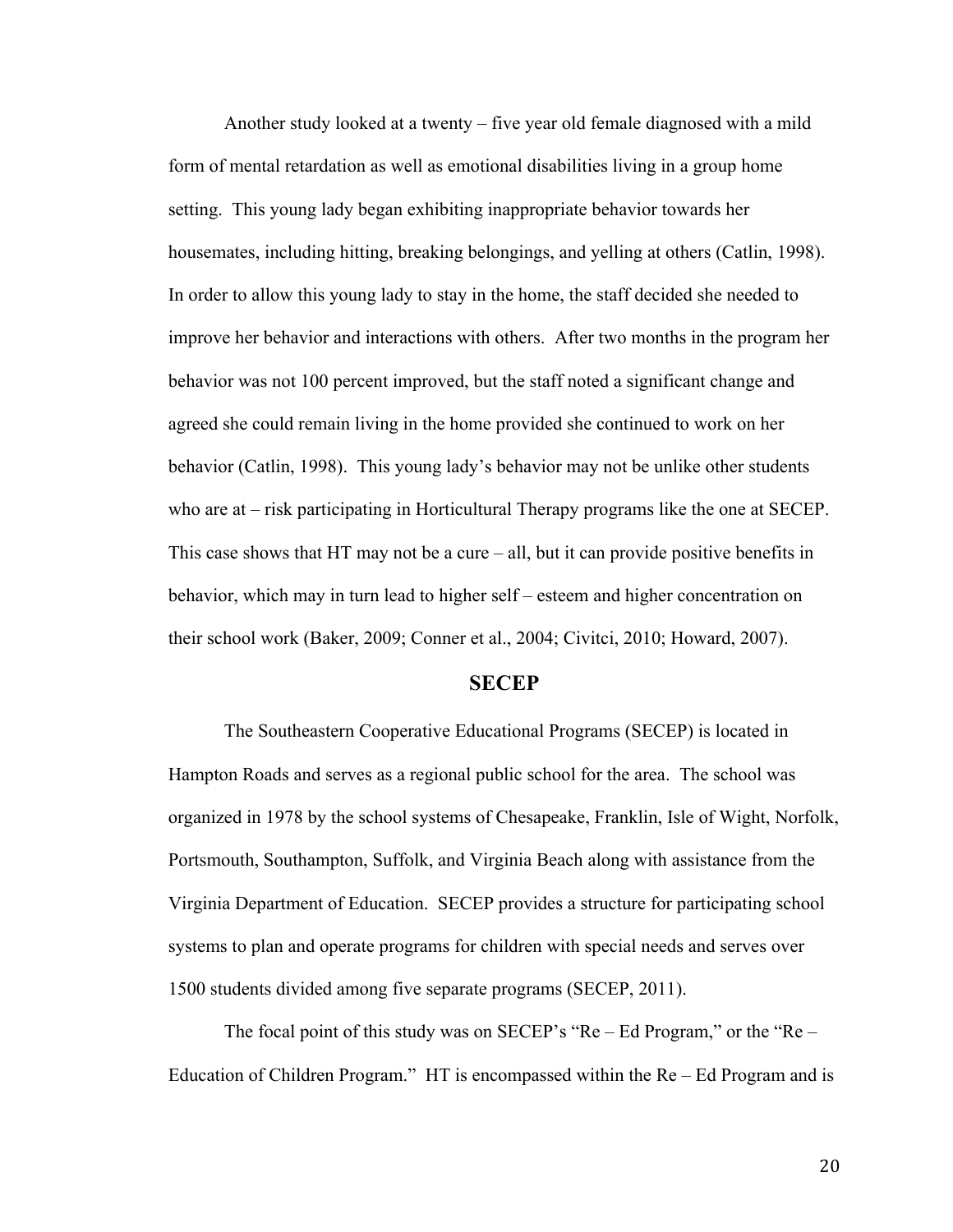based on Nicholas Hobbs' twelve principles of re – education developed in the 1960's (SECEP, 2011). The Re – Ed Program's core belief is that students who are at – risk can be taught to manage their behavior while learning new solutions for living in the family, school, and community environments. In this program, core academic instruction is supplemented with programs that focus on literacy, social skills, and the group process while standard academic instruction is meant to be aligned with the real – world (SECEP, 2011). It appears that in this program, work experiences are regarded as the centerpiece of the curriculum. Students who are at – risk that participate in the program range in age from five to twenty – one, and many are identified with some form of emotional disability (SECEP, 2011). It is because of the demographics covered by the program as well as the range in area across Hampton Roads that the author chose to perform the study with SECEP.

#### **Summary**

Students who are at – risk are a major concern today. Though the characteristics and issues related to students who are at – risk range far and wide, research shows many of these students demonstrate similar issues. Low self – esteem and a low GPA are but a few of the issues and may lead students in deciding to dropout of school. In recent years a large amount of research has been conducted on this group of youth to help in assisting them to become active, upstanding members of our society. Because of the research on students who are at – risk, several programs have been developed over the years showing promise in aiding these students. Though the researcher briefly discussed some of these programs, the catalog of successful programs truly is an exhaustive list. Horticultural Therapy is one such program that has shown much promise in recent years in assisting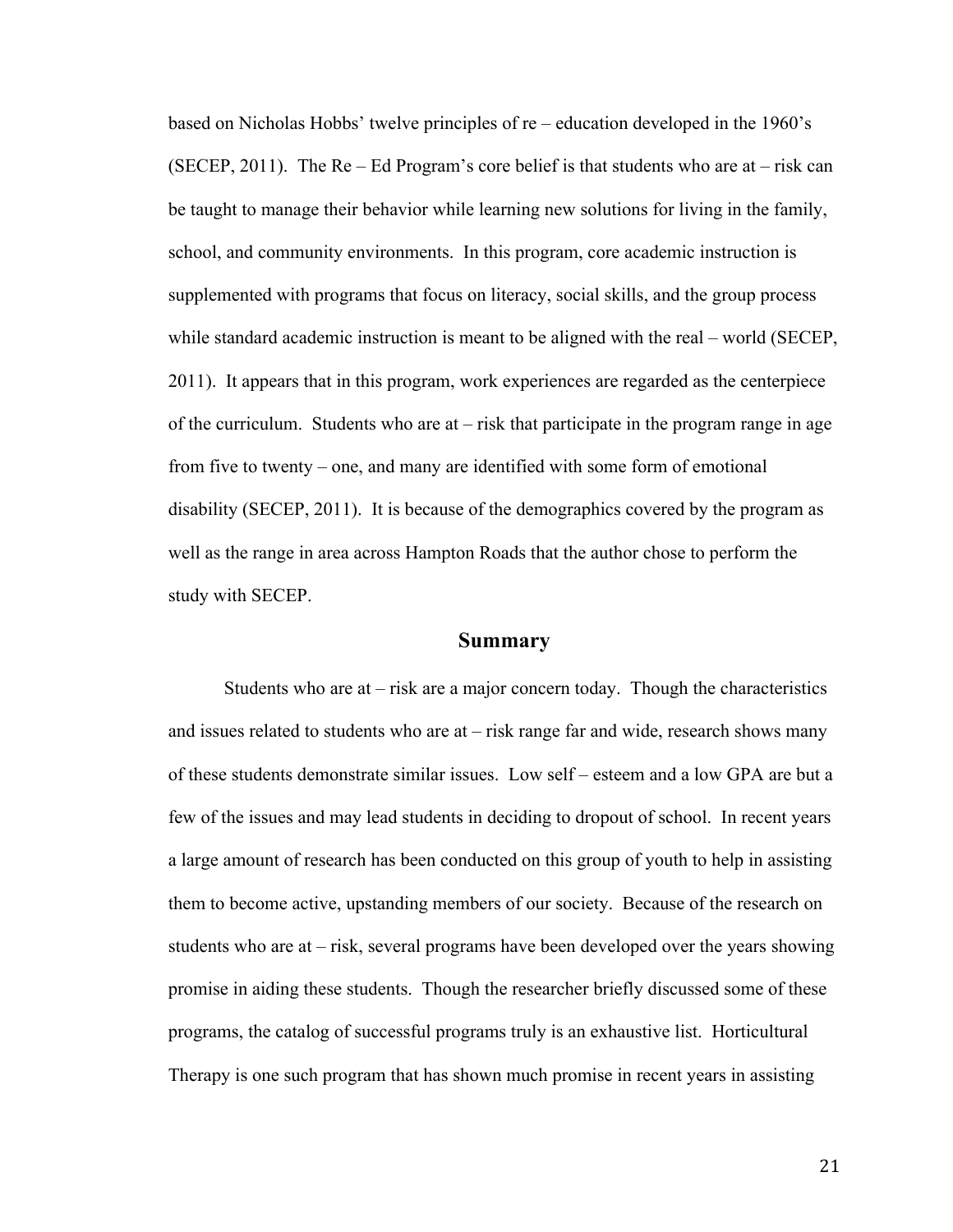students who are at – risks acclimate to school and society in general. In Hampton Roads, SECEP has established itself as a highly effective regional public alternative school. Horticultural Therapy is one of many programs they offer that has demonstrated itself as an effective way to assist students who are at – risk within their community. Following will be a review of the methods and procedures the researcher used in conducting the research study.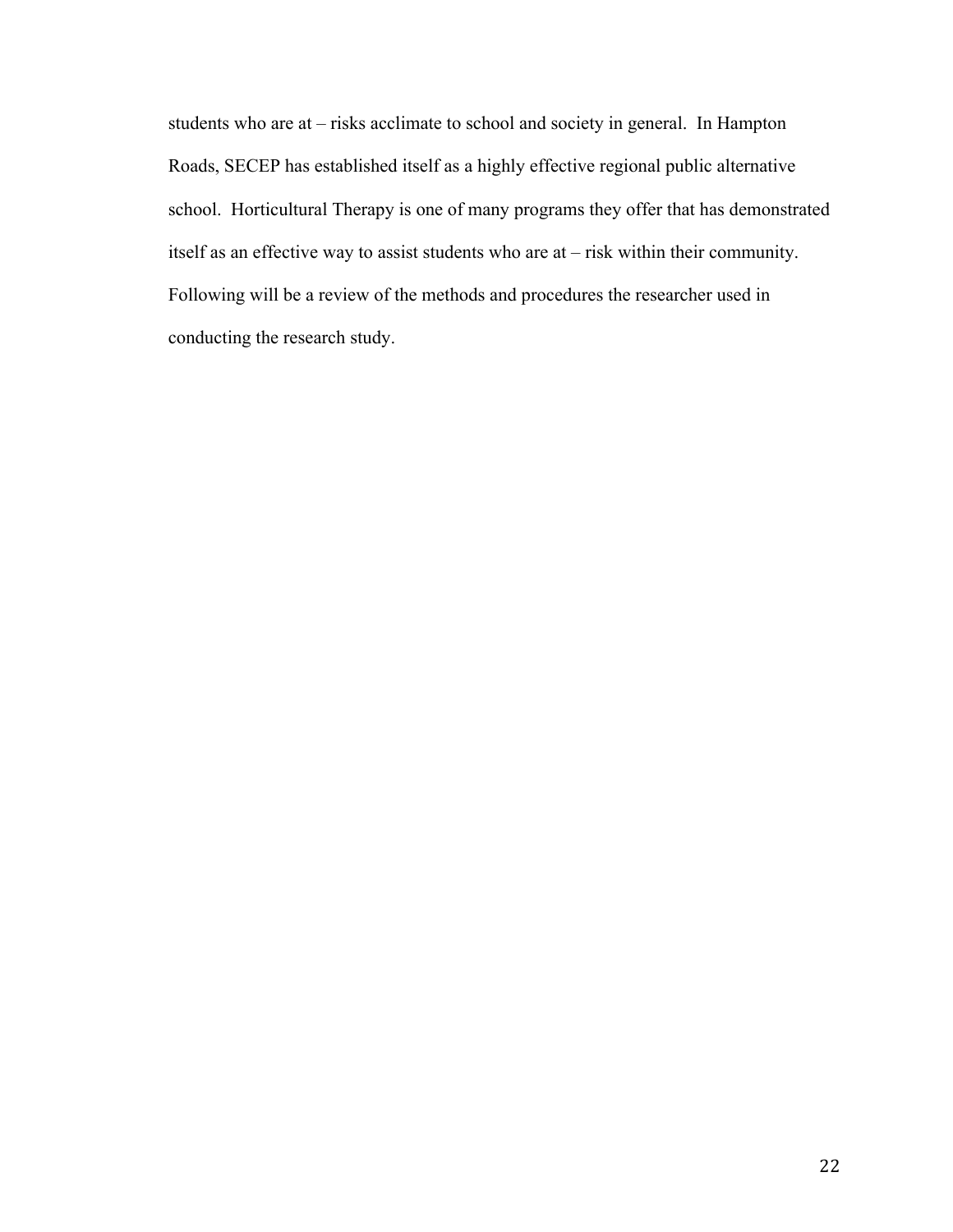#### **CHAPTER III**

### **METHODS AND PROCEDURES**

The purpose of this chapter was to explain the methods and procedures the researcher used in conducting the study. The research was performed to determine if there were any benefits to at –risk students' level of self – esteem and/or GPA by participating in a Horticultural Therapy program. Students that participated in the research attended school through SECEP's Re – Ed program in Hampton Roads, Virginia. This chapter also explained the instruments used to conduct the research and how the data were collected. Furthermore, a look into how the statistics were later analyzed is discussed.

# **Population**

The population for this study was students participating in the Re – Ed Program at the Renaissance Academy in Virginia Beach, Virginia, and Deep Creek SECEP located in Chesapeake, Virginia; both schools have active Horticultural Therapy programs. Students participating in the HT program were studied along with other students in SECEP's Re – Ed program who were not participating in the HT program as a control group.

Students selected to participate in the study were in grade levels  $9 - 12$  and lived in urban, suburban, or rural areas within Hampton Roads. The students who are at – risk also participated in SECEP's  $Re - Ed$  program for a period of at least two 9 – week grading periods prior to the study. Participating students were deemed at – risk for a variety of issues that ranged from physical and psychological disabilities to coming from a low socioeconomic status background. There were a total of six (6) students who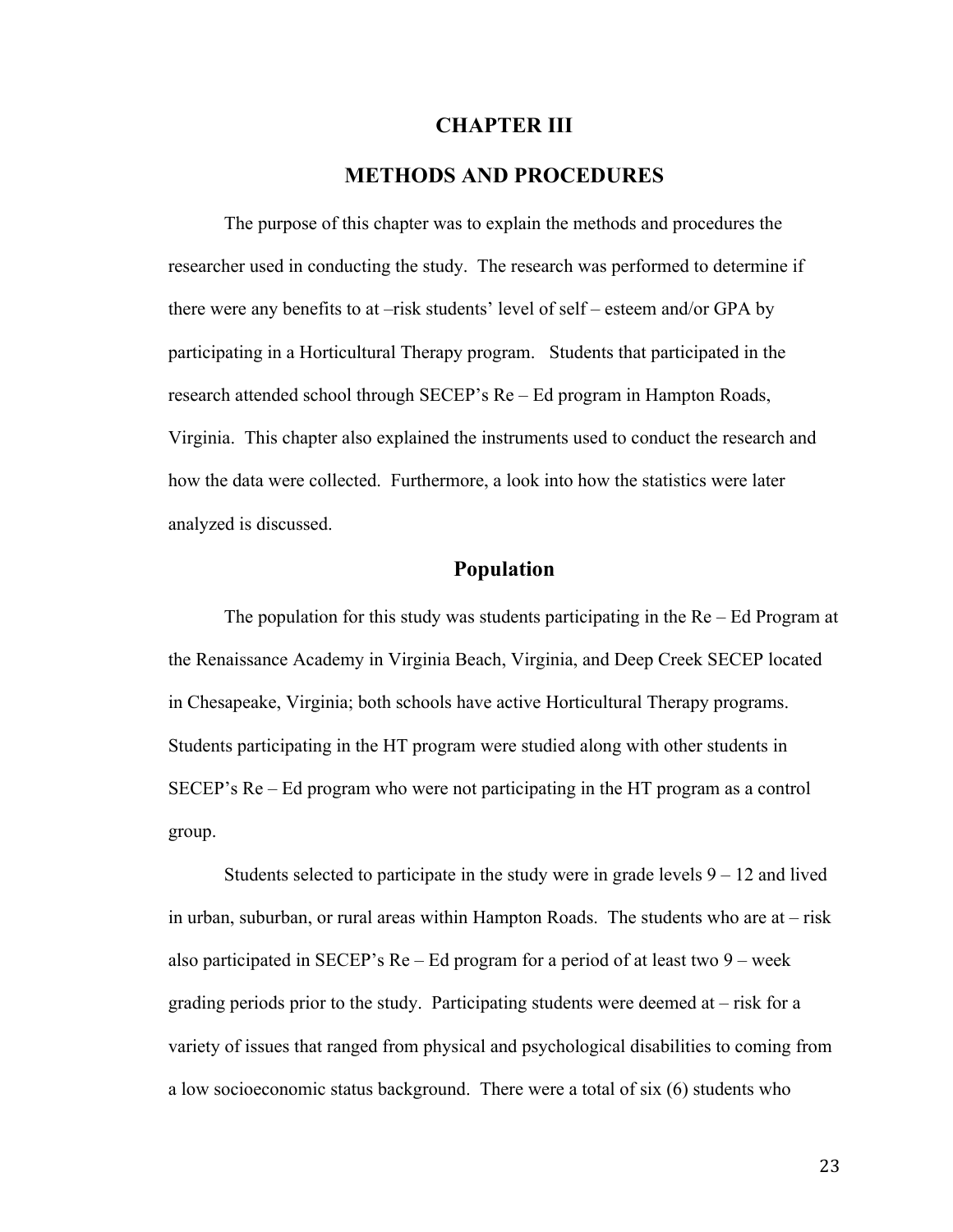participated in the study that were a part of the HT program, while a total of seventeen (17) students participated that were not part of the HT program.

#### **Instruments Used**

Two instruments were used in determining the effectiveness of SECEP's Horticultural Therapy program. The first instrument was a survey used to determine the participating students' level of self – esteem through the use of the Rosenberg Self – Esteem Scale. Morris Rosenberg initially developed the survey in the 1960's; today his survey remains a reliable, valid, and popular means to measure global self – esteem among adolescents (Hagborg, 1993). The ten – question Rosenberg Self – Esteem Scale (see Appendix A) uses a four point Likert scale in determining an individual's level of self – esteem. Higher scores indicate a higher self – esteem.

The students' GPA was the second element utilized in the research study. Only the student's GPA while participating in the Re – Ed program was considered for this research. Participating students' GPA across all subjects was received from their school records with prior approval. Upon reviewing the students' GPA, the researcher was able to determine if any relationship existed between participation in the HT program and a higher GPA.

#### **Methods of Data Collection**

All Re – Ed Program students at the Renaissance Academy and Deep Creek SECEP received a parental consent form to participate in the study. The form indicated that the study was being conducted to determine relationships between the Horticultural Therapy program and students' self – esteem and GPA. The form also noted that self – esteem was to be measured by a ten – question survey to be given while at school.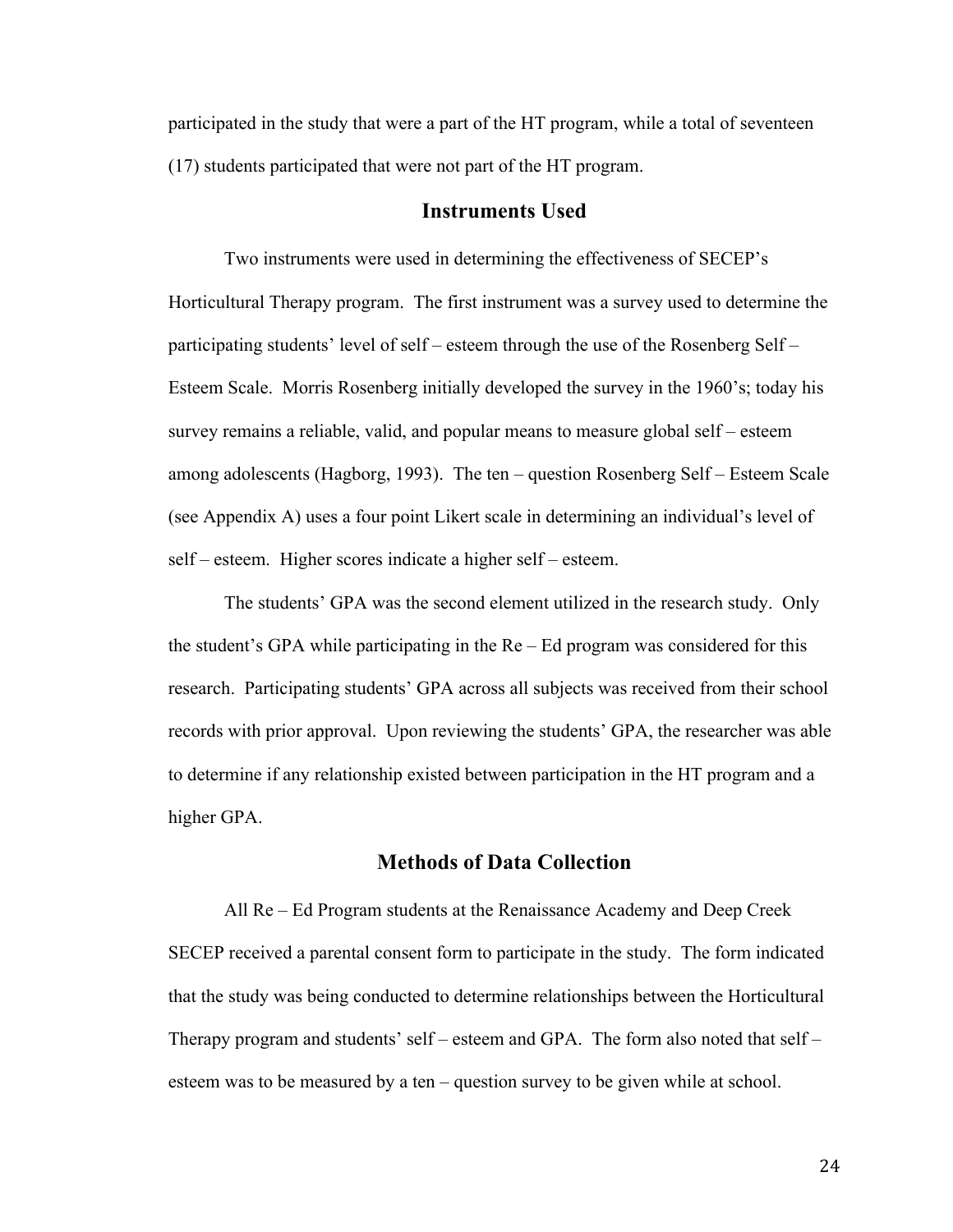Scores from Rosenberg's Self – Esteem Scale were collected from all participating Re – Ed students from their Home Room teacher at their respective school. Student's were asked to take the survey individually and were requested not to answer the questions as they think they should be answered, but in an open and honest fashion. Scores were then tabulated from the Rosenberg Self – Esteem Scale with a possible a range in scores from  $0 - 30$ . This test was conducted one time to compare students within the HT program to those not in a Career and Technical Education program.

Students' GPA's were then reviewed, recorded, and placed in a table along with their scores from Rosenberg's Self – Esteem Scale. The researcher reviewed each student's GPA across all subjects during their participation in SECEP's Re – Ed program leading up to the study.

#### **Statistical Analysis**

Upon collection of the data, the participating students were placed into two groups. All students were deemed at – risk as well as participants of SECEP's Re – Ed Program, however those who were enrolled in the HT program were placed into one group, while the students who were not enrolled in a Career and Technical Education program were placed into a separate control group. Each student's self – esteem and GPA scores were then placed into a table to determine if any patterns existed between students who did participate in the HT program to those who did not participate a Career and Technical Education program. Because the goal of the study was to determine if there was a significant difference between the two groups and data collected were interval data, two *t*-tests were used to determine the answers to Research Questions 1 and

2.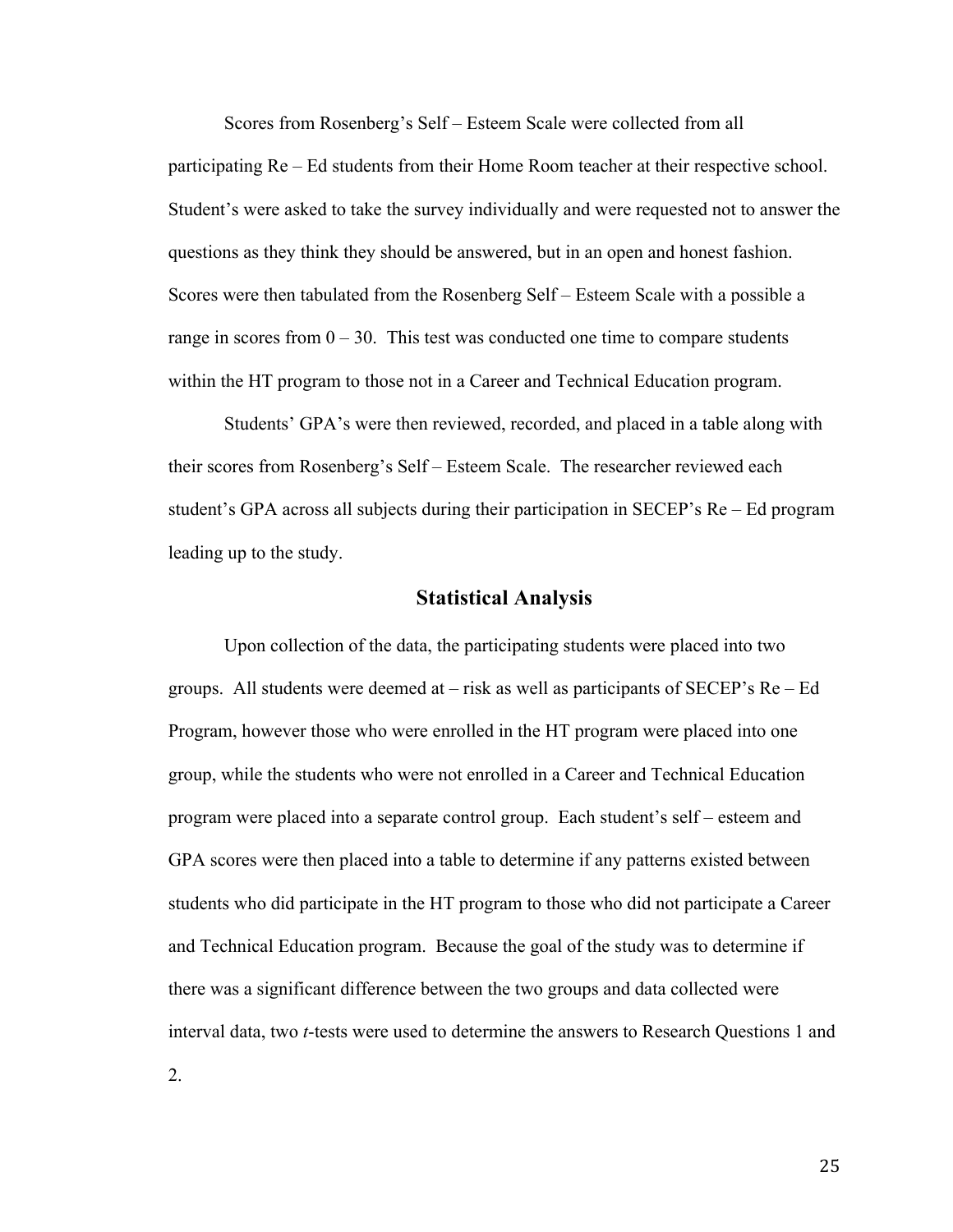The first *t*-test was used to determine if there was, in fact, a link between participation in SECEP's Horticultural Therapy program and the at – risk students' level of self – esteem. The second *t*-test was used to determine if any connection existed between the students' overall GPA (while in the Re – Ed program) and their participation in the HT program. After analyzing the data, the researcher determined whether there was a statistical correlation between the HT program and an increase in self – esteem and/or GPA.

#### **Summary**

The purpose of this study was to determine if participation in a Horticultural Therapy program has an impact on at – risk students' level of self – esteem and GPA. In order to determine if the program had an effect, students across SECEP's Re – Ed program were evaluated on the basis of their results of a self – esteem survey as well as their GPA. Data regarding self – esteem was collected directly from the students, while their cumulative GPA information was collected from school records. Several tests were then conducted to determine if any relationship existed at all, and if so, to what extent. If a strong relationship did exist, perhaps there will be a way to further integrate the Horticultural Therapy program across the Re – Ed curriculum to incorporate more students. A review of the researcher's finding will follow in Chapter IV.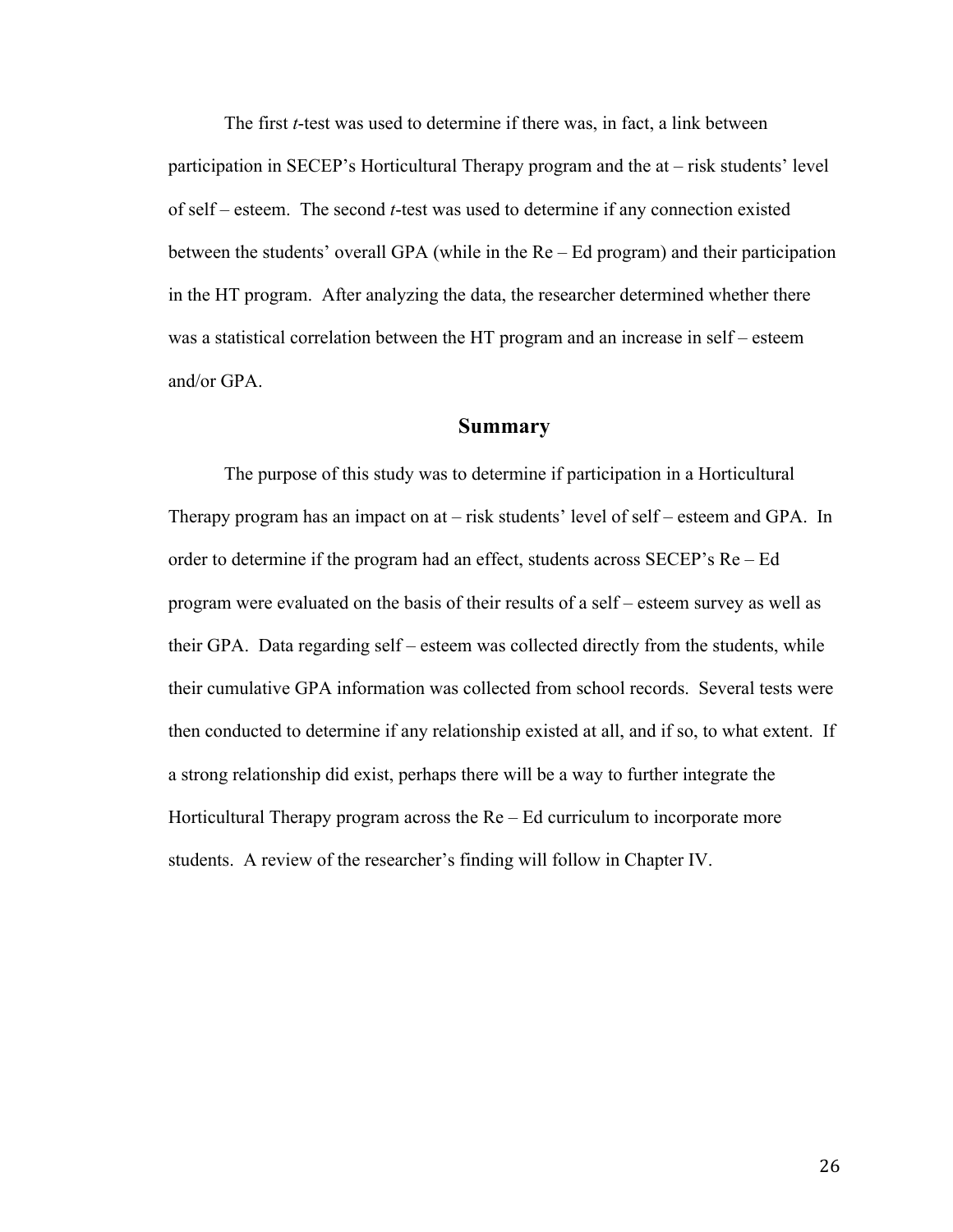#### **CHAPTER IV**

### **FINDINGS**

The purpose of this study was to determine if SECEP's Horticultural Therapy program was successful for students who are at – risk. In order to determine the success of the program, the researcher studied students participating in SECEP's Re – Ed Program; results of students participating in the HT program were compared to students who were non – Career and Technical Education participants. The two factors used in this study to determine the success of the program included students' scores from the Rosenberg Self – Esteem Scale as well as their GPA's. Initially, the students' participation rate and responses will be discussed followed by the results of the survey as well as their GPA scores in a review of the findings. The research was guided by the following questions:  $RQ_1$ , What was the self – esteem level of students that participated in Horticultural Therapy in comparison to those who did not? And  $RQ_2$ , What was the grade point average of students that participated in Horticultural Therapy in comparison to those who did not?

#### **Participation Rate and Response**

In order for students to participate in the study, the researcher determined a requirement that they must have two quarters of participation in SECEP's Re – Ed Program either as a participant of the HT program or non – Career and Technical Education program. In this case, there were a total of sixty – three qualified students who were not participating in a Career and Technical Education program, while there were a total of fifteen qualified students who were participating in the HT program. Of these students, seventeen of the non – Career and Technical Education students responded to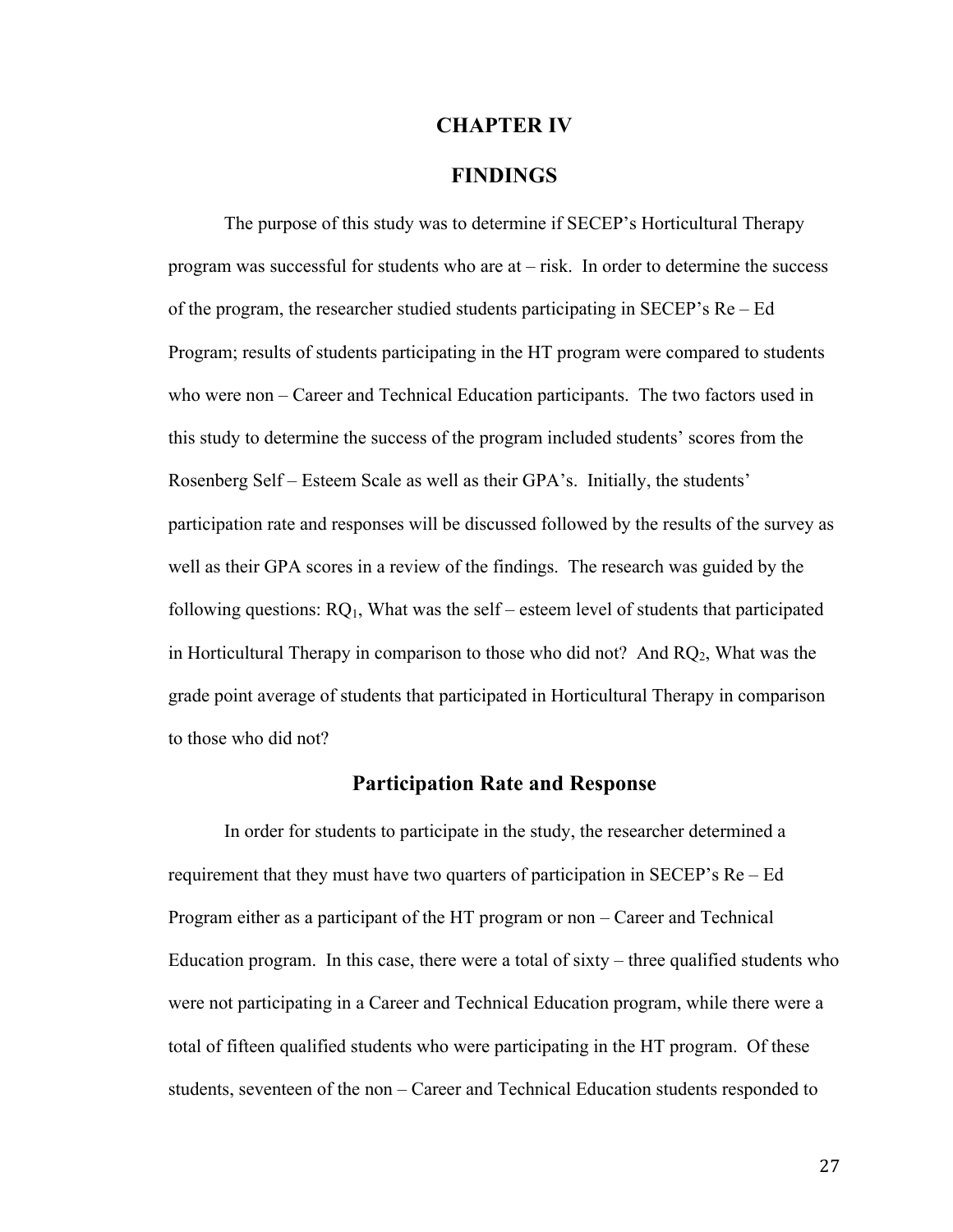participate in the study, while six of the HT students granted the researcher permission to participate in the study.

#### **Report of Data**

As seen in Figure 1, participating students' survey results and their corresponding GPA's were first placed into a scatter plot to begin comprehending the data. In an effort to take a first look at the data, the scatter plot was assembled to determine any initial findings. What the graph shows is that while many of the non – Career and Technical Education students have a GPA at or below 2.0 (including several with a 0.0 GPA), it did not always seem to have a determination on the score of their Rosenberg Self – Esteem Scale results. On the other hand, the scatter plot shows the majority of the HT students' GPA at or above 2.0, while their scores on the Rosenberg Self – Esteem Survey tended to be at or above 15.



The results of the Rosenberg Self – Esteem Scale showed there was a minimal difference in overall mean and median in favor of students participating in SECEP's Re – Ed Program. Figure 2 shows the mean score on the Rosenberg Self – Esteem Scale for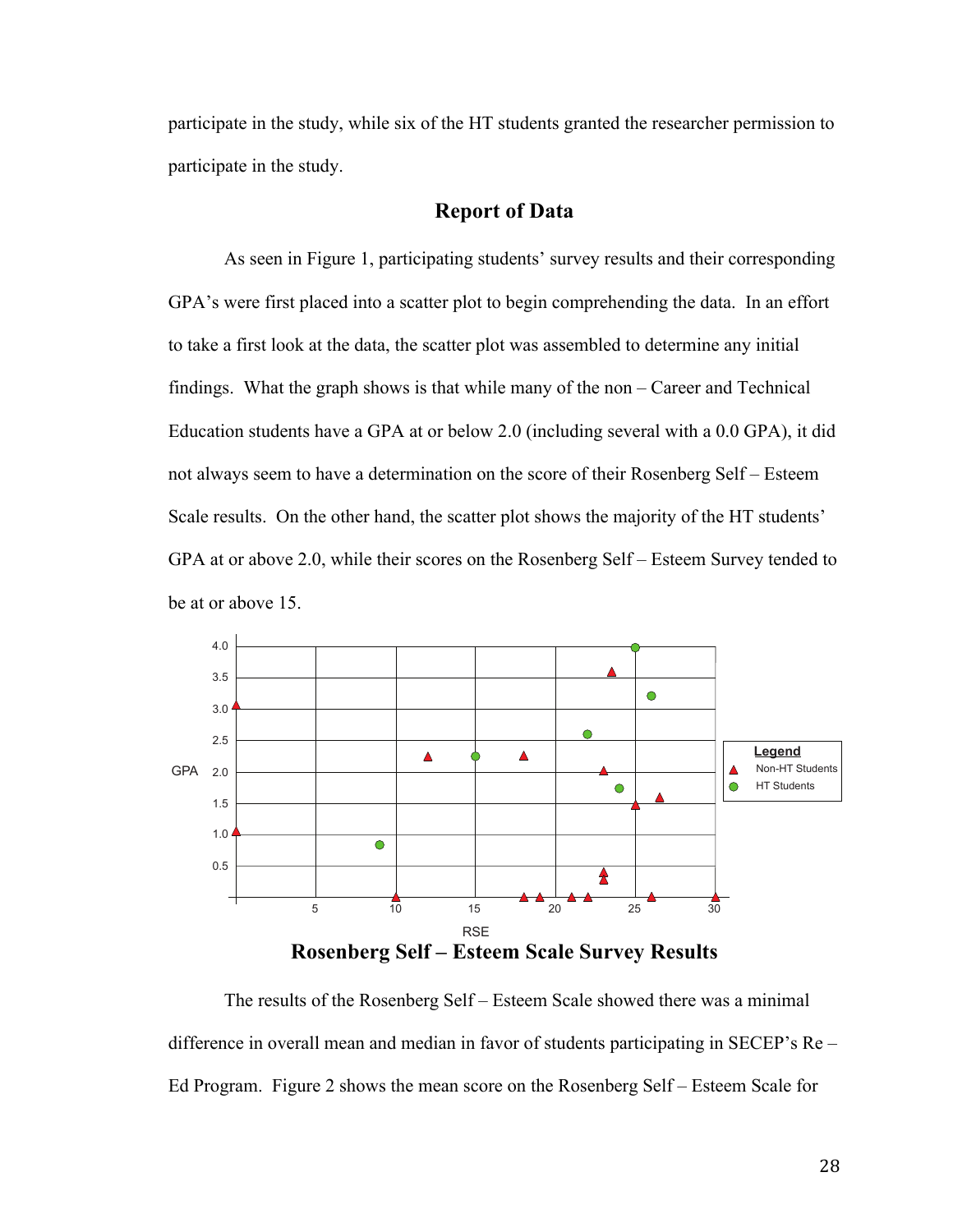students participating in the HT program averaged 20.17 with a median score of 23, while the mean score for those not participating in a Career and Technical Education program averaged 18.82 with a median score of 22. A *t*-test calculation showed there was no statistically significant difference among the two sample means with the given result of  $t(21) = 0.34$ ,  $p < .05 = 1.721$ .



*Figure 2*. Rosenberg Self – Esteem Survey results.

It stands to be noted, while the *t*-test determined there was no significant difference between the two sample means, some important information can still be gleaned from the data. For instance, the group of students who were not participating in a Career and Technical Education program produced two results of zero (0) on the Rosenberg Self – Esteem Scale, while students participating in the HT program produced no results of zero. Additionally, 67% of the Horticultural Therapy students produced scoring results of 22 or higher, while less than 53% of the non – HT produced these same scores. The non – Career and Technical Education students did produce one perfect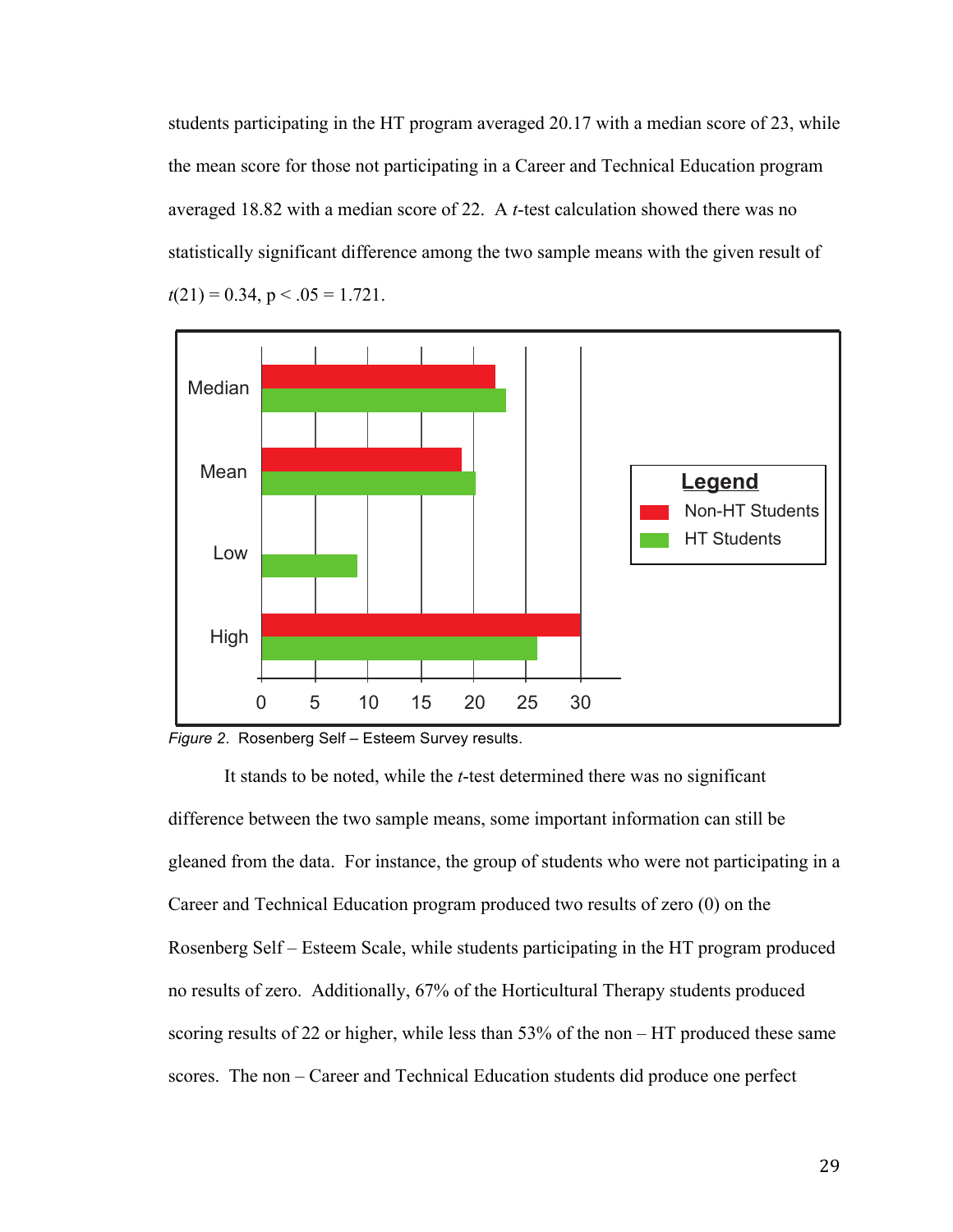score (30) on the Rosenberg Self – Esteem Scale, while the HT students produced a high score of 26. With respect to the first research question, the *t*-test determined that there was no significant difference between the two sample means, therefore the answer to this research question with respect to the given data was determined that the Horticultural Therapy program did not produce significant benefits to students' who are at –risk level of self – esteem.

### **Comparison of GPA Results**

The results of the comparison of GPA showed that there was a significant difference in the overall mean and median in favor of students participating in SECEP's Horticultural Therapy program. As can be noted in Figure 3, the mean GPA for students participating in the HT program was 2.42 with a median GPA of 2.41; students not participating in a Career and Technical Education program displayed a mean GPA of 1.06 with a median score of 0.41. After completing a *t*-test with the given data, it was



*Figure 3*. Students' GPA participating in the survey.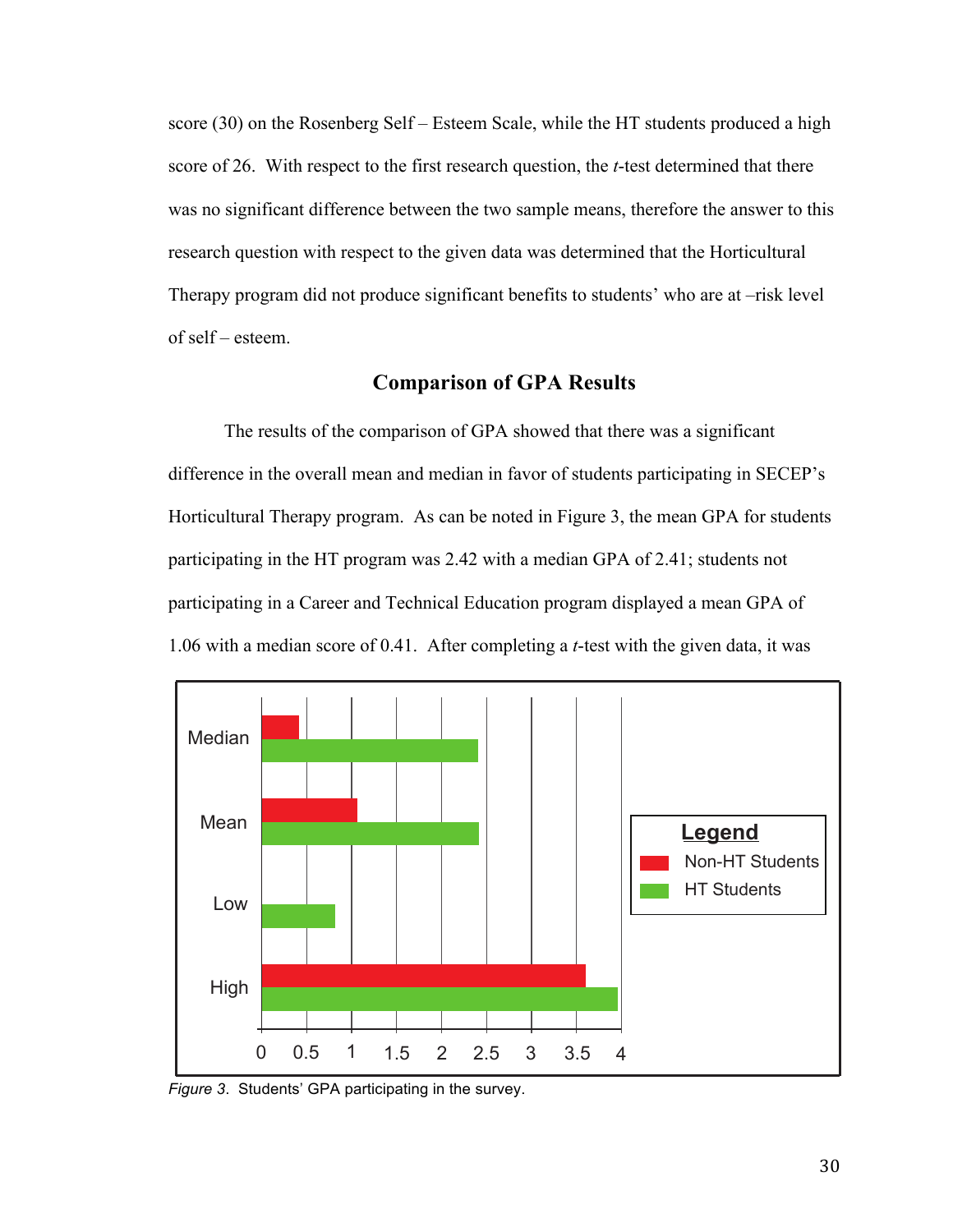verified that there was a statistically significant difference between the two sample means with the given result of  $t(21) = 2.39$ ,  $p > .05 = 1.721$ .

With the *t*-test having determined there was a significant difference in the two sample means, portions of the data stood out to the researcher. For instance, seven of the seventeen non – HT participants (or about  $41\%$ ) recorded a GPA of zero (0) with an additional two other students below the passing GPA level of 1.0 (showing nearly 53% of students recorded a failing GPA). On the contrary, five of the six students (or about 83%) participating in the HT program recorded a passing level GPA, with four of them (or about 67%) posting better than a C average (or 2.0). With the given data in mind and in regard to the second research question, the *t*-test determined that there was a significant difference in the two sample means of student GPA in SECEP's Re – Ed Program. This research question can be answered that the HT program did in fact produce positive results in students' who are at – risk GPA at the .05 level.

#### **Summary**

This chapter provided the answers to Research Questions 1 and 2 by way of analyzing the given data from participating students in two of SECEP's regional high schools. The data were collected from students who, along with their parents, agreed to participate in the Rosenberg Self – Esteem Scale and also allowed the researcher to view their GPA. After analyzing the data through the use of two separate *t*-tests, it was determined that while there was no significant benefits to self – esteem level for students who are at  $-$  risk, there was a significant difference in their overall GPA while participating in SECEP's Re – Ed Program. While both the mean and median numbers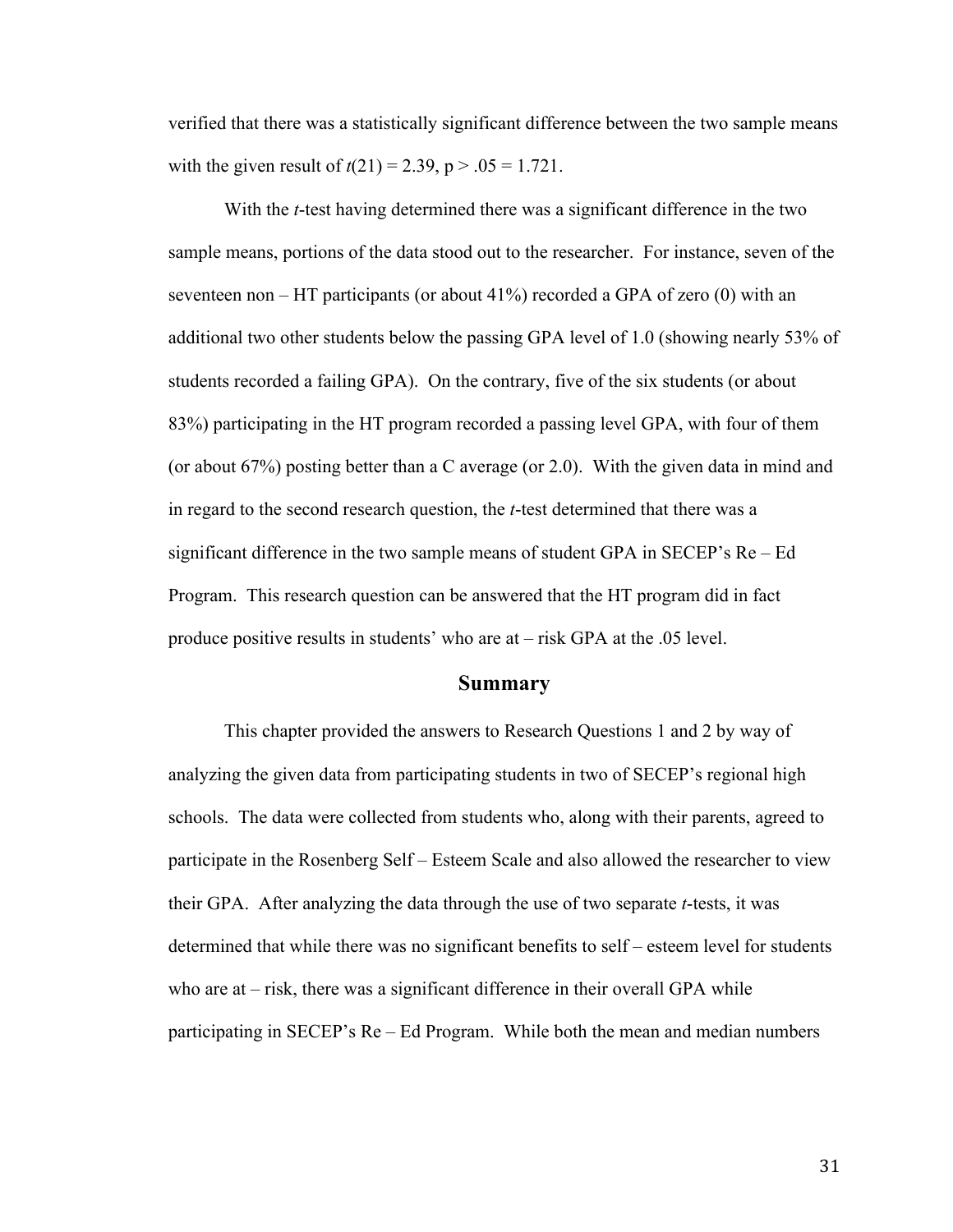for students' level of self – esteem was higher for those students participating in the HT program, the *t*-test determined that there was no significant correlation.

In the following chapter, the researcher will use the data presented in this chapter in order to draw conclusions about the efficacy of the Horticultural Therapy program provided by SECEP. Conclusions will be drawn from the data, and recommendations for any future studies will also be presented.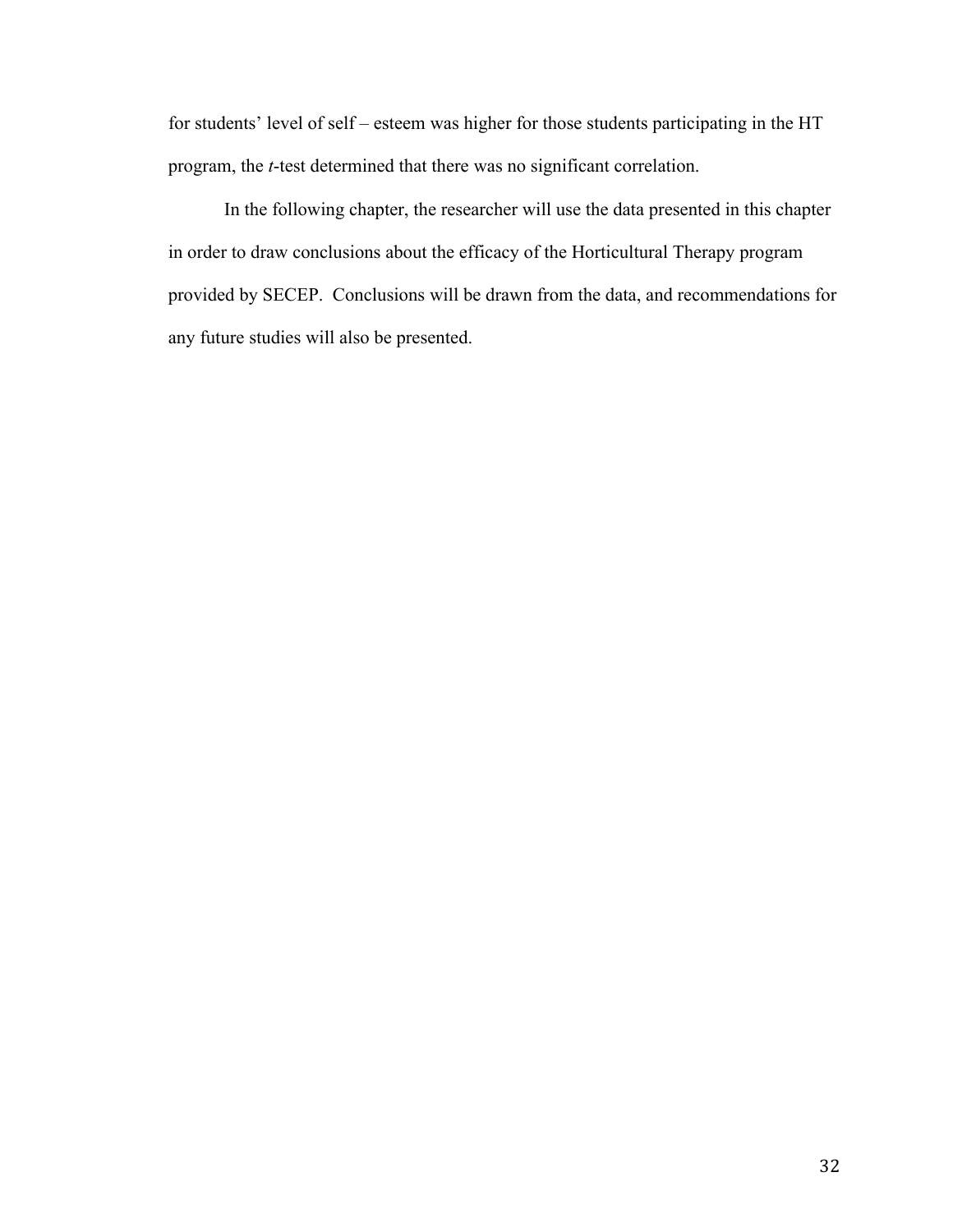#### **CHAPTER V**

# **SUMMARY, CONCLUSIONS, AND RECOMMENDATIONS**

Students who are at – risk pose a special challenge to educators everywhere. Because of the unique challenges these students pose to educators, it is imperative for the education community to find effective ways to educate these children and ready them for the world that awaits them upon graduation. Horticultural Therapy is one such program that has been used for centuries since many believe it can help form a solid foundation for students who are  $at - risk$ .

Analyzed in this chapter is a summary of research questions. Additionally, an evaluation of the results for the study is used to draw conclusions from the data. Finally, the researcher offered recommendations for any future, related studies.

#### **Summary**

The purpose of this study was to determine the relationship between self – esteem and GPA among high school students who are at – risk in Hampton Roads, Virginia, who spent time in a Horticultural Therapy program with the ultimate goal of determining if the program should be expanded. In order to do this, two research questions were posed to guide this study. The first research question,  $RQ_1$ , asked what was the level of self – esteem of students that participated in Horticultural Therapy in comparison to those who did not participate in a Career and Technical Education program? The second research question, RQ2, asked what was the grade point average of students that participated in Horticultural Therapy in comparison to those who did not participate in a Career and Technical Education program? With these questions posed, the researcher had the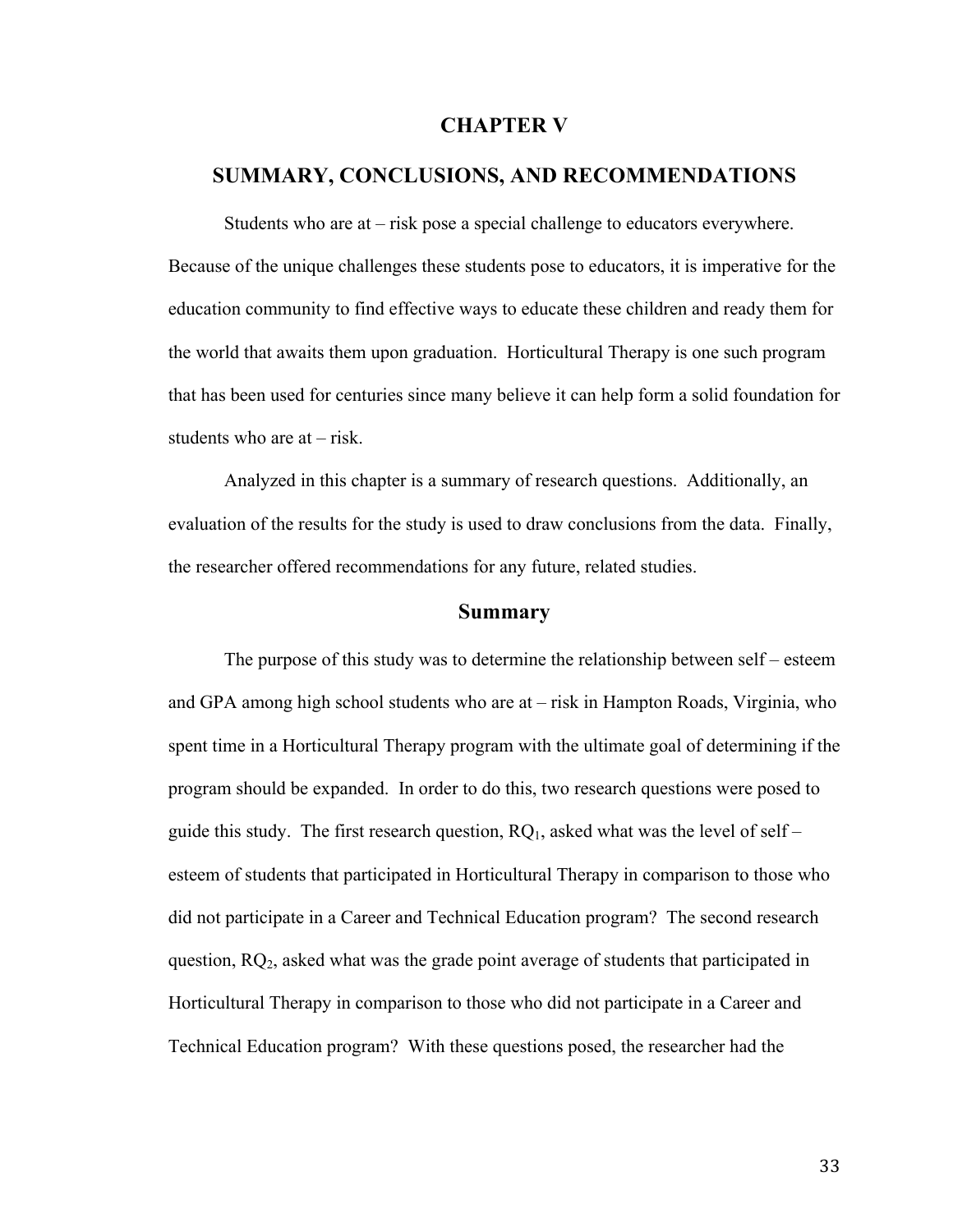guidance to complete the study with the cooperation of SECEP, an alternative regional public school serving many students who are at – risk in Hampton Roads, VA.

Two of SECEP's schools were chosen for this research for two primary reasons. The primary reason was SECEP's Re – Ed Program, which stresses academic competence coupled with a focus on a responsibility to others, and a belief that academic instruction should be aligned to the real world (SECEP, 2011). The second reason the researcher chose SECEP was because both the Renaissance Academy (located in Virginia Beach, VA) and Deep Creek SECEP (in Chesapeake, VA) offer the HT program, which was a primary interest of this study; the Re – Ed Program also serves students who did not take part in a Career and Technical Education program who served as a control group. Additionally, while many have written about students who are at – risk over the years, no study was found linking the success of a HT program with any gains in self – esteem and/or GPA.

Before completing the study and analyzing the results, however it was important to understand the inherent limitations within the study performed. For instance, the study was performed within schools located in Virginia Beach and Chesapeake, VA. While the student populations within these schools varied from urban students to those living in more rural areas, they all ultimately reside within a relatively small geographic area. The study was also limited to a relatively small sample of twenty – three students. While the sample of students was relatively low, however students who participated were enrolled in the Re – Ed Program for a minimum of three quarters. The study also took place during one academic year, where it is plausible data from several years may yield more accurate results. Additionally, self – esteem was measured by one means, the Rosenberg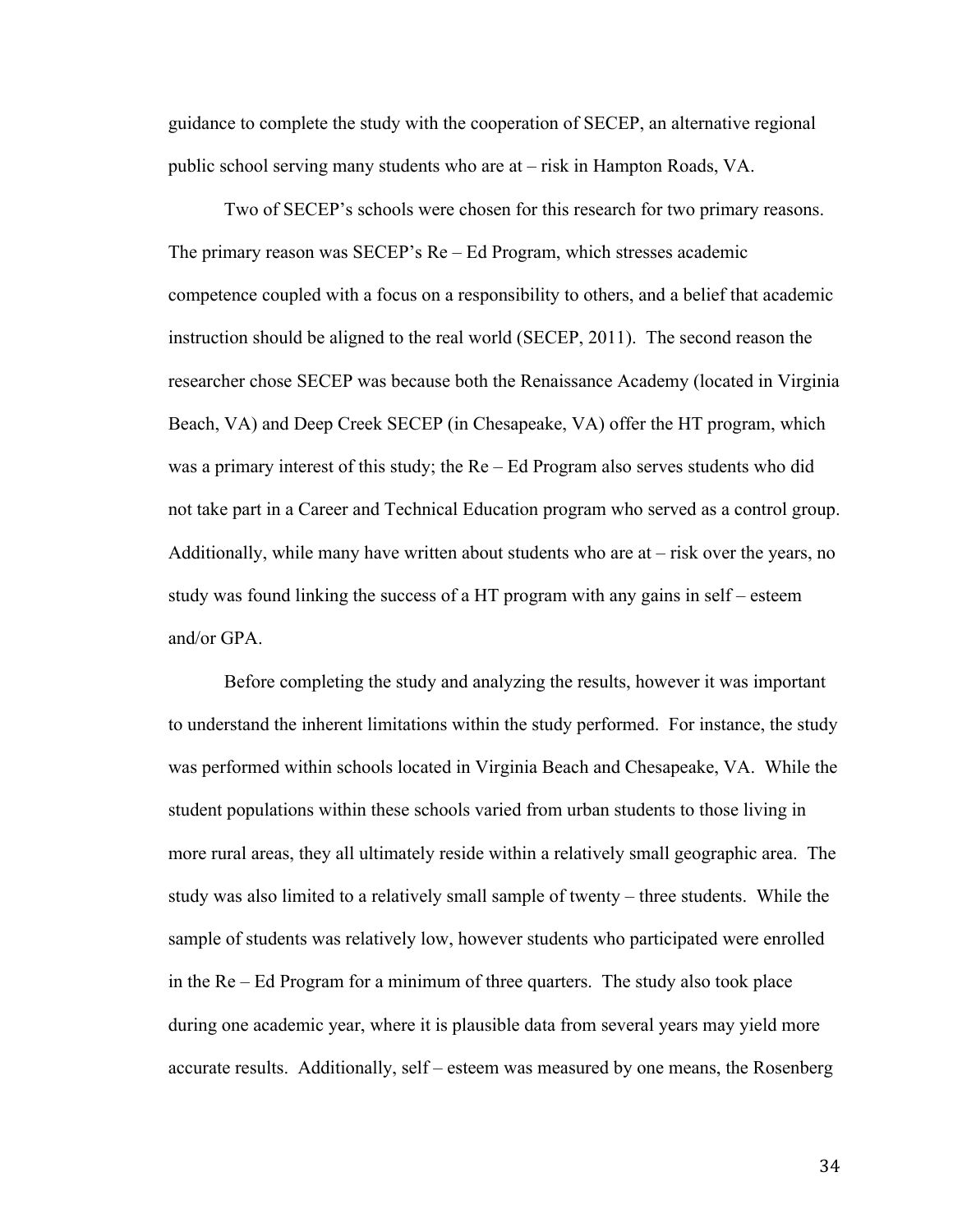Self – Esteem Scale. Finally, GPA was the only means used to measure student success and achievement within the Re – Ed Program.

The participants in this study were specifically students in SECEP's Re – Ed Program either at the Renaissance Academy or at Deep Creek SECEP and considered to be students who were at – risk. The two groups of students studied were those in the HT program, as well as students who did not take part in a Career and Technical Education Program. The researcher assumed that the results of this particular study would be applicable to other schools beyond the reach of Hampton Roads.

The instrument used to assess the self – esteem of these students was the Rosenberg Self – Esteem Scale. This widely used instrument is a short, ten question survey the students filled out on their own which, in turn, gave an indication of their level of self – esteem. This survey was chosen due to other researchers having shown its reliability and validity (Chiu, 1998; Hagborg, 1993). In addition to self – esteem, student achievement was also used to determine the success of the HT program by way of student GPA.

In order to participate in the study, each student and parent were given a consent form agreeing to participate in the study. Upon the student returning the consent form, the researcher conducted the Rosenberg Self – Esteem Scale survey during normal school hours, while GPA was later reviewed for each participating student.

After analyzing the survey results in addition to each student's GPA, the researcher placed the results into two groups. The first group of students were those who were participating in the HT program, while the second group were those students who were not enrolled in a Career and Technical Education program. Because the goal of this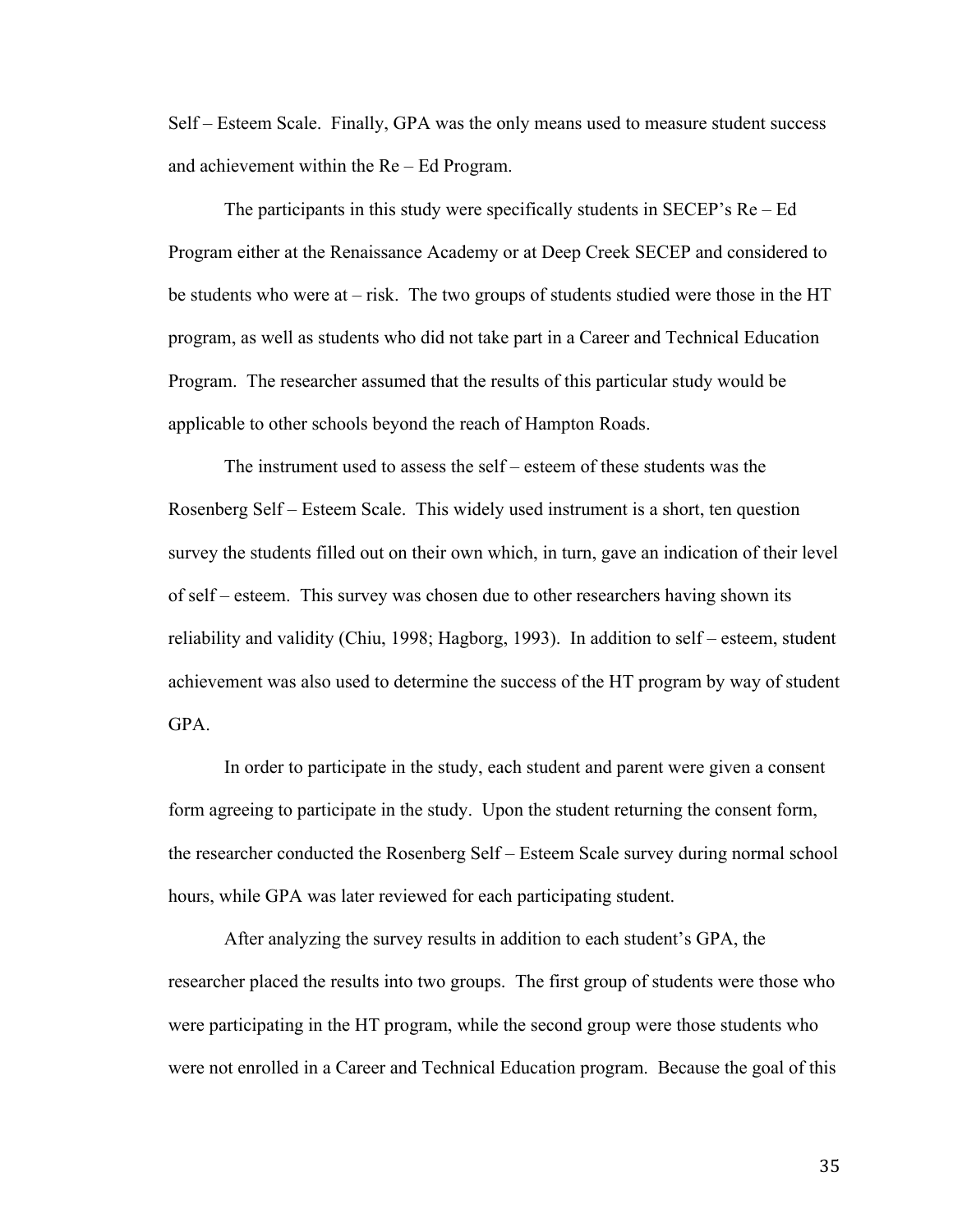study was to determine if there were any benefits to self – esteem as well as GPA, the researcher conducted two separate *t*-tests to verify any statistical significance between the two groups of students.

### **Conclusions**

The first purpose of this study was to determine if there was any significant increase in self – esteem in students who are at – risk while participating in SECEP's HT program to those who were not participating in any Career and Technical Education program. After completing the survey and subsequent *t*-test, the results from the twenty – three participants showed that  $t(21) = 0.34$ ,  $p < .05 = 1.721$ . While the researcher noted that both the mean (HT participants  $= 20.17$ , Non – participants  $= 18.82$ ) and median numbers (HT participants = 23, Non – participants = 22) were higher for those students participating in the Horticultural Therapy program, the *t*-test showed that the results were not statistically significant.

The findings for  $RQ_1$  run counter to many reviewed research studies showing that people of all types and backgrounds generally showed an increase in self – esteem after joining a HT program as compared to others not in a HT program. There are perhaps several factors that might have skewed the data in favor of the students who were not participating in the HT program. For instance, the total number of participating students numbered only twenty – three; seventeen were not in a Career and Technical Education program, and six who were enrolled in the HT program. Secondly, the researcher cannot be certain that the students did, in fact, answer the questions of Rosenberg's Self – Esteem Scale truthfully (though it is assumed they did). Additionally, the survey only used one administering/governing program, SECEP's Re – Ed Program, which may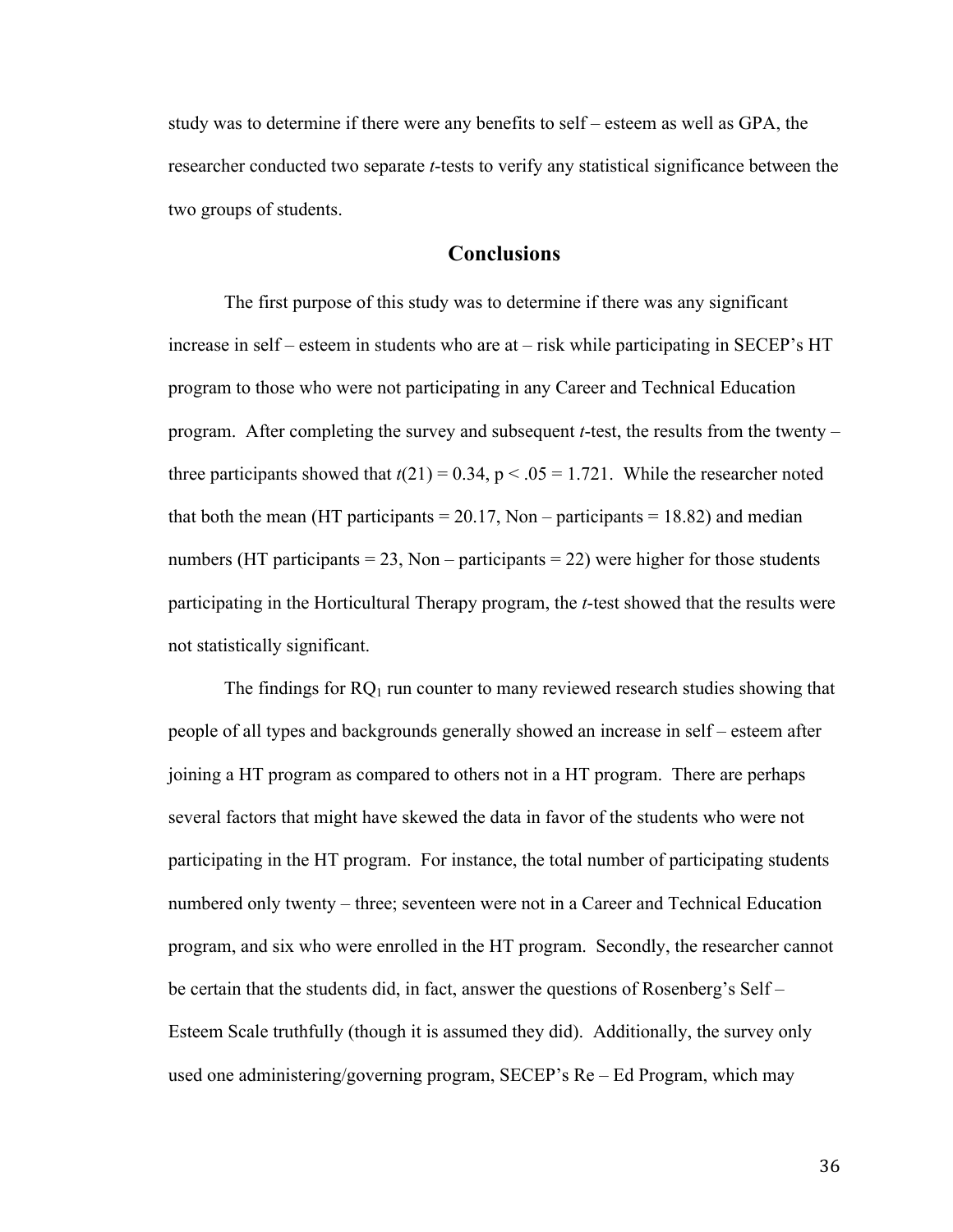inherently lead to skewing data one way or another. With this in mind, it can be concluded that participation in a HT program will not significantly increase the self – esteem to students who are at – risk.

The second purpose of this study was to determine if there was any significant increase in student GPA among those participating in SECEP's Re – Ed Program; students who were participating in the HT program were compared to those who were not participating in a Career and Technical Education program. After analyzing the GPA of the twenty – three participating students and a subsequent *t*-test, the results were determined as  $t(21) = 2.39$ ,  $p > 0.05 = 1.721$ . In addition to the *t*-test showing a significant increase at the .05 level, the researcher also noted the sample means (HT participants = 2.42, Non – participants  $= 1.06$ ) and medians (HT participants  $= 2.41$ , Non – participants  $= 0.41$ ) were also much higher for those students participating in the HT program.

The results to research question  $RQ_2$  are essentially in accordance with reviewed studies related to the topic. Students who are at – risk and participating in a Horticultural Therapy program showed a significantly higher GPA to those students who were not participating while in SECEP's Re – Ed Program. Due to the small sample size, however many of the same potential pitfalls discussed with the results of  $RQ_1$  may apply to  $RQ_2$  as well. All things considered though, the researcher did determine there was a statistically significant increase in GPA for students who are at – risk while participating in a HT program.

#### **Recommendations**

Horticultural therapy as a program for students who are  $at - risk$  is a topic that the researcher found needed more research to come to any clear conclusion as to if it will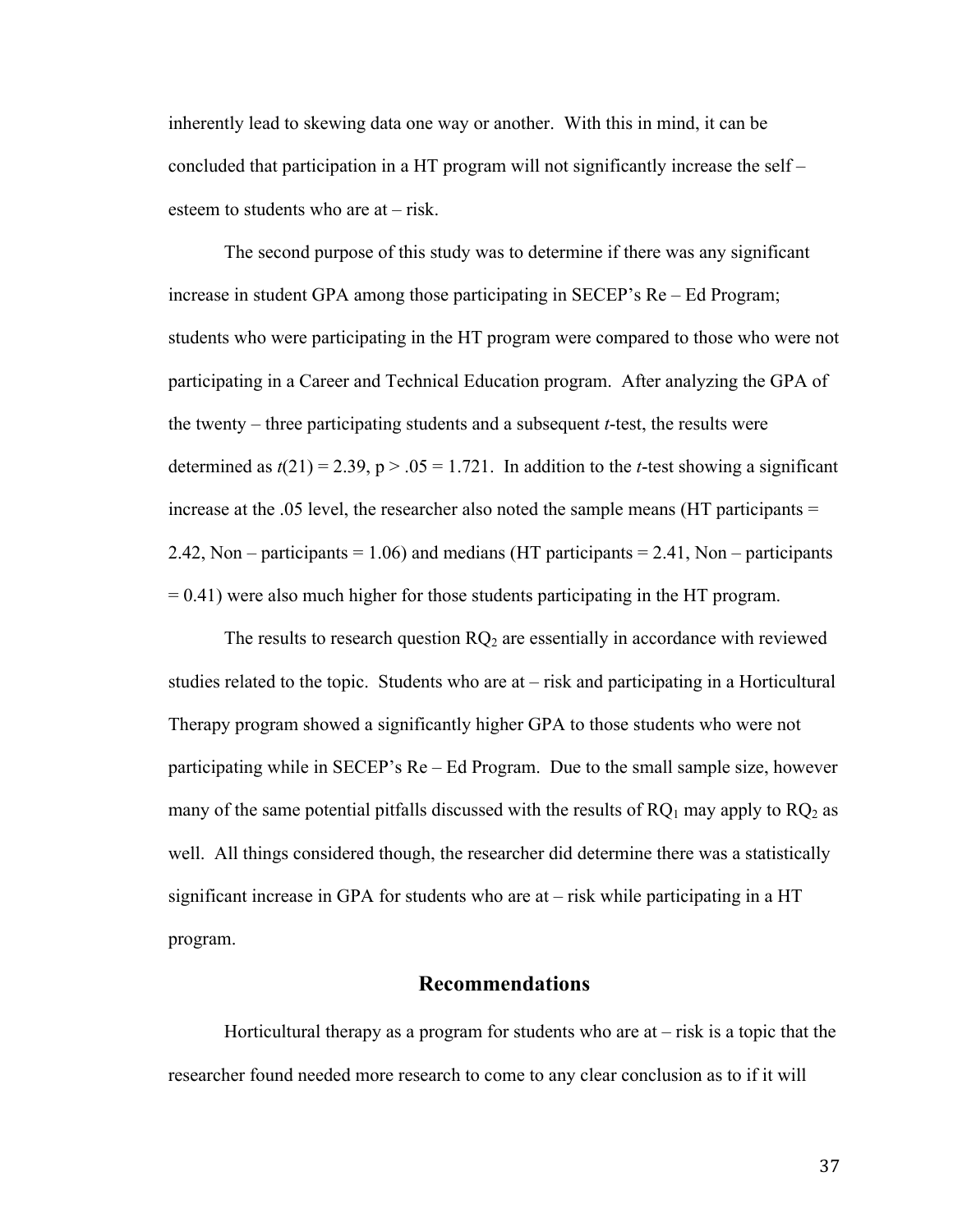enhance a students who are at – risk level of self – esteem or their GPA at school. Several modifications could be made to the parameters of the study in order to find a more clear answer.

One potential change to the parameters of the study would be to have a larger sample of students to survey for self – esteem and GPA. The larger sample would not only provide more data, but it would likely provide more accurate data as well. A second revision to the parameters of the study would be to choose more than one school program and/or governing body. While SECEP certainly has quality programs and a solid reputation in Hampton Roads, adding a second school/governing body to the study could make for more concrete data. Another parameter to alter in this study would be to use a broader range of student achievement, in lieu of measuring student achievement only through GPA. While GPA can be a solid data point in determining student success, adding other elements such as attendance, attitude, and portfolios are other ways students' achievement can be measured. Yet another factor that could be altered in any future studies would be to take a sample that lasted longer than three quarters. While a three quarter time frame may offer good data on GPA, extending that period to a full year or more could improve the data received by the students. While these four recommendations to improve upon the study would be helpful, it is certainly not an exhaustive list, and other modifications could easily be made to increase the validity of the study.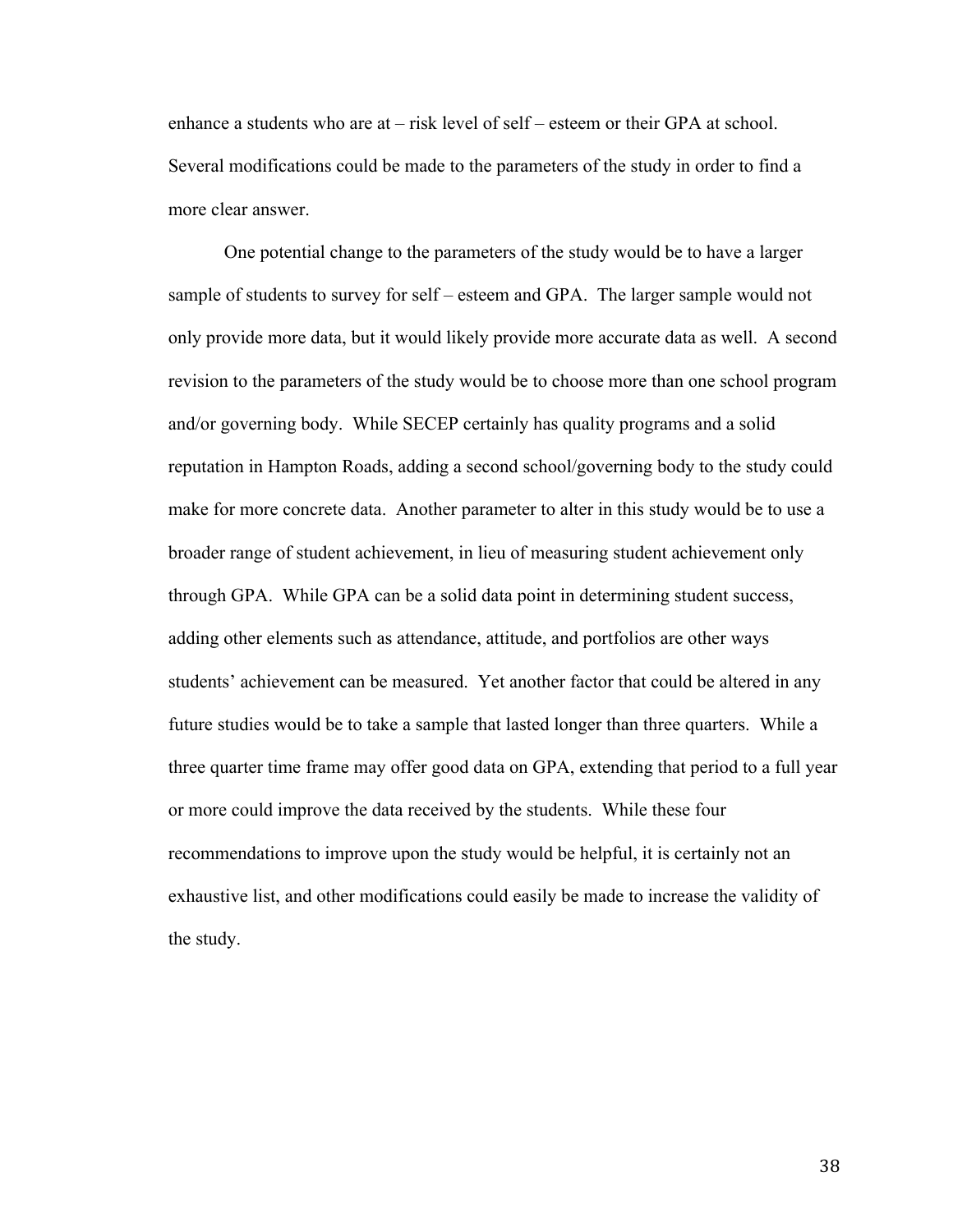#### **REFERENCES**

- Adil, J. R. (1994). *Accessible gardening for people with physical disabilities: A guide to methods, tools, and plants*. Bethesda, MD: Woodbine House.
- Baker, L. M. (2009). Nature's pervading influence: A therapy of growth. *International Journal of Disability, Development and Education, 56*(1), 93 – 96.
- Barton, P. (2006). The dropout problem: Losing ground. *Educational Leadership, 63*(5),  $14 - 18$ .
- Bruce, H. (2006). *Gardening for the senses: Gardening as therapy*. Rio Rancho, NM: Petals and Pages.
- Catlin, P. (1998). Developmental disabilities and horticultural therapy practice. In S. P. Simson & M. C. Straus (Eds.), *Horticulture as Therapy: Principles and Practice*. (pp. 131 – 156). Binghamton, NY: Food Products Press.
- Catlin, P. (2006). Activity planning: Developing horticultural therapy sessions. In R. L. Haller & C. L. Kramer (Eds.), *Horticultural Therapy Methods: Making Connections in Health Care, Human Service, and Community Programs*. (pp. 33 – 57). Binghamton, NY: The Haworth Press.
- Connor, J. M., Poyrazli, S., Ferrer Wreder, L., & Grahame, K. M. (2004). The relation of age, gender, ethnicity, and risk behaviors to self – esteem among students in nonmainstream high schools. *Adolescence, 39*(155), 457 – 473.
- Costello, R. B. (1997). *The American Heritage college dictionary* (3rd Edition). Boston, MA: Houghton Mifflin Company.
- Chiu, L. H. (1998). Testing the test: Measures of self esteem for school age children. *Journal of Counseling and Development, 66*, 298 – 301.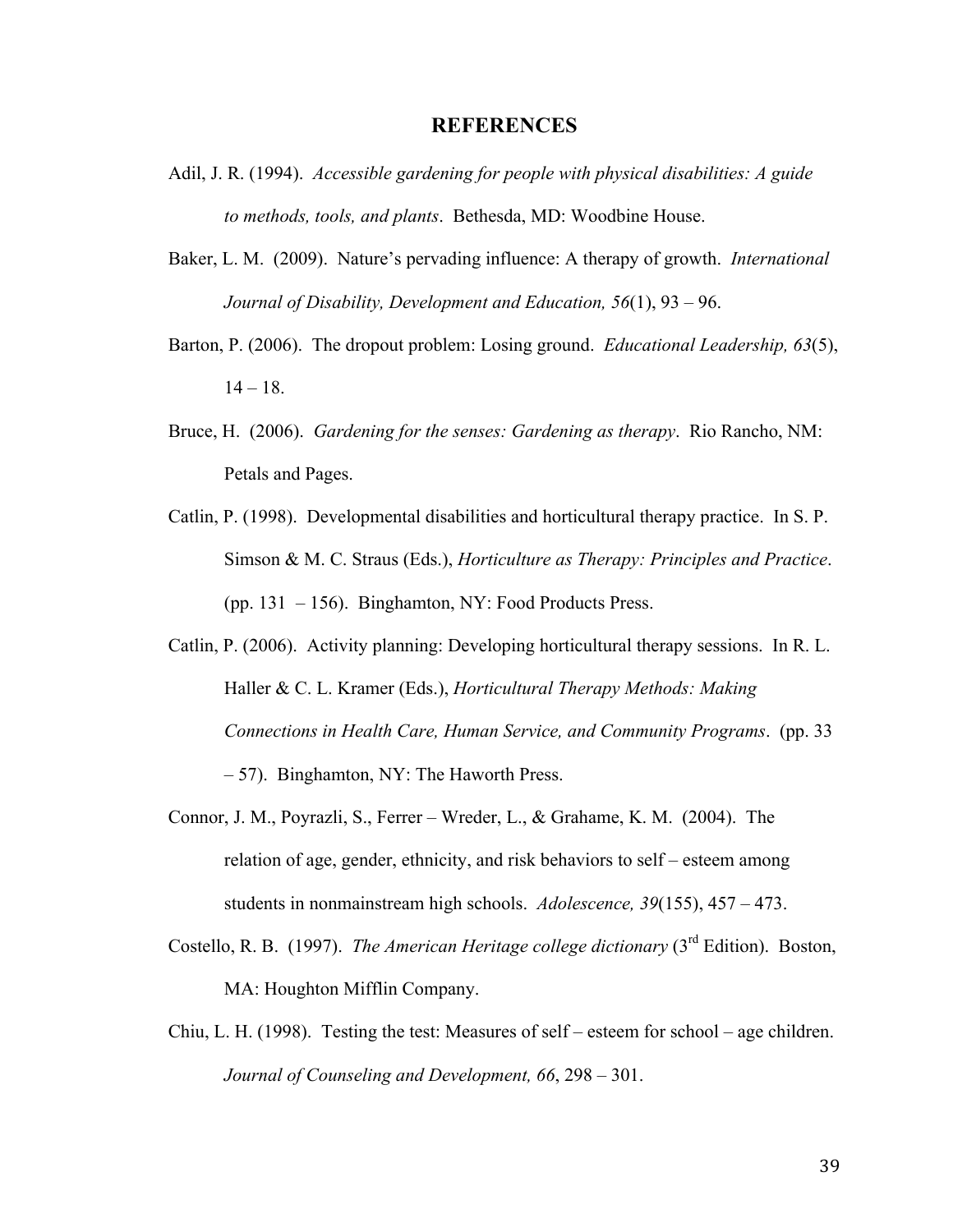- Civitci, A. (2010). Moderator role of self esteem on the relationship between life satisfaction and depression in early adolescents. *Emotional and Behavioral Difficulties, 15*(2), 141 – 152.
- Davis, S. (1998). Development of the profession of horticultural therapy. In S. P. Simson & M. C. Straus (Eds.), *Horticulture as Therapy: Principles and Practice*. (pp. 3 – 20). Binghamton, NY: Food Products Press.
- Hagborg, W. J. (1993). The Rosenberg Self Esteem Scale and Harter's Self Perception Profile for adolescents: A concurrent validity study. *Psychology in the Schools, 30*, 132 – 136.
- Haller, R. (1998). Vocational, social, and therapeutic programs in horticulture. In S. P. Simson & M. C. Straus (Eds.), *Horticulture as Therapy: Principles and Practice* (pp. 43 – 20). Binghamton, NY: Food Products Press.
- Hirsch, B. J., & Rapkin, B. D. (1987). The transition to junior high school: A longitudinal study of self – esteem, psychological symptomatology, school life, and social support. *Child Development, 58*, 1235 – 1243.
- Howard, D. (2007). One on one with…Diane Relf: Promoting the healing power of plants. *The American Gardener, 86*(2), 44 – 45.
- Kauchak, D., & Eggen, P. (2011). *Introduction to teaching: Becoming a professional*  $(4<sup>th</sup> Edition)$ . Upper Saddle River, NJ: Pearson Education Inc.
- Klein, K. (2008, October). Adventure based therapy with at risk youth using the Satir Model. *Satir Journal, 2*(3), 76 – 93.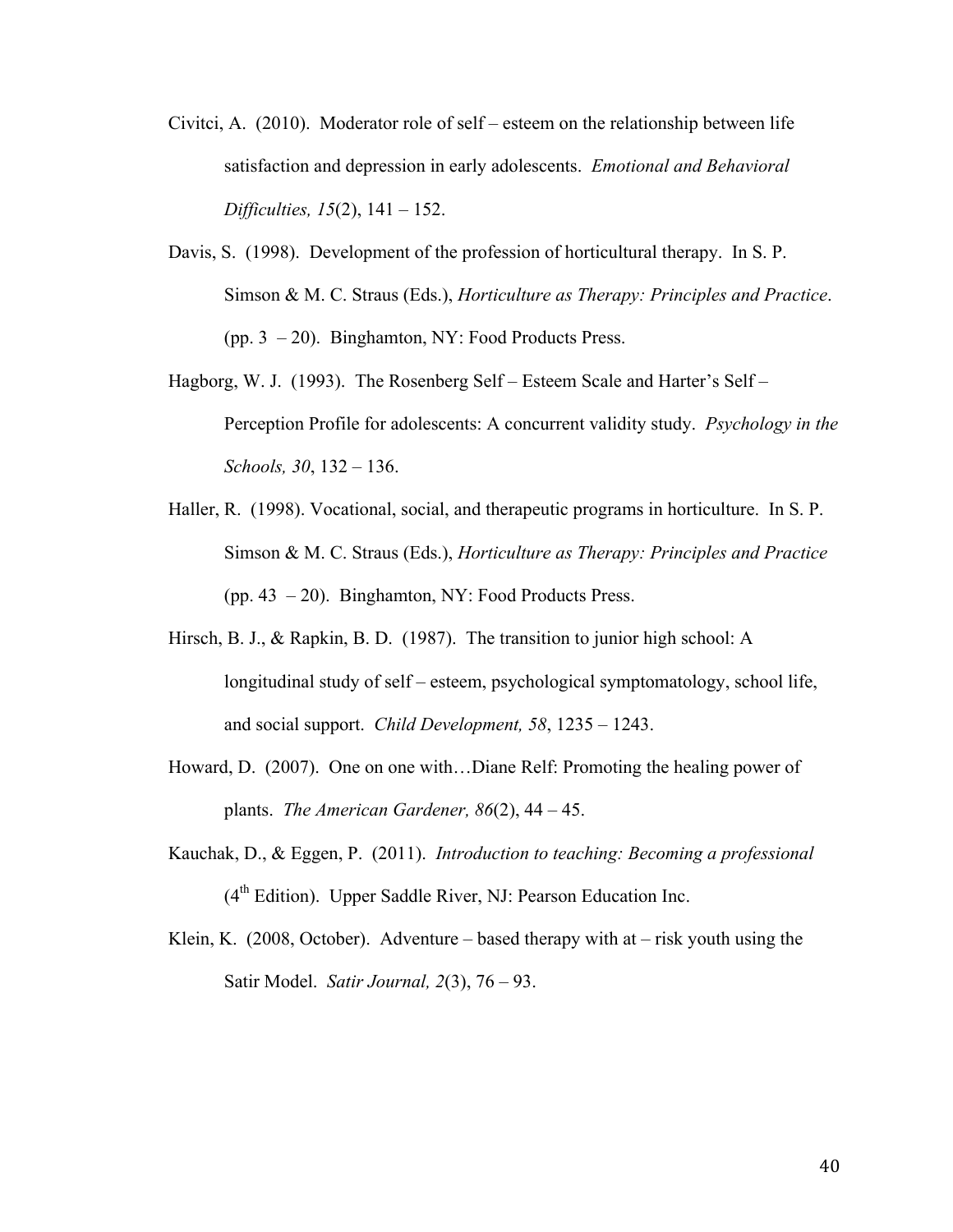- Lampley, J. H. & Johnson, K. C. (2010). Mentoring at risk youth: Improving academic achievement in middle school students. *Nonpartisan Education Review,*  $6(1)$ ,  $1 - 12$ .
- Montgomery, A., & Rossi, R. (1994, January). *Education reforms and students at risk: A review of the current state of the art*. American Institutes for Research. Retrieved from: http://www2.ed.gov/pubs/EdReformStudies/EdReforms/ chap1a.html.
- National Commission on Excellence in Education. (1983). *A nation at risk: The imperative for education reform*. Washington, DC: U. S. Government Printing Office.
- Office of Management and Budget. (2009). Update of statistical area definitions and guidance on their uses (OMB BULLETIN NO. 10-02). Washington, DC: Executive Office of the President.
- Pentz, T., & Straus, M. C. (1998). Children and youth and horticultural therapy practice. In S. P. Simson & M. C. Straus (Eds.), *Horticulture as Therapy: Principles and Practice* (pp. 199 – 230). Binghamton, NY: Food Products Press.
- Phinney, J. S., Cantu, C. L., & Kurtz, D. A. (1997). Ethnic and American identity as predictors of self – esteem among African Americans, Latino, and white adolescents. *Journal of Youth and Adolescence, 26*, 165 – 185.
- Relf, P. D. (2005, July). The therapeutic values of plants. *Pediatric Rehabilitation*, *8*(3),  $235 - 237$ .
- Rosenberg, M. (1989). *Society and the adolescent self image* (Revised edition). Middletown, CT: Wesleyan University Press.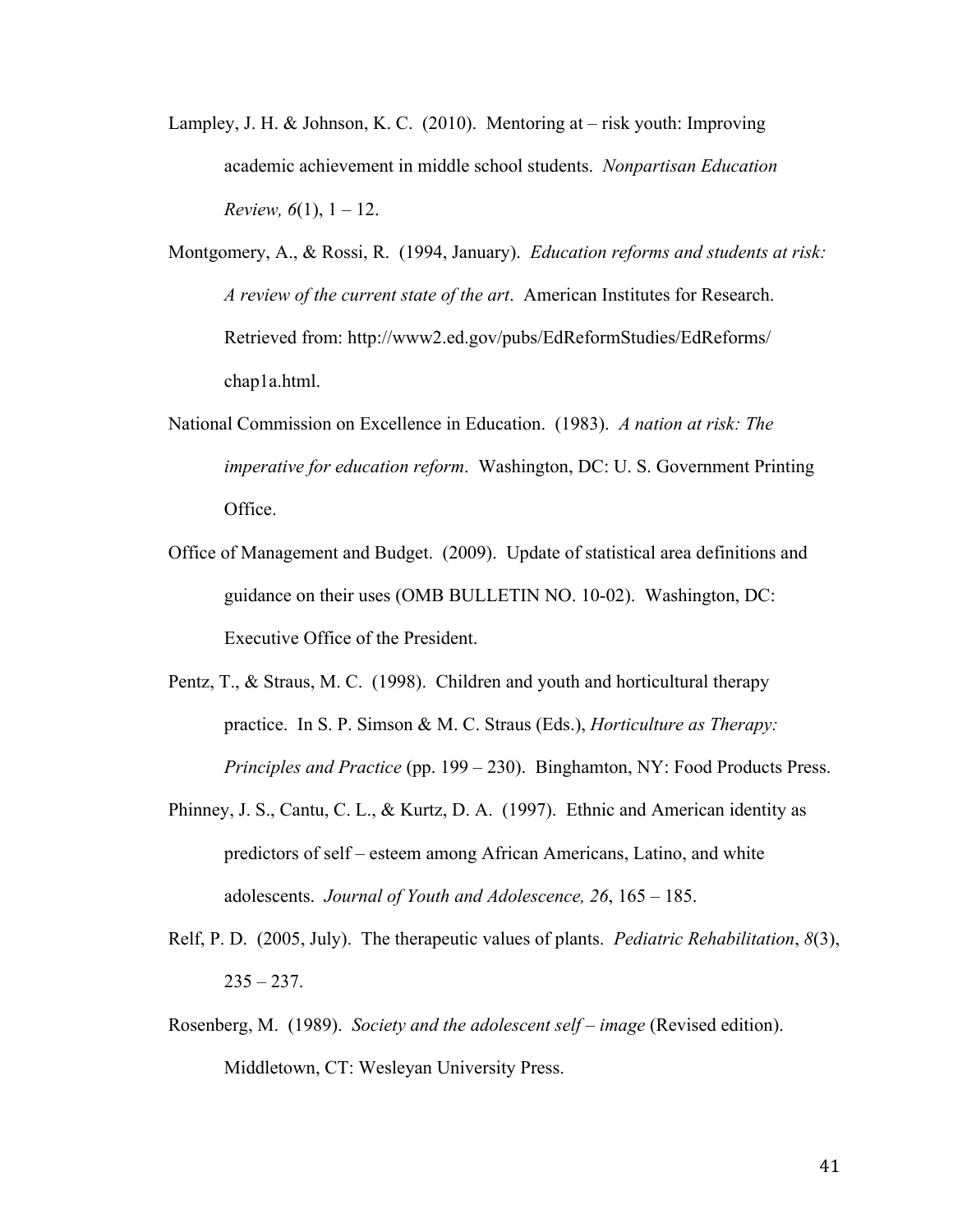- Southeastern Cooperative Educational Program. (2011). SECEP Homepage. Retrieved from SECEP: http://www.secep.net/index.htm.
- University of Maryland. (2011). The Rosenberg Self Esteem Scale, UMD Sociology Department. Retrieved from http://www.bsos.umd.edu/socy/research/ rosenberg.htm
- Wichrowski, M., Whiteson, J., Haas, F., Mola, A., & Rey, M. J. (January 01, 2005). Effects of horticultural therapy on mood and heart rate in patients participating in an inpatient cardiopulmonary rehabilitation program. *Journal of Cardiopulmonary Rehabilitation, 25*(5), 270-274.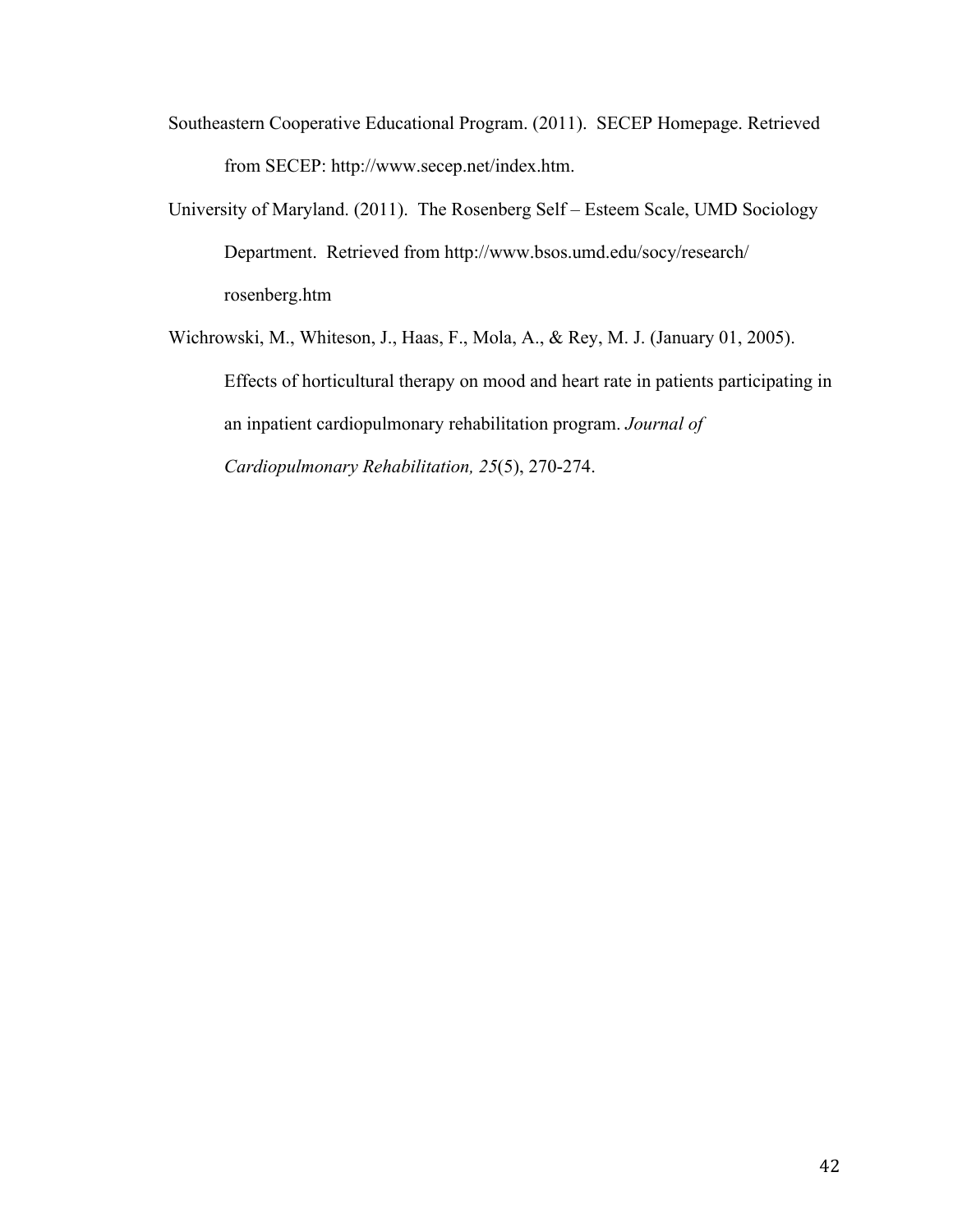# **APPENDIX A**

# **Rosenberg Self – Esteem Scale**

Below is a list of statements dealing with your general feelings about yourself. If you strongly agree, circle *SA*. If you agree with the statement, circle *A*. If you disagree, circle *D*. If you strongly disagree, circle *SD*.

### **NAME:**

| 1.  | On the whole, I am satisfied with myself.                                     | <b>SA</b>           | A |   | <b>SD</b> |
|-----|-------------------------------------------------------------------------------|---------------------|---|---|-----------|
| 2.  | At times, I think I am no good at all.                                        | <b>SA</b><br>A      |   | D | <b>SD</b> |
| 3.  | I feel that I have a number of good<br>qualities.                             | <b>SA</b>           | A | D | <b>SD</b> |
| 4.  | I am able to do things as well as most<br>other people.                       | <b>SA</b><br>A      |   | D | <b>SD</b> |
| 5.  | I feel I do not have much to be proud of.                                     | <b>SA</b>           | A | D | <b>SD</b> |
| 6.  | I certainly feel useless at times.                                            | <b>SA</b><br>A      |   | D | <b>SD</b> |
| 7.  | I feel that I'm a person of worth, at least<br>on an equal plane with others. | <b>SA</b>           | A | D | <b>SD</b> |
| 8.  | I wish I could have more respect for<br>myself.                               |                     | A | D | <b>SD</b> |
| 9.  | All in all, I am inclined to feel that I am a<br>failure.                     | <b>SA</b><br>A<br>D |   |   | <b>SD</b> |
| 10. | I take a positive attitude toward myself.                                     | <b>SA</b>           | A | D | <b>SD</b> |